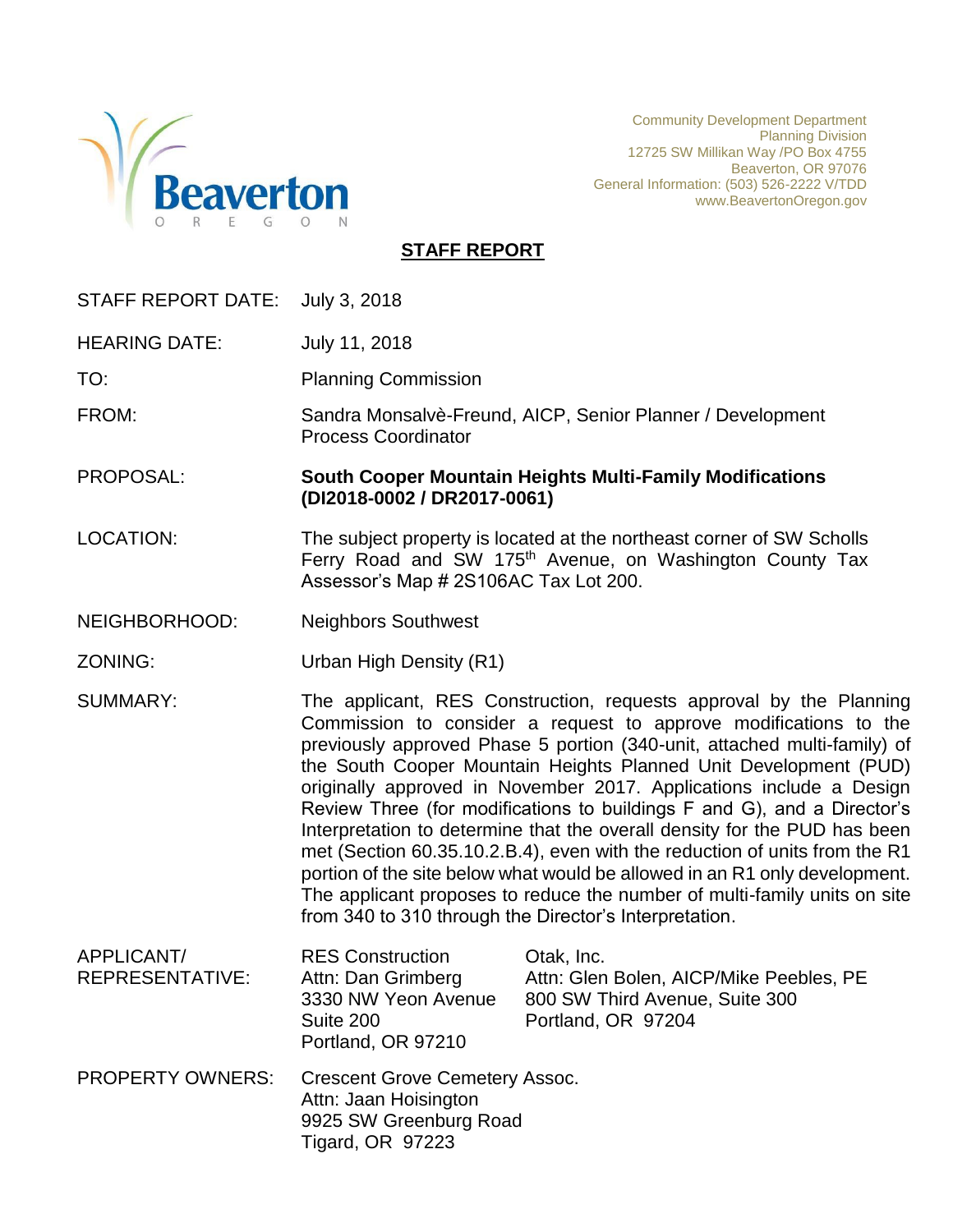## RECOMMENDATION: **APPROVAL** of **South Cooper Mountain Heights Multi-Family Modifications** (**DI2018-0002 / DR2018-0061**), subject to conditions identified at the end of this report.

## **TABLE OF CONTENTS**

| <b>Attachment A:</b><br><b>Facilities Review Committee Technical Review and Recommendation</b><br>Report | $FR1 - FR14$      |
|----------------------------------------------------------------------------------------------------------|-------------------|
|                                                                                                          |                   |
| <b>Attachment B: DI2018-0002/</b>                                                                        | $DI-1 - DI-6$     |
| Director's Interpretation                                                                                |                   |
|                                                                                                          |                   |
| <b>Attachment C: DR2018-0061</b>                                                                         | DR1-DR12          |
| <b>Design Review Three</b>                                                                               |                   |
|                                                                                                          |                   |
| <b>Attachment D:</b>                                                                                     | COA1-COA6         |
| Proposed Conditions of Approval;                                                                         |                   |
|                                                                                                          |                   |
| <b>Exhibit 1: Exhibits by City Staff</b>                                                                 |                   |
| <b>Exhibit 1.1 Zoning Map</b>                                                                            | Page Numbers:     |
| <b>Exhibit 1.2 Aerial Map</b>                                                                            | $SR4 - SR5$       |
|                                                                                                          |                   |
|                                                                                                          |                   |
| <b>Exhibit 2: Exhibits by Applicant</b>                                                                  | Combined          |
| <b>Exhibit 2.1</b> Applicant Materials                                                                   | materials package |
|                                                                                                          |                   |
|                                                                                                          |                   |
| <b>Exhibit 3: Public Testimony / Comments</b><br>None Received                                           | Exhibits by #     |
|                                                                                                          |                   |
|                                                                                                          |                   |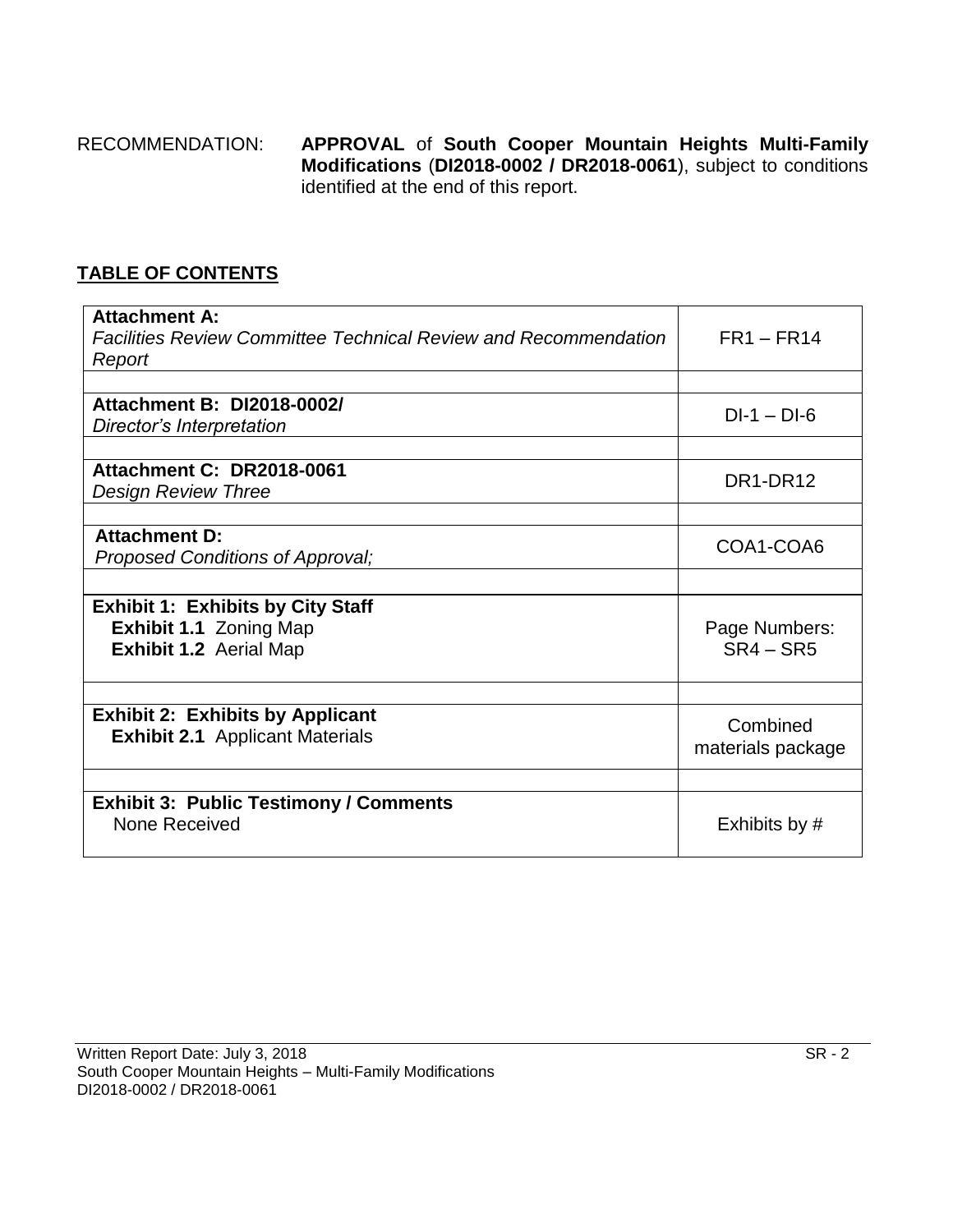# **Exhibit 1.1**





#### **South Cooper Mountain Heights Multi-Family DI2018-0002 / DR2018-0061**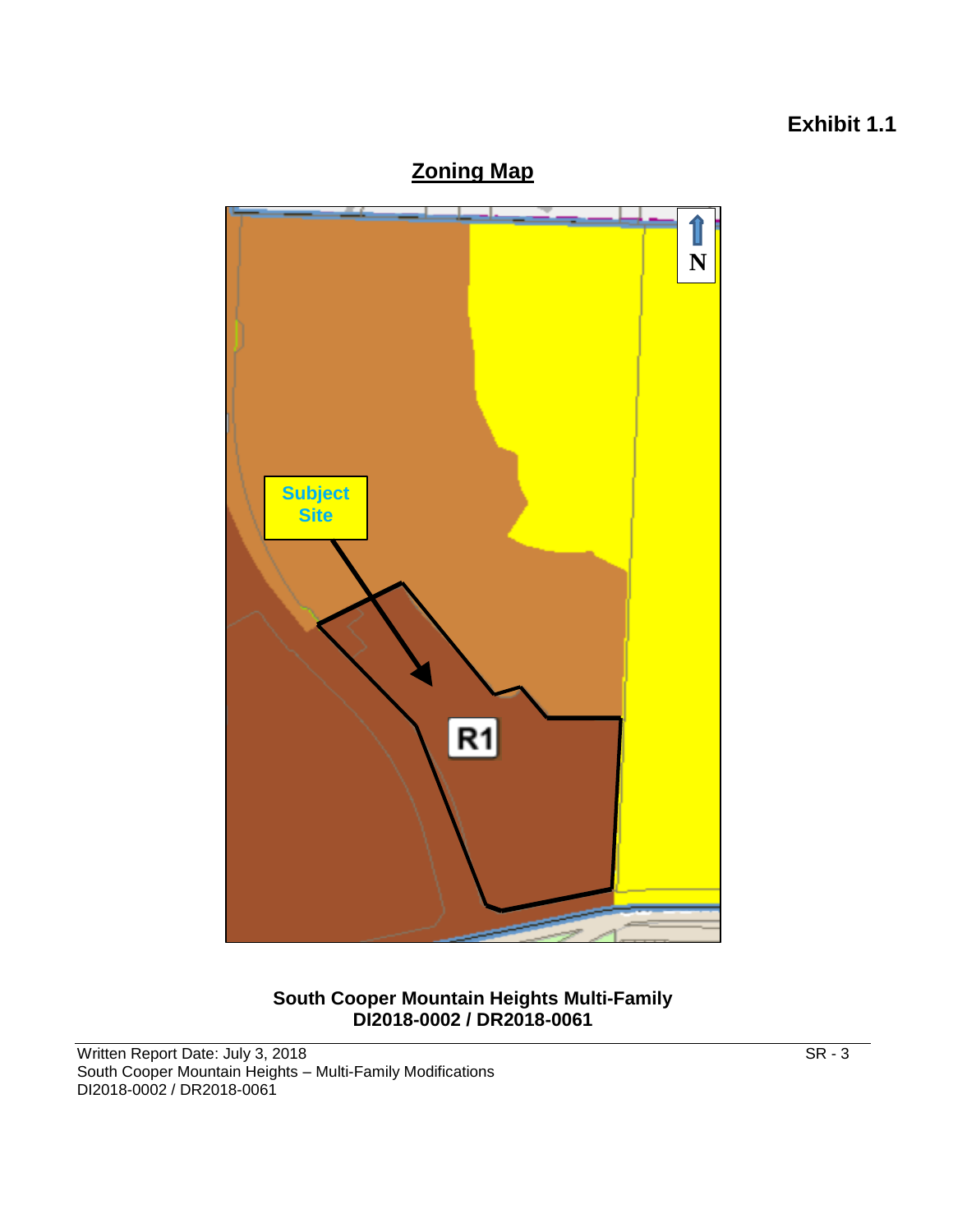# **Exhibit 1.2**

# **Aerial Map**



#### **South Cooper Mountain Heights Multi-Family DI2018-0002 / DR2018-0061**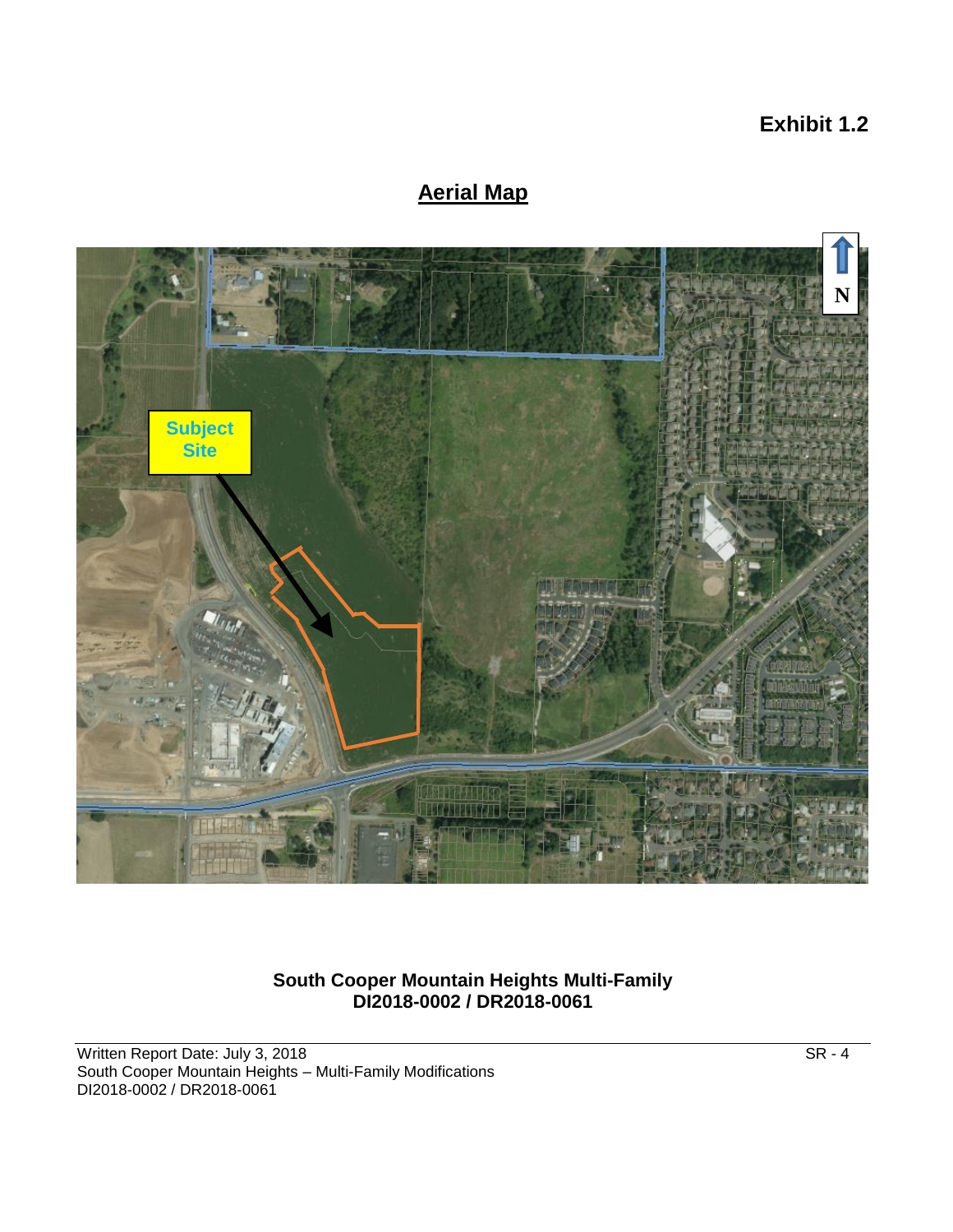# **BACKGROUND FACTS**

# **Key Application Dates**

| <b>Application</b>          | <b>Submittal Date</b> | <b>Deemed</b><br><b>Complete</b> | $120$ -Day         | $365$ -Day*  |
|-----------------------------|-----------------------|----------------------------------|--------------------|--------------|
| DI2018-0002/<br>DR2018-0061 | April 25, 2018        | May 23, 2018                     | September 20, 2018 | May 23, 2018 |

\*Pursuant to Section 50.25.8 of the Development Code this is the latest date, without a continuance, by which a final written decision on the proposal can be made.

# **Existing Conditions Table**

| Zoning                               | Urban High Density Residential (R1)                                                                                                                                    |                                                                                                             |  |
|--------------------------------------|------------------------------------------------------------------------------------------------------------------------------------------------------------------------|-------------------------------------------------------------------------------------------------------------|--|
| <b>Current</b><br><b>Development</b> | The site is currently undeveloped but previously approved for 340 multi-<br>family units through DR2017-0094, which is proposed to be modified by<br>this application. |                                                                                                             |  |
| Site Size &<br>Location              | $±11$ Acres                                                                                                                                                            |                                                                                                             |  |
| <b>NAC</b>                           | <b>Neighbors Southwest</b>                                                                                                                                             |                                                                                                             |  |
| <b>Surrounding</b><br><b>Uses</b>    | Zoning:<br>North: R2<br>South: City of Tigard – Residential (R-25)<br>Medium High Density)<br>Urban Standard Density (R5)<br>East:<br>West: Urban High Density (R1)    | Uses:<br>North: Residential<br>South: Residential<br>East: Residential<br>West: Mountainside High<br>School |  |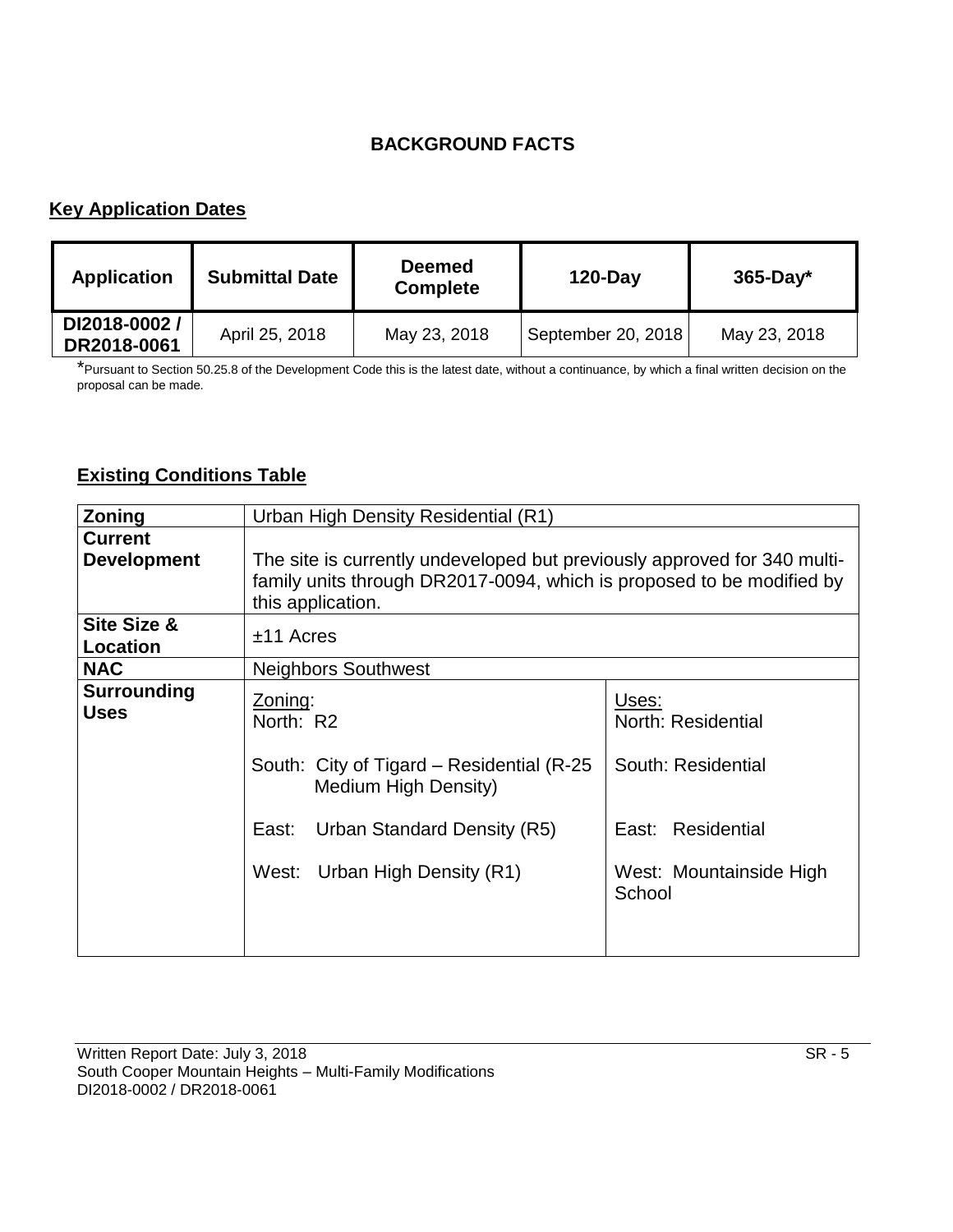## **Subject Site History**

On November 29, 2017 the applicant received approval for Phase 5 of the PUD (DR2017-0094), specifically for the multi-family component, which includes seven (7) multi-family residential apartment buildings, and one (1) clubhouse, each approximately 2-5 stories, and the clubhouse proposed at one (1) story. A total of 340 dwelling (apartment) units were approved, in addition to various open space amenities, a community trail adjacent to the resource area to the east, a multi-use pathway to the north along Street F, and parking intended for vehicles and bicycles.

## **Project Overview**

The applicant, RES Construction Company proposes changes to the previously approved Multifamily (Phase 5) portion of the South Cooper Mountain Heights PUD. The proposal includes a reduction in proposed units from 340 to 310 as a result of removing parking located underneath and below buildings F and G. These changes will reflect a design change from concrete podium steel construction for the ground floors, to wood construction similar to proposed buildings A, B, C, D, E, and H. The changes will also result in reductions in overall height of the two buildings from five (5) stories to four (4). The proposed reduction in density will result in minor overall site changes to Phase 5; however, all proposed utilities, critical and essential facilities will not be modified from the previous approval of DR2017-0094. The request for a reduction in density from 340 to 310 units includes an application for a Director's Interpretation concurrently being reviewed with the Design Review Three application.

## **Past Land Use Actions by Planning Commission – South Cooper Mountain Heights PUD**

The South Cooper Mountain Heights Planned Unit Development (PUD) received Planning Commission approval on February 3, 2016 for the construction of 721 dwelling units to be constructed in five (5) Phases. The project, as approved includes a mix of housing types, ranging from single-family detached (271 units), to single-family attached (110 townhomes), and multifamily (340 apartment) units.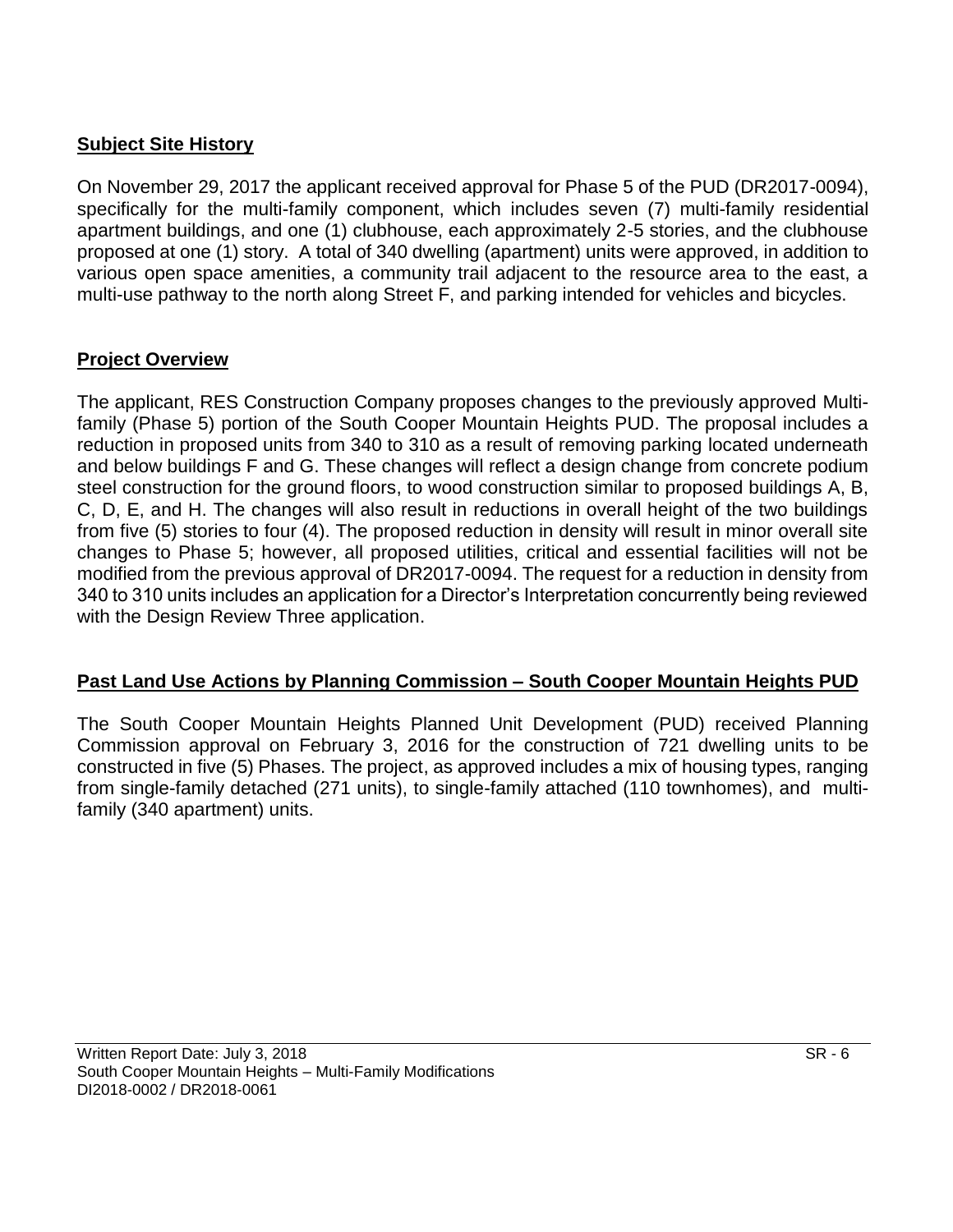## **ATTACHMENT A**

# **FACILITIES REVIEW COMMITTEE TECHNICAL REVIEW AND RECOMMENDATIONS South Cooper Mountain Heights Multi-Family Modifications DI2018-0002 / DR2018-0061**

#### **Section 40.03 Facilities Review Committee:**

The Facilities Review Committee has conducted a technical review of the application, in accordance with the criteria contained in Section 40.03 of the Development Code. The Committee's findings and recommended conditions of approval are provided to the decisionmaking authority. As they will appear in the Staff Report, the Facilities Review Conditions may be re-numbered and placed in different order.

The decision-making authority will determine whether the application, as presented, meets the Facilities Review approval criteria for the subject application and may choose to adopt, not adopt, or modify the Committee's findings below.

**The Facilities Review Committee Criteria for Approval will be reviewed for all criteria that are applicable to the submitted applications as identified below:**

 **All twelve (12) criteria are applicable to the submitted Design Review Three application as submitted.**

#### *A. All critical facilities and services related to the development have, or can be improved to have, adequate capacity to serve the proposed development at the time of its completion.*

Chapter 90 of the Development Code defines "critical facilities" to be services that include public water, public sanitary sewer, storm water drainage and retention, transportation, and fire protection. The Committee finds that the proposal includes necessary on-site and off-site connections and improvements to public water, public sanitary sewer and storm water drainage facilities.

The applicant proposes changes to the previously approved Phase 5 portion of the South Cooper Mountain Heights PUD, specifically to the multi-family portion of the project. The proposal includes a reduction in approved units from 340 to 310 as a result of removing parking located underneath and below buildings F and G. These changes will reflect a design change from a concrete podium for the ground floors to wood construction, as reflected in buildings A, B, C, D, E, and H. The changes will also result in reductions in overall height of the two buildings from five (5) stories to four (4). The proposed reduction in density will result in minor overall site changes to Phase 5, however, all proposed utilities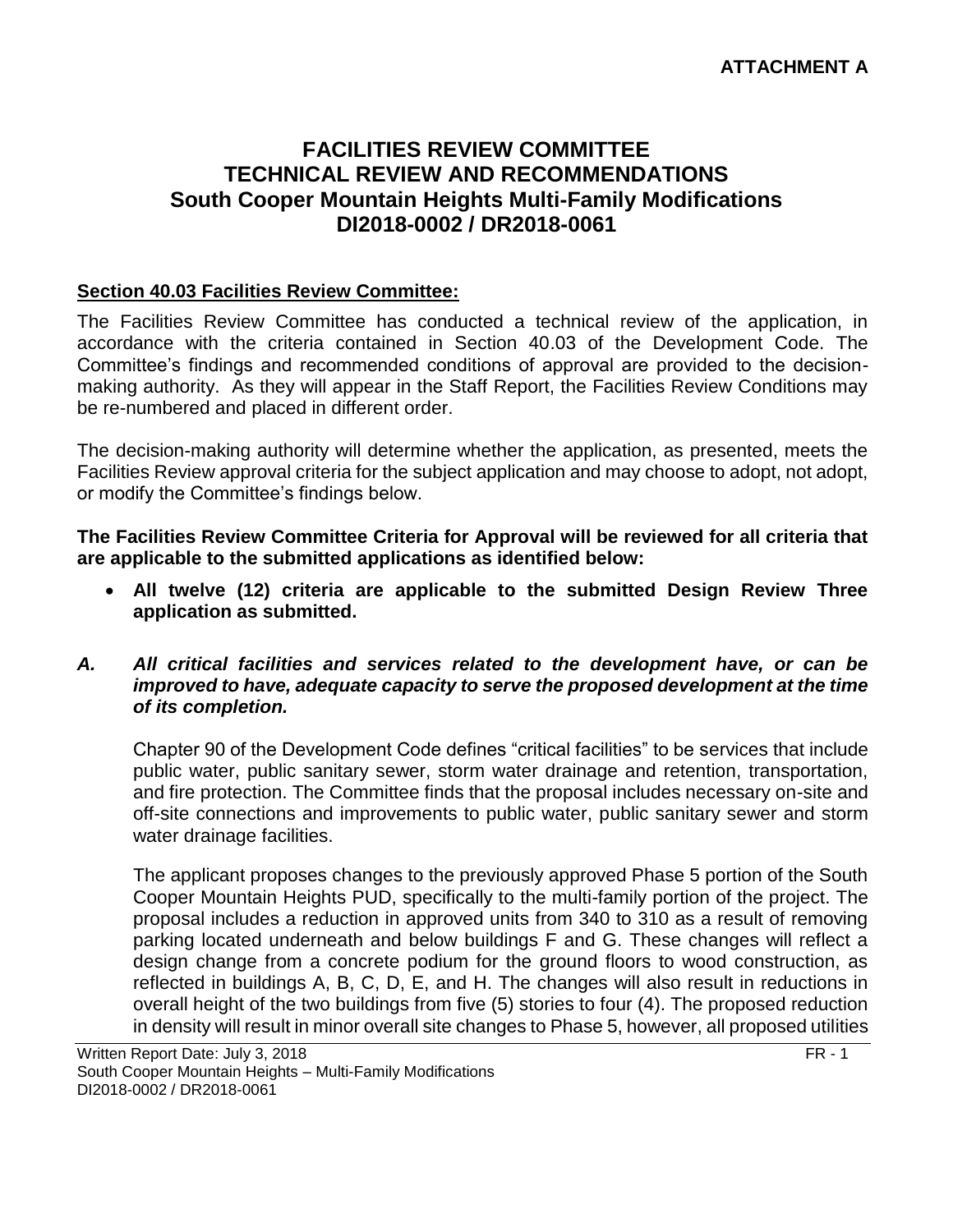and critical and essential facilities will not be modified from the previous approval of DR2017-0094. The request for a reduction in density from 340 to 310 units includes an application for a Director's Interpretation concurrently being reviewed with the Design Review application.

#### **Water**:

Water to the project will be provided by the City of Beaverton via a 24-inch water main located in SW Scholls Ferry Road and SW 175<sup>th</sup> Avenue, which will be extended throughout the proposed development via 12-inch water mains within the public street.

Staff find that water services can be improved, extended, and/or constructed to have adequate capacity to serve the development as proposed.

#### **Sanitary Sewer***:*

Public sanitary sewer will be provided by the City of Beaverton. There is an existing 21 inch gravity sanitary sewer line located in SW Scholls Ferry Road that has capacity to serve this multi-family development (Phase 5 of the South Cooper Mountain Heights PUD). The applicant's narrative indicates conveyance will go to the new River Terrace pump station recently completed in 2016. The proposed sanitary sewer infrastructure will include a network of gravity fed sewer pipes to be located within the future street rights-of-way and public easements. A future City of Beaverton and Clean Water Services (CWS) project is proposed to upsize the existing sewer main to the east of SW Scholls Ferry Road.

Staff find that sanitary sewer services can be improved, extended, and/or constructed to have adequate capacity to serve the development as proposed.

#### **Storm Water***:*

Proposed storm water drainage has been identified and described in the applicant's narrative and plans. A Preliminary Drainage Report is included with the materials as Impact Study A. The applicant's narrative indicates that storm drainage will be collected by a system of storm sewers within the public streets, and adjacent to the project site. Additionally, per the Clean Water Services (CWS) Service Provider Letter (SPL), all storm water treatment facilities related to the development must be sized to meet the applicable design criteria of SLOPES V. The CWS Service Provider Letter can be found in Appendix C of the applicant materials.

The proposed development will create approximately 6.87 acres of new impervious surface area. As a result, the applicant proposes storm water runoff directed to water quality swale(s) and an underground detention system. Stormwater runoff from the public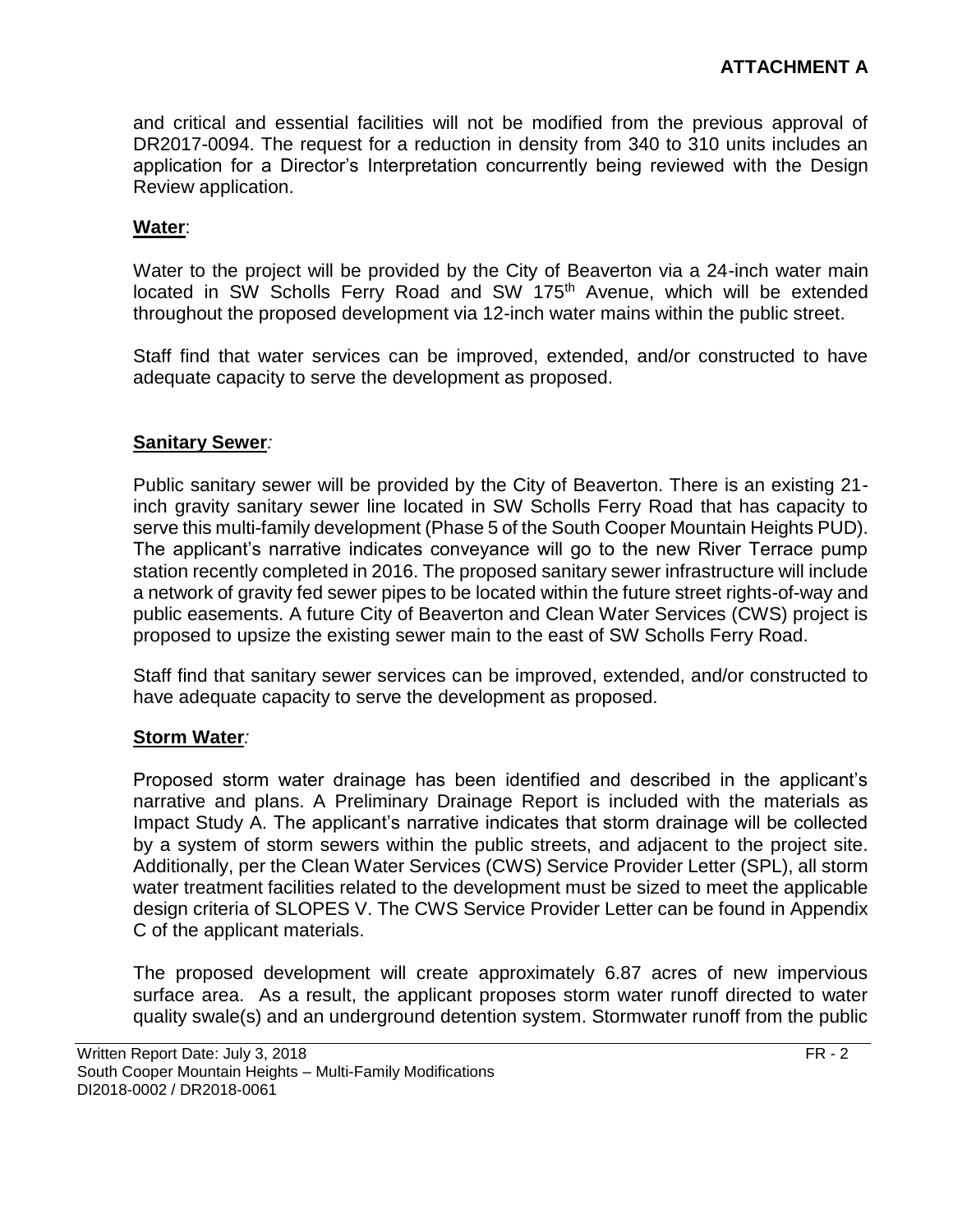streets will be directed towards LIDA planters and be detained in a dry detention pond located along the western most portion of the subject property.

Staff find that stormwater can be improved, extended, and/or constructed to have adequate capacity to serve the development as proposed.

## **Transportation:**

The multifamily portion of the South Cooper Mountain Heights PUD is bordered by SW 175<sup>th</sup> Avenue on the west and SW Scholls Ferry Road on the south, both of which are Arterial Streets under the operational and maintenance jurisdiction of Washington County. Access to the site is proposed from Street F and Street K, as identified in the South Cooper Mountain Heights PUD. Street K will connect Street F (both local streets), with Street K extending southward into the subject site, terminating in a roundabout. Direct access onto SW 175<sup>th</sup> Avenue will be for emergency vehicles and pedestrians only. Plan Sheet 3.0 provides the street cross section for the extension of Street K, proposed to be constructed to City of Beaverton L1 standards, and include a 58-fooot right-of-way, pavement width of 34 feet, curbs, planter strips, sidewalks, street trees and all other necessary improvements.

For the initial review and approval of the South Cooper Mountain Heights PUD, the applicant submitted a Traffic Impact Analysis (TIA) as required. The December 2, 2015 TIA supplement states that at 2,260 daily trips for 340 proposed dwelling units, the multifamily project is consistent with that which was approved by the PUD. The proposed reduction of 30 units will result in fewer daily trips.

With the recommended conditions of approval, the Committee finds that the proposal will provide the transportation-related critical facilities necessary for the proposed development and that those facilities will have adequate capacity to serve the development at the time of its completion. Therefore, the Committee finds the proposal meets Criterion-A for approval.

#### **Fire Protection**

Fire protection will be provided to the site by Tualatin Valley Fire and Rescue (TVF&R). TVF&R has reviewed the proposal and provided conditions of approval specific to this phase of the PUD development. TVF&R will require secondary emergency access, which in this case will be provided via a connection with SW 175<sup>th</sup> Avenue from the vehicle drive aisle that will connect to the terminus of proposed Street K. Additionally, fire hydrants will be installed per TVF&R requirements. By meeting the conditions of approval, the proposal will meet TVF&R requirements, which will be verified at the time of Site Development Permit issuance.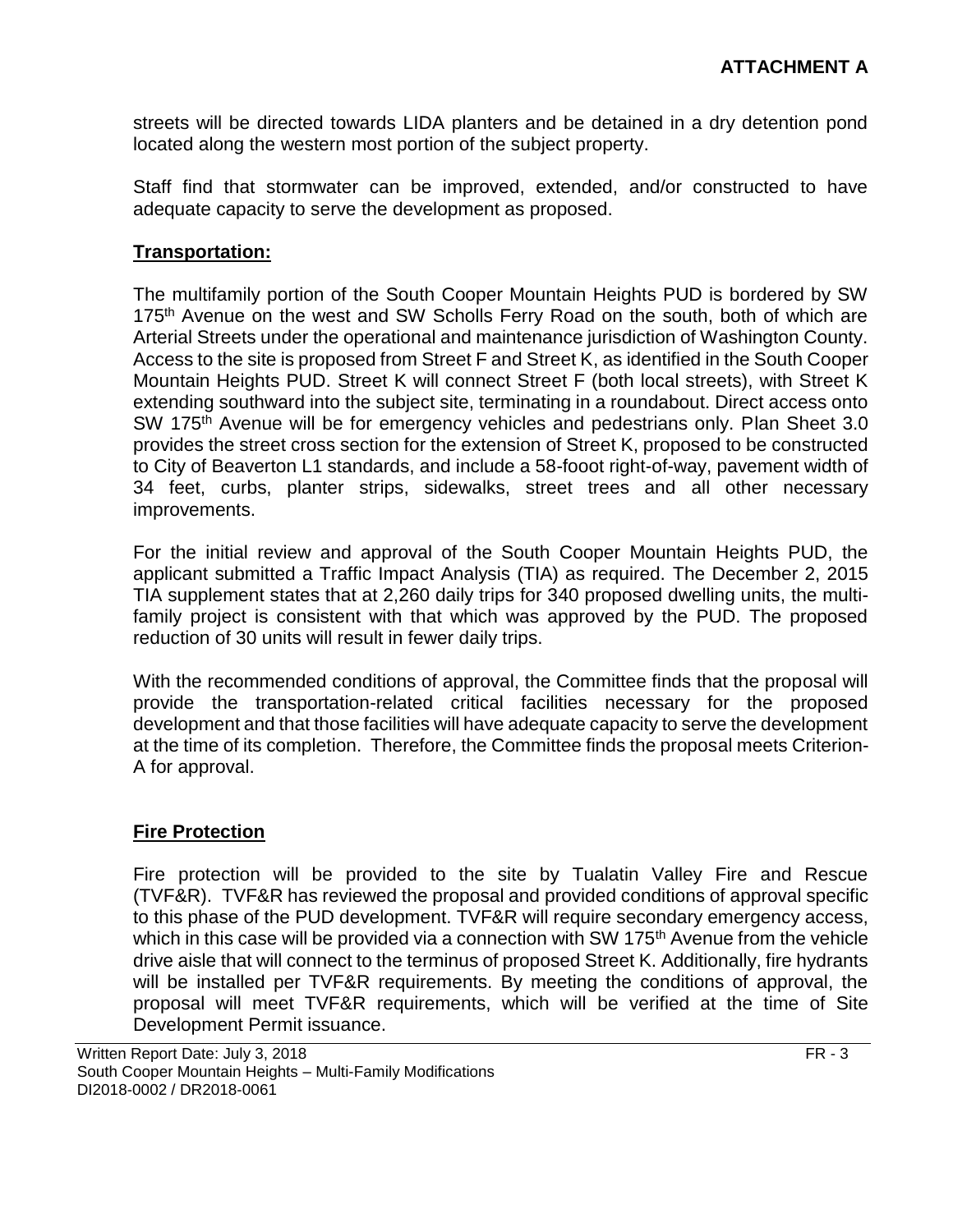With the recommended conditions of approval, the Committee finds that the proposal will provide the fire-related critical facilities necessary for the proposed development and that those facilities will have adequate capacity to serve the development at the time of its completion. Therefore, the Committee finds the proposal meets Criterion A for approval.

#### **FINDING: Therefore, the Committee finds that, by meeting the conditions of approval, the proposal meets this criterion.**

*B. Essential facilities and services are available, or can be made available, with adequate capacity to serve the development prior to occupancy. In lieu of providing essential facilities and services, a specific plan may be approved if it adequately demonstrates that essential facilities, services, or both will be provided to serve the proposed development within five years of occupancy.*

Chapter 90 of the Development Code defines "essential facilities" to be services that include schools, transit improvements, police protection, and pedestrian and bicycle facilities in the public right-of-way. The applicant's plans and materials were forwarded to City Transportation staff, City Police Department, and Tualatin Hills Park and Recreation District. The applicant provided a service provider letter from Beaverton School District showing moderate impact of the development on elementary, middle, and high schools.

#### *Schools*

The proposed development is within the Beaverton School District (BSD) boundaries and will be served by Scholls Heights Elementary School (16400 SW Loon Drive); Conestoga Middle School (12250 SW Conestoga Drive), and Mountainside High School (SW Scholls Ferry and SW 175<sup>th</sup> Avenue).

At the time of original application review for the South Cooper Mountain Heights PUD in 2015-2016, a Service Provider Letter (dated July 30, 2015), was provided to staff by the BSD which addressed the anticipated impacts of the proposed PUD, including the multifamily portion of Phase 5 on the designated schools. Staff anticipates the number of students to be less as a result of the proposed modifications to Phase 5, where the applicant proposes reducing the number of units from 340 to 310 units. Additionally, as part of the overall PUD approval, a school-to-school trail was required along SW Barrows (east/west collector) for all students attending Scholls Heights Elementary School and the new Mountainside High School. Therefore, staff finds the multi-family (Phase 5) portion of the South Cooper Mountain Heights PUD, will provide for Safe Routes to Schools for students.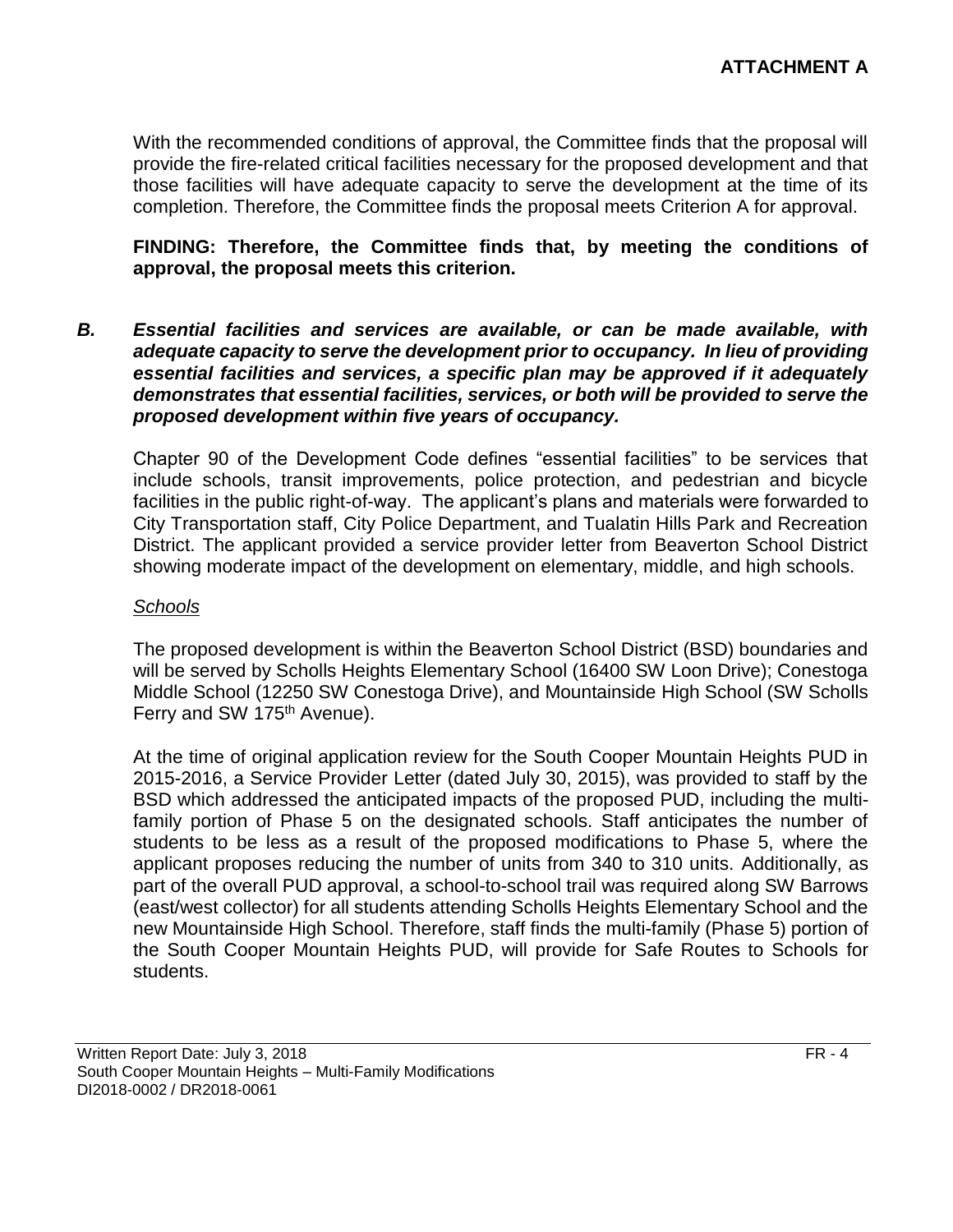## *Parks*

The site will be served by the Tualatin Hills Park and Recreation District (THPRD). The entire PUD site was annexed to THPRD in 2015, including the subject multi-family site. The PUD has identified a 2.7 acre Neighborhood Park site to the east of the subject multifamily project site.

## **Public Transportation***:*

## *Transit Improvements*

To date, Tri-Met has not provided comments in response to this proposal. Currently the site is not served by transit. The nearest bus stop is the South Beaverton Express, Line 92 (approximately 1.2 miles away) which stops at the intersection of SW Teal Boulevard/SW Scholls Ferry Road/SW Horizon Boulevard. Line 62 stops at SW Murray Boulevard and SW Scholls Ferry Road, and is a bit further to the east than Line 92.

## *Pedestrian and Bicycle Facilities*

The applicant states that in accordance with the South Cooper Mountain Community Plan, both public and private streets will be created in order to support the proposed development in a grid fashion connecting the development with Phase 4 of the PUD. As part of the overall PUD project, the applicant will be dedicating sufficient right-of-way in order to accommodate Washington County's 5-lane Arterial street improvements along SW 175<sup>th</sup> Avenue, which also includes 7-foot wide buffered bike lanes. This proposal includes emergency access to SW 175<sup>th</sup> Avenue, in addition to multiple pedestrian connections throughout the site leading to other pedestrian paths of the approved PUD.

As a condition of approval from the South Cooper Mountain Heights PUD approval, the applicant is also responsible for constructing sidewalk and planter strip improvements along the site's SW Scholls Ferry Road frontage. The applicant has proposed to construct the school to school trail, a 12-foot multi-use pathway, along the south side of Street F, which is a condition of approval of the previously approved South Cooper Mountain Heights PUD, connecting to SW 175<sup>th</sup> Avenue, in conjunction with the townhome development to the northeast of the subject site. Lastly, a 10-foot wide community trail will run north-south near the eastern edge of the project site along the natural resource area, which will connect SW Scholls Ferry Road with proposed Street L and the townhome development of Phase 4.

## *Police:*

The City of Beaverton Police will serve the development site. To date the Police Department has not provide comments or recommendations to the Facilities Review Committee, however if any comments are submitted staff will forward those to the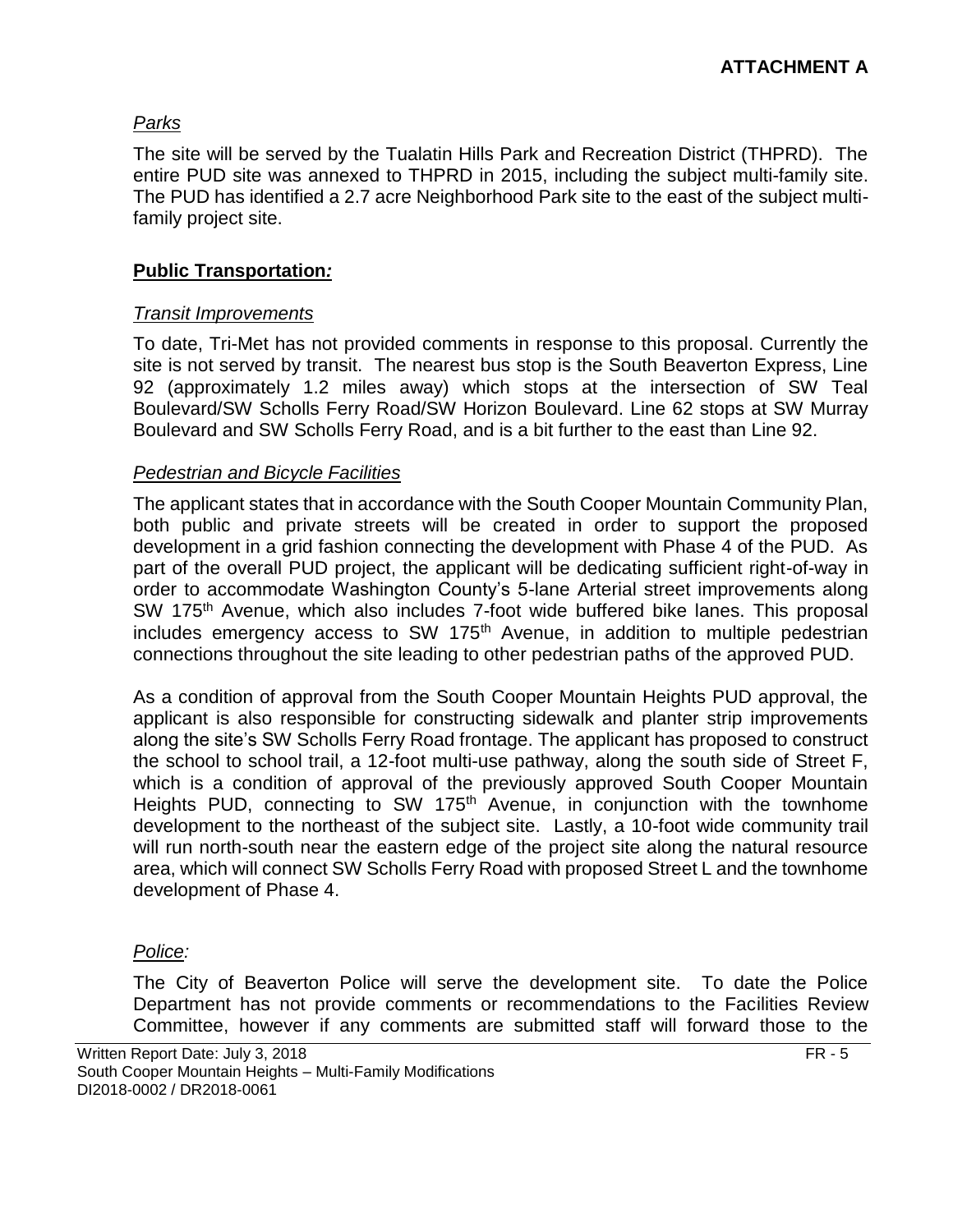applicant. In review of most development projects, the Beaverton Police have expressed the need for the provision of street lights, which is addressed in response to Criterion I herein.

#### *Open Space*

The project requires 1.40 acres of active open space and a total of 2.92 acres of total open space, in this phase. The applicant has proposed 0.80 acres of active open space (Clubhouse and Pool 0.13, Active Space 0.45, and Trail 0.22) in this phase. The applicant must provide a plan prior to Site Development permit issuance, which shows that the above listed open space is provided within the phase boundaries. However, excess open space from previously constructed phases may be used to meet any deficiency (0.60 acres) in the proposed phase.

In summary of the above, the Committee finds that the proposed development will provide the required essential facilities, as conditioned.

**FINDING: Therefore, the Committee finds that by meeting the conditions of approval, the proposal meets the criterion.** 

#### *C. The proposal is consistent with all applicable provisions of Chapter 20 (Land Uses) unless the applicable provisions are modified by means of one or more applications which shall be already approved or which shall be considered concurrently with the subject proposal.*

Staff cites the Code Conformance Analysis chart below, which evaluates the project as it relates the applicable Code requirements of Chapter 20 for the Urban High Density (R1) zone as applicable to the above-mentioned criteria. As demonstrated on the chart, the development proposal meets all applicable standards of the proposed zone. Because of the modifications to the multi-family project, two buildings, F and G, are now proposed to be lower in overall height (65-feet reduced to 60-feet) than previously proposed, thereby meeting the maximum building height of 60 feet in the R1 zoning district.

#### **FINDING: Therefore, the Committee finds that by meeting the conditions of approval, the proposal meets the criterion.**

*D. The proposed development is consistent with all applicable provisions of Chapter 60 (Special Regulations) and all improvements, dedications, or both, as required by the applicable provisions of Chapter 60 (Special Regulations), are provided or can be provided in rough proportion to the identified impact(s) of the proposal.*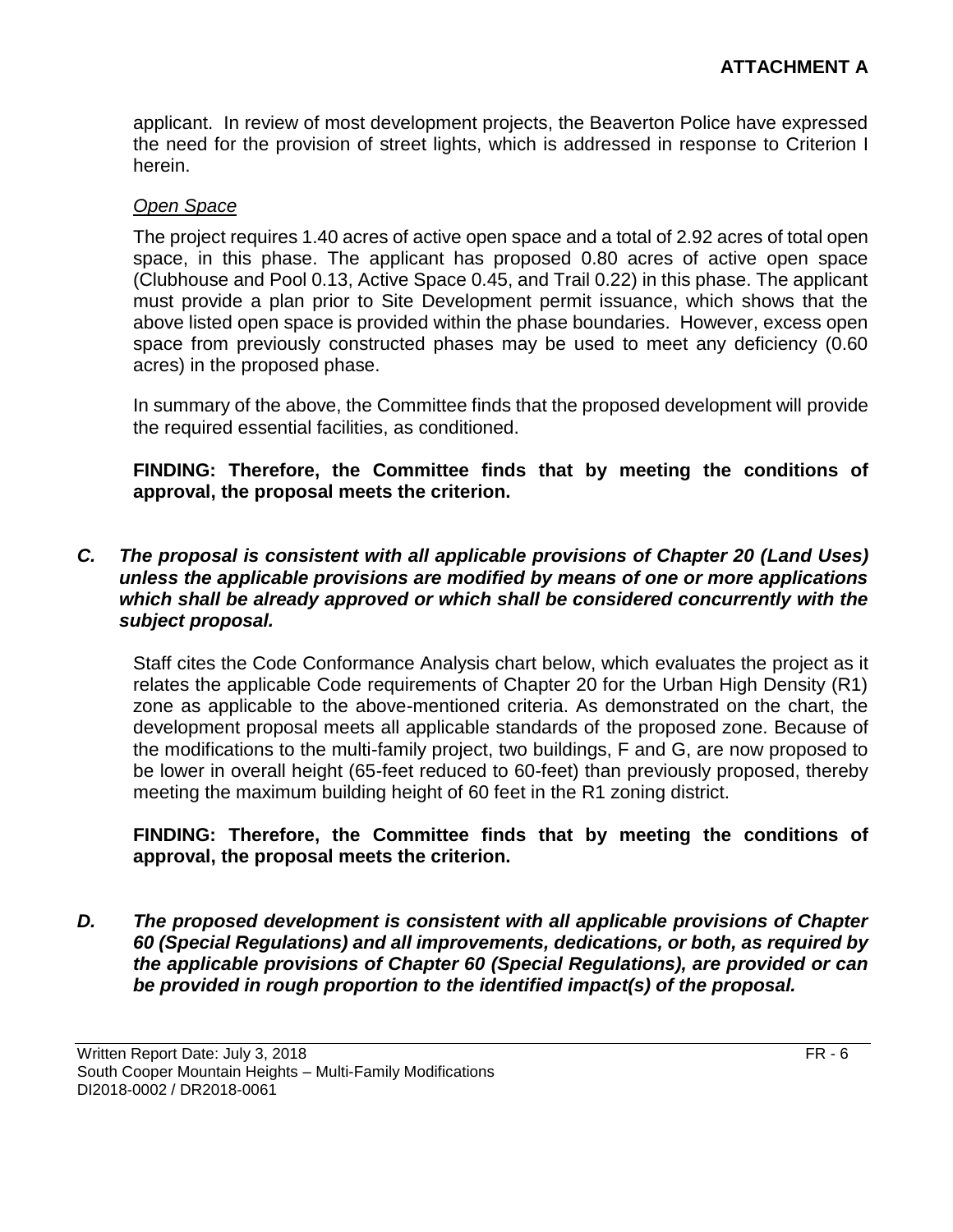Staff cites the Code Conformance Analysis chart below, which evaluates the proposal as it relates the applicable Code requirements of Chapter 60 in response to the abovementioned criteria.

As stated in response to Criterion A, and as previously approved with the PUD, transportation staff have reviewed all proposed street improvements associated with the proposed multi-family development for compliance with the Beaverton Engineering Design Manual, which identifies street standards by planned classification. Other applicable provisions of Chapter 60 related to transportation (contained in Section 60.55) are addressed in response to Criterion A.

## **Off-Street Parking (Section 60.30)**

Attached Dwellings have a minimum of 1.25 to 1.75 spaces per unit, depending on the number of bedrooms. There are 144 one (1) bedroom units  $(1.25 \times 144 = 180 \text{ spaces})$ . 152 two (2) bedroom units (1.5 x 152 = 228 spaces), and 14 three (3) bedroom units (1.75 x 14 = 25 spaces) for a total of 433 required parking spaces. The applicant states that garage parking will be provided for 88 vehicles, and surface parking for 345 vehicles; therefore providing a total of 433 spaces. The applicant is also providing for bicycle parking, both long-term and short-term. Long-term is proposed to accommodate 310 bicycles (1 per dwelling unit), and short-term bicycle parking for 16 bicycles (1 per 20 dwelling units). The applicant's narrative materials (pages 40-41) illustrate the breakdown of unit type to required parking spaces.

#### **Transportation Facilities (Section 60.55)**

The proposed multi-family development is consistent with the assumptions made in the 2015 Traffic Impact Analyses. The mitigation measures required by the initial approval of the larger South Cooper Mountain Heights PUD development remain in effect. Therefore, the applicant, by meeting the conditions of approval associated with this application and with those associated with the larger PUD, will meet the City's requirements for transportation facilities.

The streets generally provide for safe and efficient circulation and access for motor vehicles, bicycles, and pedestrians. Bicycle and pedestrian connections generally provide for safe and efficient circulation and access for bicycles and pedestrians. Specific findings for this development proposal are provided below under the responses for Section 40.03.F. and G.

#### **FINDING: Therefore, the Committee finds that the proposal meets the criterion.**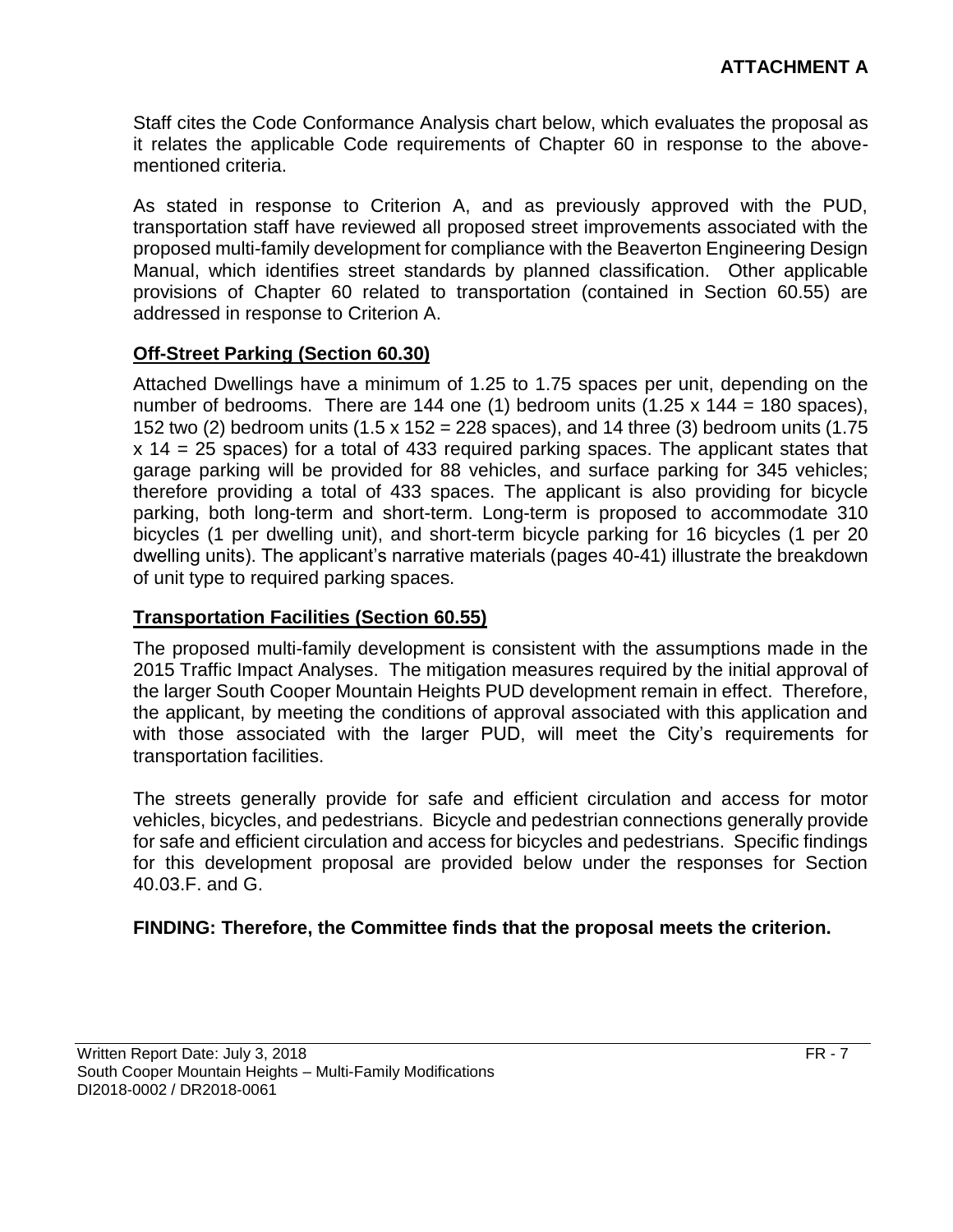*E. Adequate means are provided or can be provided to ensure continued periodic maintenance and necessary normal replacement of the following private common facilities and areas, as applicable: drainage ditches, roads and other improved rights-of-way, structures, recreation facilities, landscaping, fill and excavation areas, screening and fencing, ground cover, garbage and recycling storage areas and other facilities not subject to maintenance by the City or other public agency.*

The applicant indicates that a Home Owner's Association (HOA) will be formed for the entire PUD, including the multi-family portion, with the owner(s) of said multifamily a party to the HOA, and therefore having responsibility for maintenance of all commonly owned facilities and tracts within the proposed development. Responsibility also includes all facilities and tracts such as trails, stormwater facilities, common area and landscaping, for example.

**FINDING: Therefore, the Committee finds that by meeting the conditions of approval, the proposal meets the criterion.** 

## *F. There are safe and efficient vehicular and pedestrian circulation patterns within the boundaries of the development.*

The applicant's plans show that each of the Local Streets within the development has been designed to meet the City's L1 or L2 Local Street standards. The applicant states that Street K, part of Phase 4 of the South Cooper Mountain Heights PUD (just to the north of the subject site) will be extended to the south into the multi-family phase in order to provide connectivity for vehicles and pedestrian to and from the site and have sidewalks on both sides of the street.

Onsite, the pedestrian connectivity will include walk-ways to and from primary building entrances, in addition to open space / recreation areas, and connections to the surrounding public streets. The proposed pedestrian circulation system connects all parts of the development in a safe, efficient, and direct manner.

The applicant has proposed a non-standard cul-de-sac bulb for the terminus of Street K, with a landscape island at the center of the cul-de-sac bulb. The applicant has indicated that the end of the street will be signed to restrict it to one-way (counterclockwise) traffic and that emergency vehicles will be able to maneuver around the landscape island in its middle, even with vehicles parked as shown. If during final review of the applicant's Site Development Plans, the fire department vehicles are shown to not be able to make the turn, the applicant will be required to revise the plans for the cul-de-sac, including removing some of the on-street parking spaces shown or redesigning the island's curbing and/or landscaping. As conditions of approval, the applicant will need to receive approval of an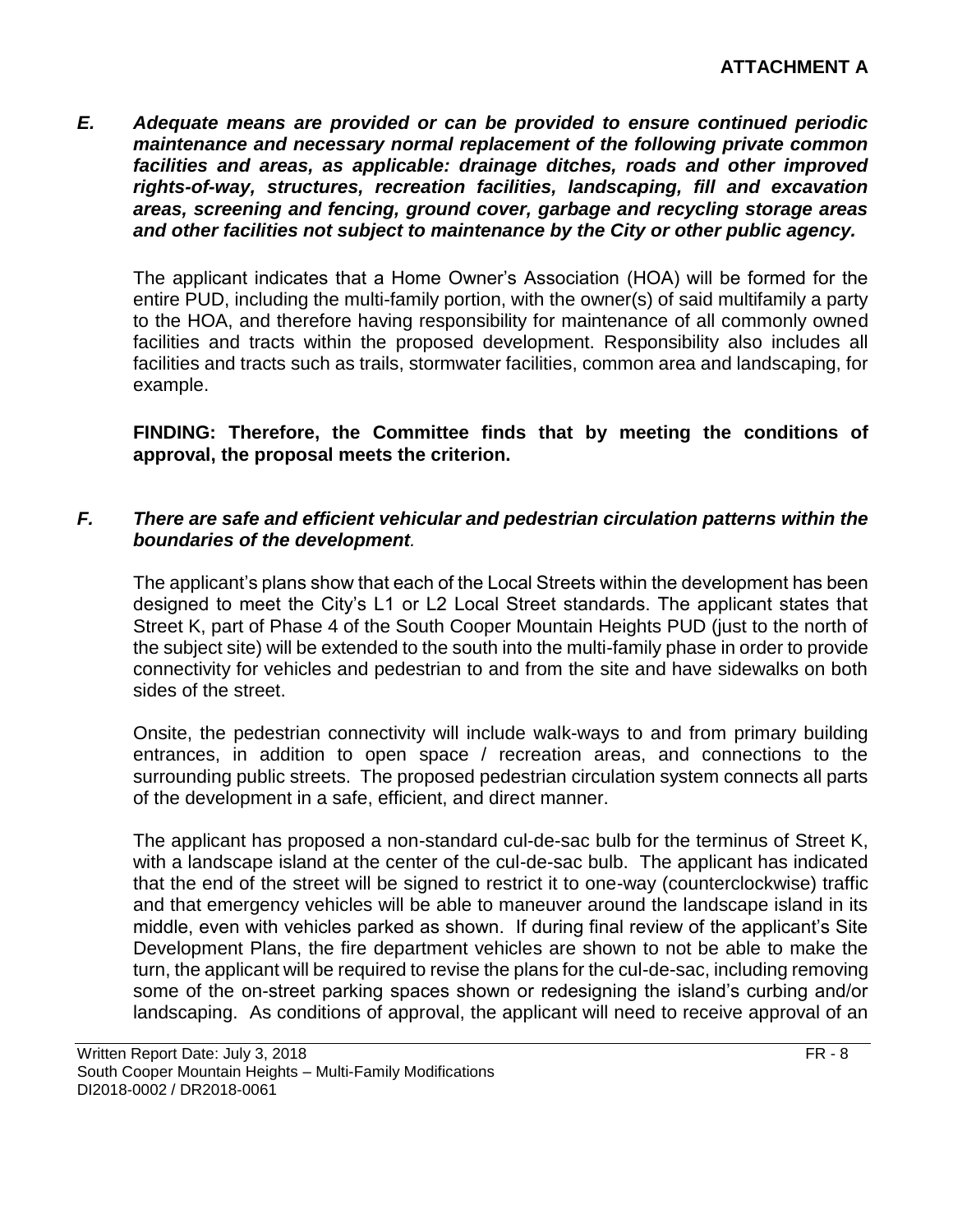Engineering Design Modification from the City Engineer and approval from TVF&R as part of the standard Site Development Permit review process.

## **FINDING: Therefore, the Committee finds that by meeting the conditions of approval, the proposal meets the criterion.**

## *G. The development's on-site vehicular and pedestrian circulation systems connect to the surrounding circulation systems in a safe, efficient, and direct manner.*

The applicant's plans show the following connections to the surrounding circulation systems:

- Pedestrian, bicycle, and vehicular access to Street K, connecting to Street F, and then to SW 175<sup>th</sup> Avenue.
- Pedestrian and bicycle access to Street F.
- Pedestrian and bicycle access between SW Scholls Ferry Road an Street L, via the north-south community trail.
- Pedestrian and bicycle access, as well as emergency only vehicular access to SW 175th Avenue.

With the provision of these connections as shown on the applicant's plans, the proposed development will connect to the surrounding system in a safe and efficient manner.

## **FINDING: Therefore, the Committee finds that by meeting the conditions of approval, the proposal meets the criterion.**

## *H. Structures and public facilities serving the development site are designed in accordance with adopted City codes and standards and provide adequate fire protection, including, but not limited to, fire flow.*

Fire protection will be provided by Tualatin Valley Fire & Rescue (TVF&R) Department. Preliminary comments and conditions of approval have been received from Tualatin Valley Fire and Rescue District (TVF&R), which are incorporated herein. Specific details regarding fire flow and hydrant placement will be reviewed for flow calculations and hydrant locations during site development and building permit stages.

The Building Division has reviewed the plans and provided comments and conditions of approval. All building permits will be issued by the City of Beaverton Building Division of the Community Development Department and must comply with State of Oregon Building Code(s) and codes published by the International Code Council, as applicable.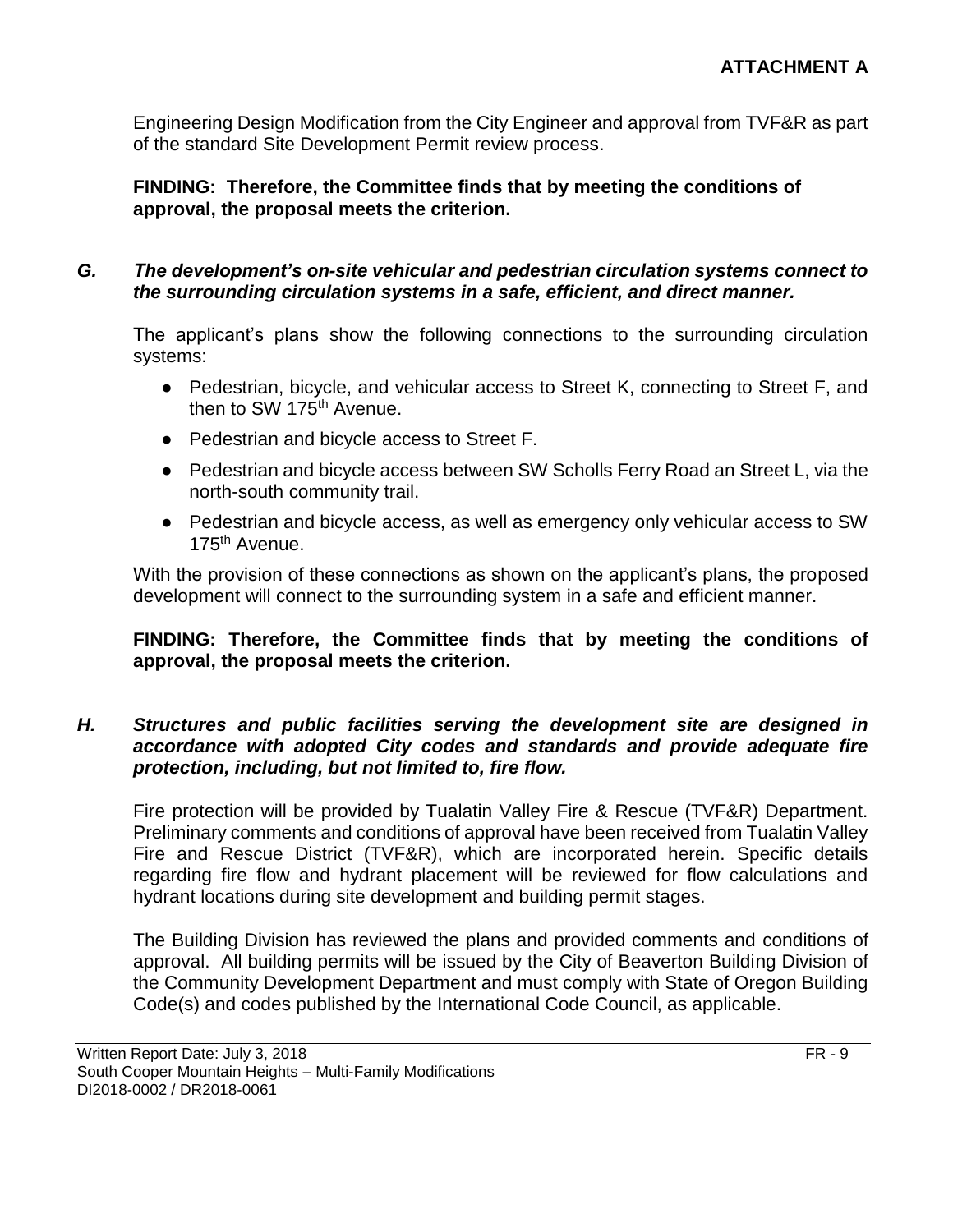The Committee concludes that, subject to meeting the conditions of approval, the site can be designed in accordance with City codes and standards and provide adequate fire protection.

**FINDING: Therefore, the Committee finds that by meeting the conditions of approval, the proposal meets the criterion.** 

*I.* **Structures and public facilities serving the development site are designed in accordance with adopted City codes and standards and provide adequate protection from hazardous conditions due to inadequate, substandard or illdesigned development.**

The applicant states that all streets and public facilities are designed in accordance with the City of Beaverton's Engineering Design Manual (EDM), and thus should provide protection from crime, accident and hazardous conditions. All proposed sidewalks and walkways will be adequately lighted to meet the minimum applicable Design Standards as a Condition of Approval.

The Committee finds that review of the construction documents at the building and site development permit stages will ensure protection from hazardous conditions due to inadequate, substandard or ill-designed development.

**FINDING: Therefore, the Committee finds that by meeting the conditions of approval, the proposal meets the criterion.** 

*J. Grading and contouring of the development site is designed to accommodate the proposed use and to mitigate adverse effect(s) on neighboring properties, public right-of-way, surface drainage, water storage facilities, and the public storm drainage system.*

Site grading is subject to the standards of Section 60.15.10 of the Development Code. Grading for new streets must meet the applicable standards of Chapter II Streets, Chapter VII Bicycle and Pedestrian Facilities, and Chapter VII Standard Drawings of the Engineering Design Manual (EDM).

All new streets are required to meet the applicable standards of Section 210 of the EDM. Compliance with these standards will be reviewed with the Site Development Permits for the development; however, staff believe that grading can be feasibly accommodated in compliance with the EDM to show compliance with Site Development erosion control measures at the time of Site Development permit issuance.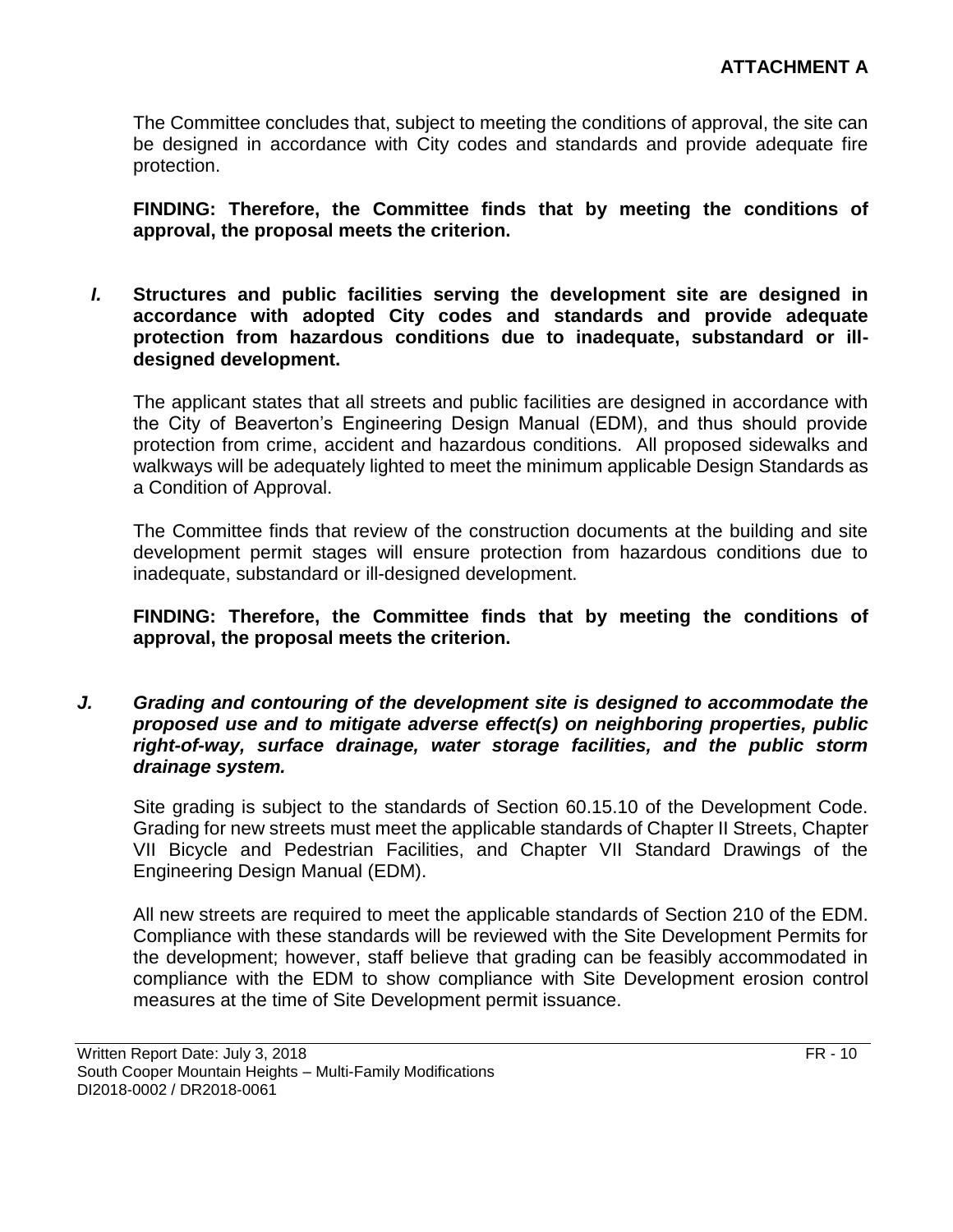**FINDING: Therefore, the Committee finds that by meeting the conditions of approval, the proposal meets the criterion.** 

#### *K. Access and facilities for physically handicapped people are incorporated into the development site and building design, with particular attention to providing continuous, uninterrupted access routes.*

The applicant will be required to meet all applicable accessibility standards of the International Building Code, Fire Code and other standards as required by the American Disabilities Act (ADA). Compliance with ADA requirements are reviewed at the time of Building Permit application. The applicant has indicated that the street network and facilities are designed in accordance with the EDM to provide accessibility as requires. Any required on-site pedestrian routes will meet the standards of the American with Disabilities Act (ADA). ADA ramps will be provided within the development to facilitate accessible travel.

Conformance with the technical design standards for Code accessibility requirements are to be shown on the approved construction plans associated with Site Development and Building Permit approvals. Staff finds that review of the proposed plans at Site Development and Building Permit stages are sufficient to guarantee compliance with accessibility standards.

Therefore, the Committee finds that by meeting the conditions of approval, the site will be in conformance with ADA requirements, and would thereby be in conformance with Development Code Section 60.55.65.

#### **FINDING: Therefore, the Committee finds that the proposal meets the criterion for approval.**

## *L. The proposal contains all applicable application submittal requirements as specified in Section 50.25.1 of the Development Code.*

The applicant submitted the application packet on April 25, 2018. Staff deemed the application complete on May 23, 2018. In review of the materials during the application review, the Committee finds that all applicable application submittal requirements, identified in Section 50.25.1 are contained within this proposal.

## **FINDING: Therefore, the Committee finds the proposal meets the criterion for approval.**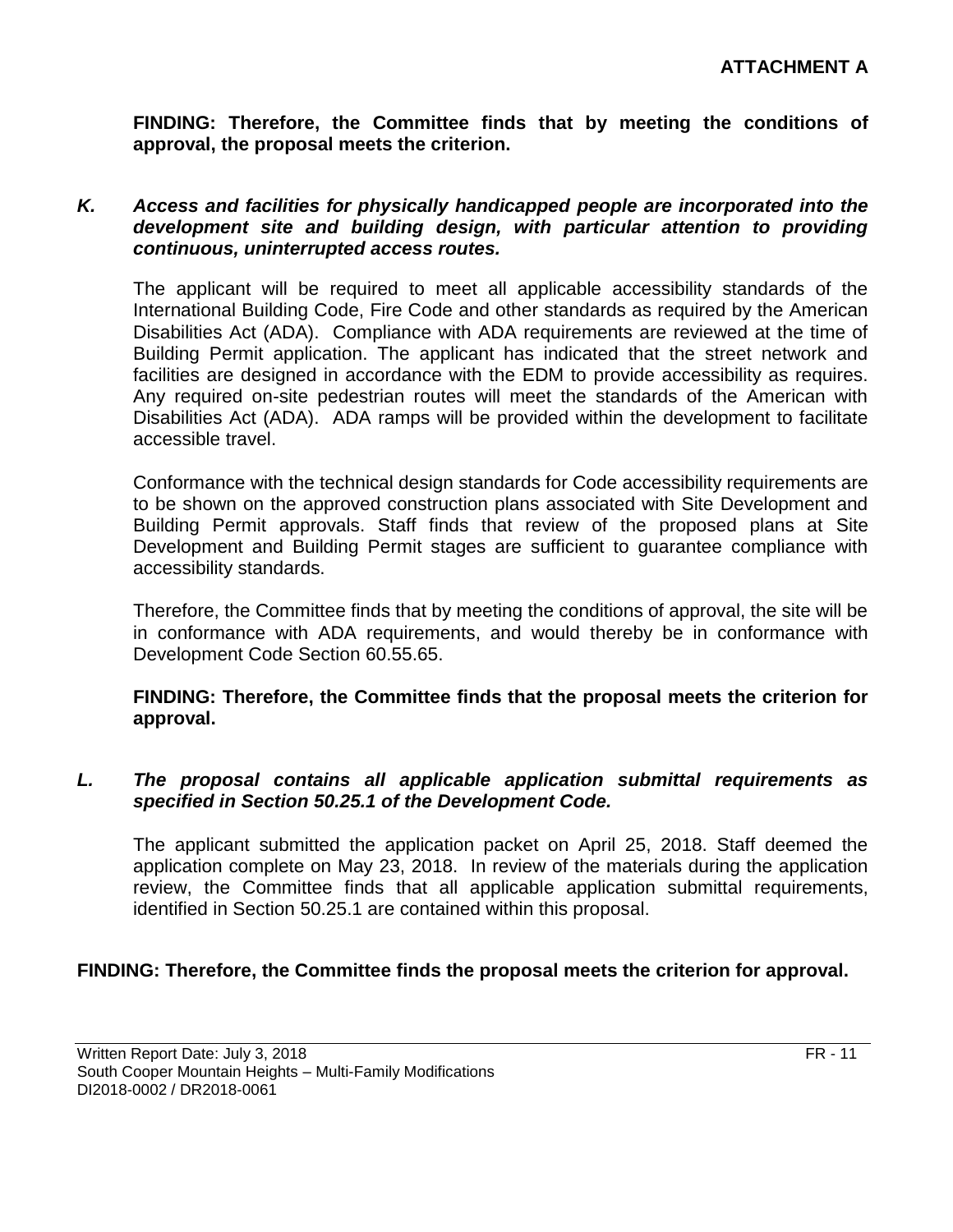# **Code Conformance Analysis Chapter 20 Use and Site Development Requirements**

| <b>CODE</b><br><b>STANDARD</b>    | <b>CODE REQUIREMENT</b>                                                                                                                              | <b>PROJECT PROPOSAL</b>                                                                                                                                                                                                                                                                                                                                                                                                                                             | <b>MEETS</b><br>CODE? |
|-----------------------------------|------------------------------------------------------------------------------------------------------------------------------------------------------|---------------------------------------------------------------------------------------------------------------------------------------------------------------------------------------------------------------------------------------------------------------------------------------------------------------------------------------------------------------------------------------------------------------------------------------------------------------------|-----------------------|
|                                   |                                                                                                                                                      | <b>Development Code Section 20.05.20 (Uses)</b>                                                                                                                                                                                                                                                                                                                                                                                                                     |                       |
| R <sub>1</sub>                    | Permitted                                                                                                                                            | <b>Multifamily Dwellings</b>                                                                                                                                                                                                                                                                                                                                                                                                                                        | <b>YES</b>            |
|                                   |                                                                                                                                                      | Development Code Section 20.25.05 - Density Calculations                                                                                                                                                                                                                                                                                                                                                                                                            |                       |
| Minimum<br>Residential<br>Density | Minimum Density: 321 units*<br>Maximum Density: 502 units<br>*considering only the R1<br>zoning district not the overall<br>PUD density requirements | The applicant proposes 310 units which is<br>less than the minimum density for the<br>project site, however within the permitted<br>density range of the overall South Cooper<br>Mountain Heights PUD approval. The<br>minimum number of units required for the<br>subject site is 217, to ensure the PUD<br>meets overall minimum density. The<br>applicant has applied for a Director's<br>Interpretation in order to confirm the<br>minimum density requirement. | <b>YES</b><br>w/COA   |
|                                   |                                                                                                                                                      | Development Code Section 20.05.15 (Site Development Standards)                                                                                                                                                                                                                                                                                                                                                                                                      |                       |
| Minimum Lot<br>Area               | R1 - 1,000 sq. ft. / DU                                                                                                                              | Adjusted with approved PUD                                                                                                                                                                                                                                                                                                                                                                                                                                          | <b>YES</b>            |
| Minimum Yard<br><b>Setbacks</b>   | Required:<br>Front Yard: 10 feet<br>Side Yard: 5 feet<br>Rear Yard: 15 feet<br>Minimum between buildings:<br>6 feet.                                 | The applicant proposes an 11-foot front<br>yard setback from Street F; 5 foot side<br>setback from Street K and SW 175 <sup>th</sup><br>Avenue, and 65 feet for the rear setback;<br>and approximately 75 feet between<br>buildings.                                                                                                                                                                                                                                | <b>YES</b>            |
| Maximum<br><b>Building Height</b> | $R1 - 60$ feet                                                                                                                                       | The applicant was previously approved for<br>a maximum height adjustment of 65 feet<br>for the multi-family as Phase 5 of the PUD<br>modifications brought before the Planning<br>Commission on March 7, 2018. The<br>proposal will result in a reduction in overall<br>height of Buildings F and G, going from<br>five (5) stories to four (4) stories, thus<br>resulting in compliance with the 60-foot<br>height requirements of the R1 zoning<br>district.      | <b>YES</b>            |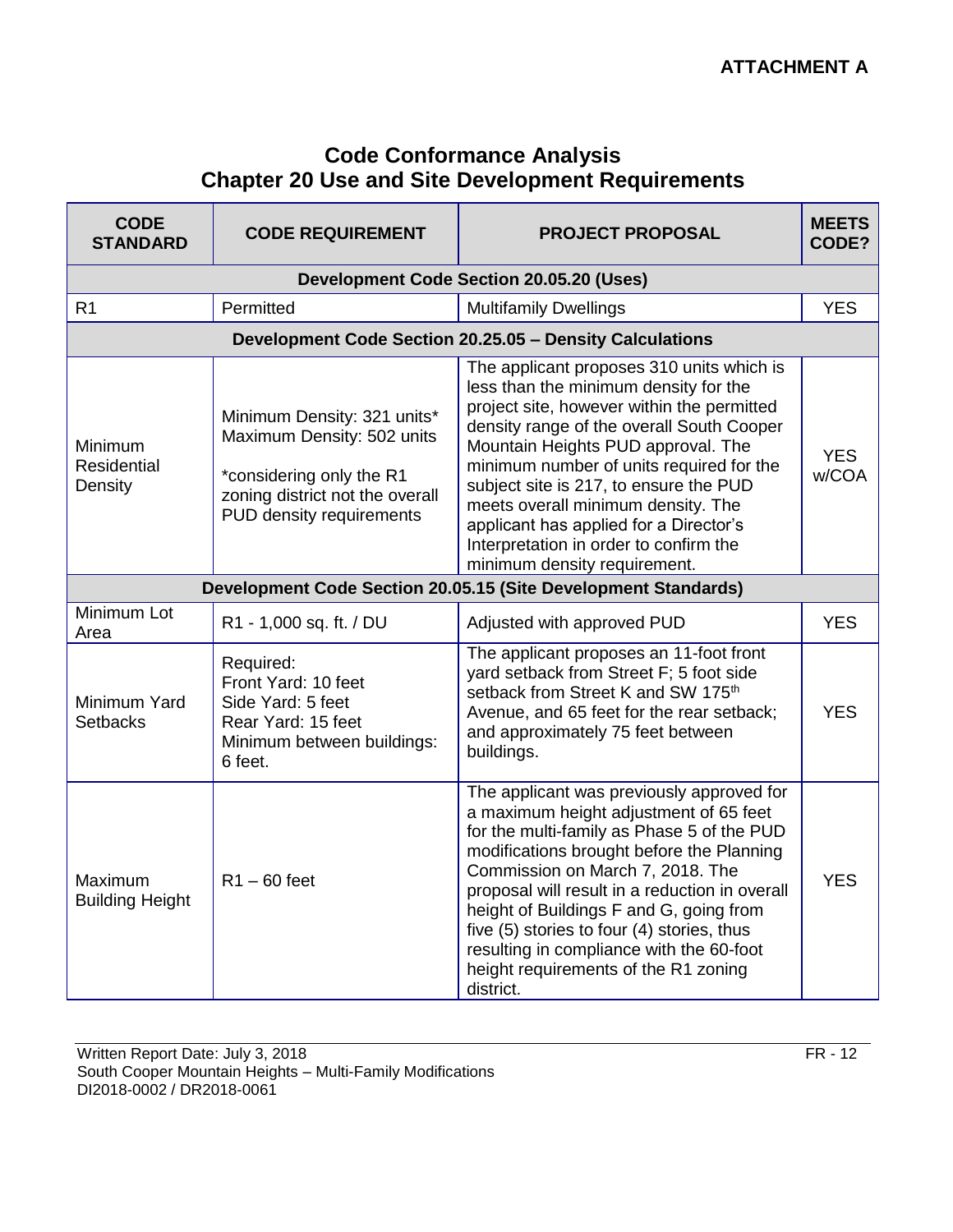# **Chapter 60 Special Requirements**

| <b>CODE</b><br><b>STANDARD</b>                                         | <b>CODE REQUIREMENT</b>                                                                                                                                                                                                        | <b>PROJECT PROPOSAL</b>                                                                                                                        | <b>MEETS</b><br>CODE?            |
|------------------------------------------------------------------------|--------------------------------------------------------------------------------------------------------------------------------------------------------------------------------------------------------------------------------|------------------------------------------------------------------------------------------------------------------------------------------------|----------------------------------|
|                                                                        | <b>Development Code Section 60.05</b>                                                                                                                                                                                          |                                                                                                                                                |                                  |
| Design Review Principles,<br><b>Standards, and Guidelines</b>          | Requirements for new<br>development and redevelopment.                                                                                                                                                                         | Design Review Standards and<br>Guidelines will be reviewed in<br>the Design Review portion of<br>the staff report.                             | See DR<br>Findings               |
|                                                                        | <b>Development Code Section 60.10</b>                                                                                                                                                                                          |                                                                                                                                                |                                  |
| <b>Floodplain Regulations</b>                                          | Requirements for properties<br>located in floodplain, floodway, or<br>floodway fringe.                                                                                                                                         | The site is not located within a<br>Floodplain.                                                                                                | N/A                              |
|                                                                        | <b>Development Code Section 60.12</b>                                                                                                                                                                                          |                                                                                                                                                |                                  |
| Habitat Friendly and Low Impact<br><b>Development Practices</b>        | Optional program offering various<br>credits available for use of specific Impact Development credits<br><b>Habitat Friendly or Low Impact</b><br>Development techniques.                                                      | No Habitat Friendly or Low<br>requested.                                                                                                       | N/A                              |
|                                                                        | <b>Development Code Section 60.30</b>                                                                                                                                                                                          |                                                                                                                                                |                                  |
| Off-street motor<br>vehicle parking                                    | Minimum: 433<br>Maximum: 591                                                                                                                                                                                                   | The applicant proposes 432.5<br>parking spaces, rounding up<br>to 433 spaces, which meets<br>the minimum and less than the<br>maximum.         | <b>YES</b>                       |
| <b>Required Bicycle Parking</b>                                        | Short Term Spaces: 16<br>Long Term Spaces: 310                                                                                                                                                                                 | The applicant has provided<br>the required bicycle parking.                                                                                    | <b>YES</b>                       |
|                                                                        | <b>Development Code Section 60.55</b>                                                                                                                                                                                          |                                                                                                                                                |                                  |
| <b>Transportation Facilities</b>                                       | Regulations pertaining to the<br>construction or reconstruction of<br>transportation facilities.                                                                                                                               | <b>Refer to Facilities Review</b><br>Committee findings herein.                                                                                | YES w/<br><b>COA</b>             |
|                                                                        | <b>Development Code Section 60.60</b>                                                                                                                                                                                          |                                                                                                                                                |                                  |
| <b>Trees &amp; Vegetation</b>                                          | Regulations pertaining to the<br>removal and preservation of trees.                                                                                                                                                            | No Tree Plan application<br>submitted for the multi-family<br>site.                                                                            | N/A                              |
|                                                                        | <b>Development Code Section 60.65</b>                                                                                                                                                                                          |                                                                                                                                                |                                  |
| <b>Utility Undergrounding</b><br>$Mritton$ Donort Dota: $lub12$ , 2010 | All existing overhead utilities and<br>any new utility service lines within<br>the project and along any existing<br>frontage, except high voltage lines proposal meets requirements<br>(>57kV) must be placed<br>underground. | The applicant indicates all<br>utilities will be placed<br>underground. To ensure the<br>of this code section, staff<br>recommends a condition | YES-<br>with COA<br><b>CD 42</b> |

Written Report Date: July 3, 2018 FR - 13 South Cooper Mountain Heights – Multi-Family Modifications DI2018-0002 / DR2018-0061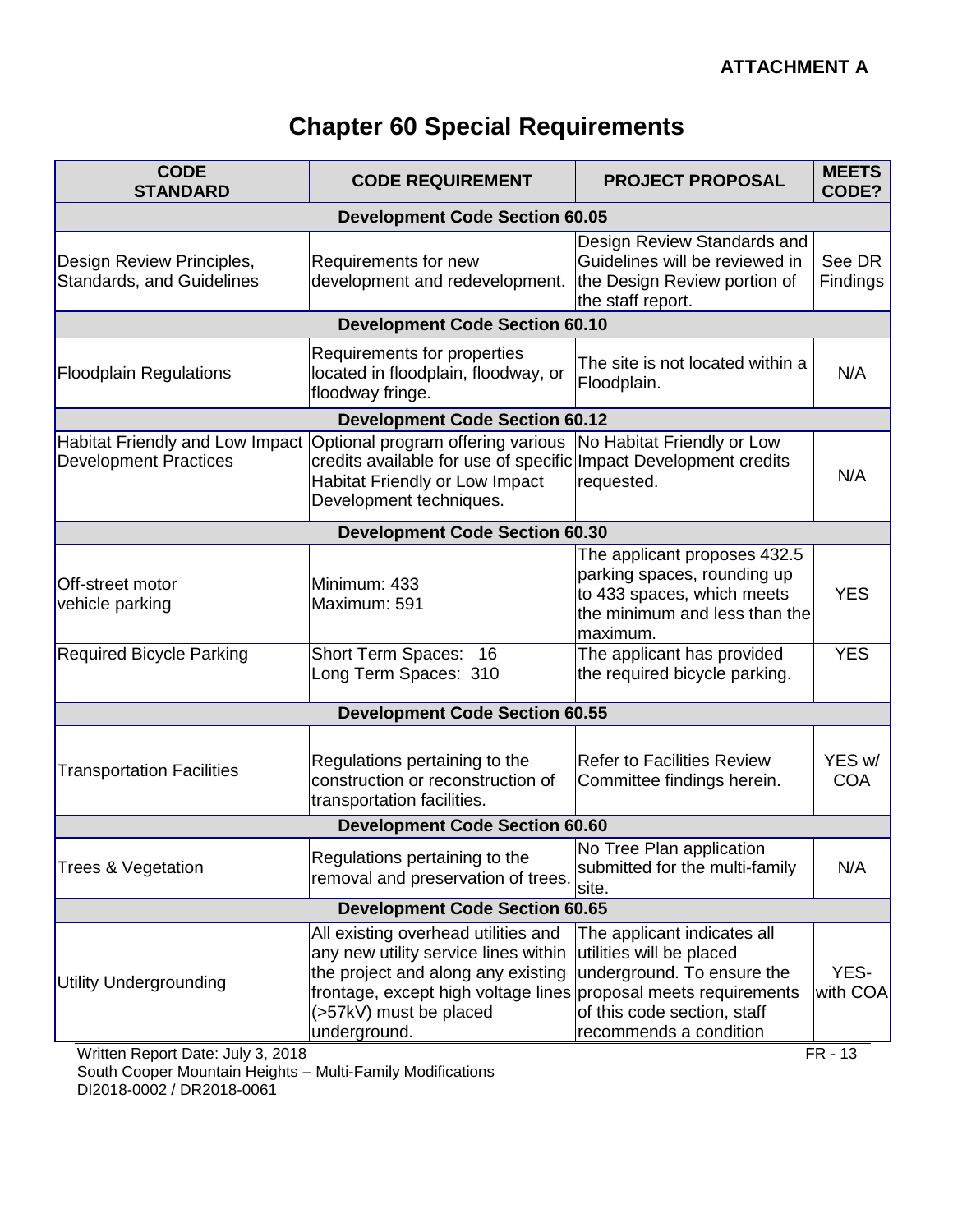|                               |                                                                     | requiring undergrounding<br>completion prior to occupancy.                                                                                                                                                                                                                                                           |                      |
|-------------------------------|---------------------------------------------------------------------|----------------------------------------------------------------------------------------------------------------------------------------------------------------------------------------------------------------------------------------------------------------------------------------------------------------------|----------------------|
|                               | <b>Development Code Section 60.67 Significant Natural Resources</b> |                                                                                                                                                                                                                                                                                                                      |                      |
| Significant Natural Resources | Regulations pertaining to<br><b>Significant Natural Resources</b>   | The applicant has provided a<br>natural resources study as<br>part of the overall PUD<br>approval, which includes the<br>Multi-Family portion. The<br>applicant will be required to<br>comply with the South Cooper<br>Mountain Plan, which<br>lidentifies natural resources in<br>the vicinity of the subject site. | YES w/<br><b>COA</b> |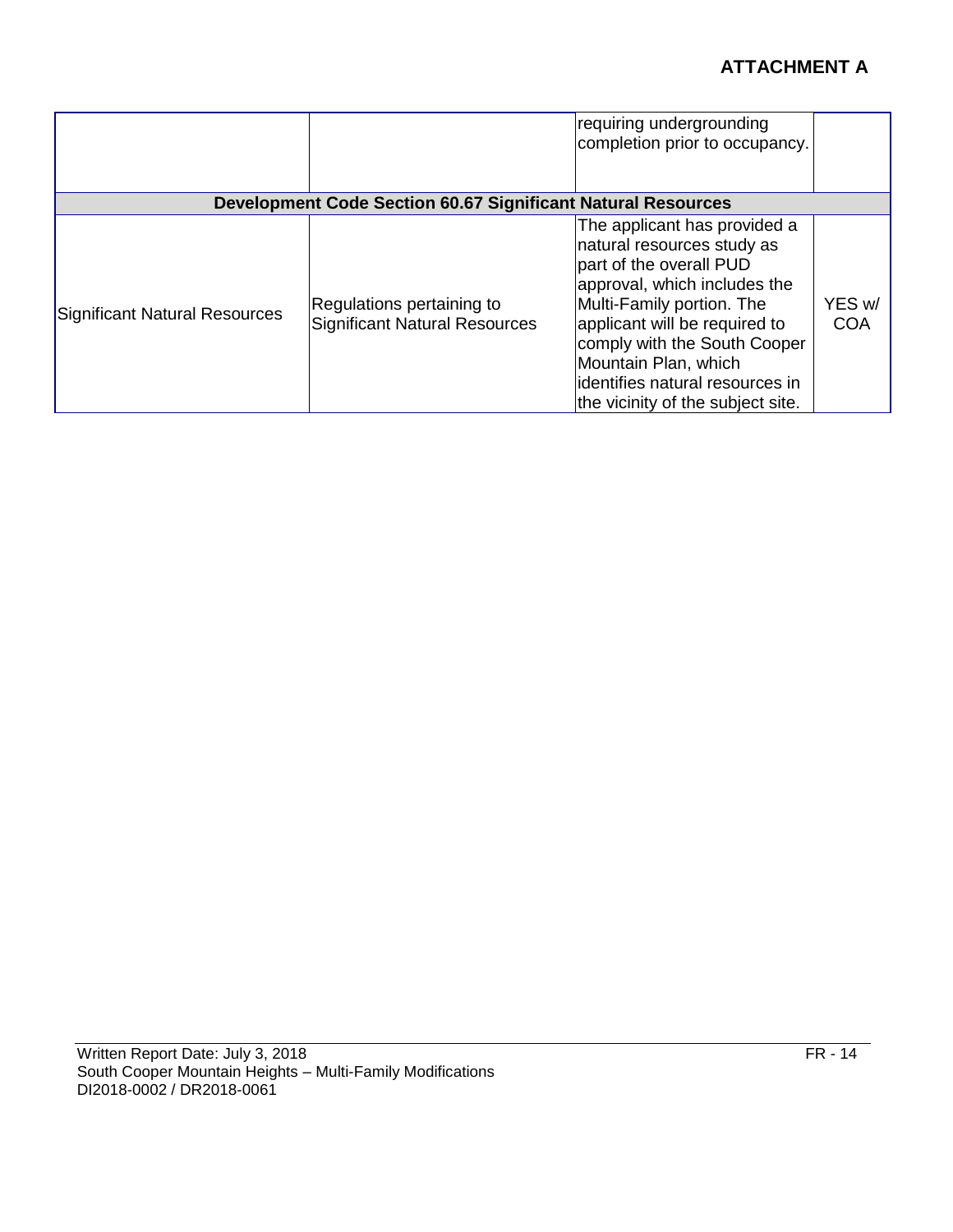#### **DI2018-0002 ANALYSIS AND FINDINGS FOR DIRECTOR'S INTERPRETATION APPROVAL**

Section 40.25.15.1.C. of the Development Code provides approval criteria for evaluating and rendering a decision on all Director's Interpretation applications. These approval criteria are as follows:

#### *1. The proposal satisfies the threshold requirements for a Director's Interpretation application***.**

Threshold No. 1 of Director's Interpretation reads:

*A request that the Director interpret the Development Code in writing.*

The applicant has requested that the Director interpret the Development Code, Section 60.35.10.2.B.4 related to minimum density on the subject property, and its relation to the overall density of the approved South Cooper Mountain Heights PUD in writing. Specifically the applicant request that the City consider the minimum density over the entirety of the South Cooper Mountain Heights PUD and not by each zoning district or parcel. This would allow the applicant to reduce the number of units required on the multi-family parcel by balancing it with the excess units in other zoning districts within the PUD, maintaining compliance with the overall minimum density of the PUD. Staff finds the Director's Interpretation (DI) application to be consistent with Threshold One.

#### **Therefore, the Director finds that the proposal meets the criterion for approval.**

*2. All City application fees related to the application under consideration by the decision-making authority have been submitted.*

The application fee of \$1,072.00 has been submitted.

#### **Therefore, the Director finds that the proposal meets the criterion for approval.**

#### *3. That the interpretation is consistent with the City's Comprehensive Plan and other provisions within this Code.*

The applicant requests that the Director interpret Beaverton Development Code (BDC) section 60.35.10.2.B.4 which states, "A proposed Planned Unit Development shall not result in fewer dwelling units (lower density) than if the subject site was reviewed as a Preliminary Subdivision." The applicant requests that the Director interpret this section of code to allow minimum density within a PUD to be considered overall for the development and not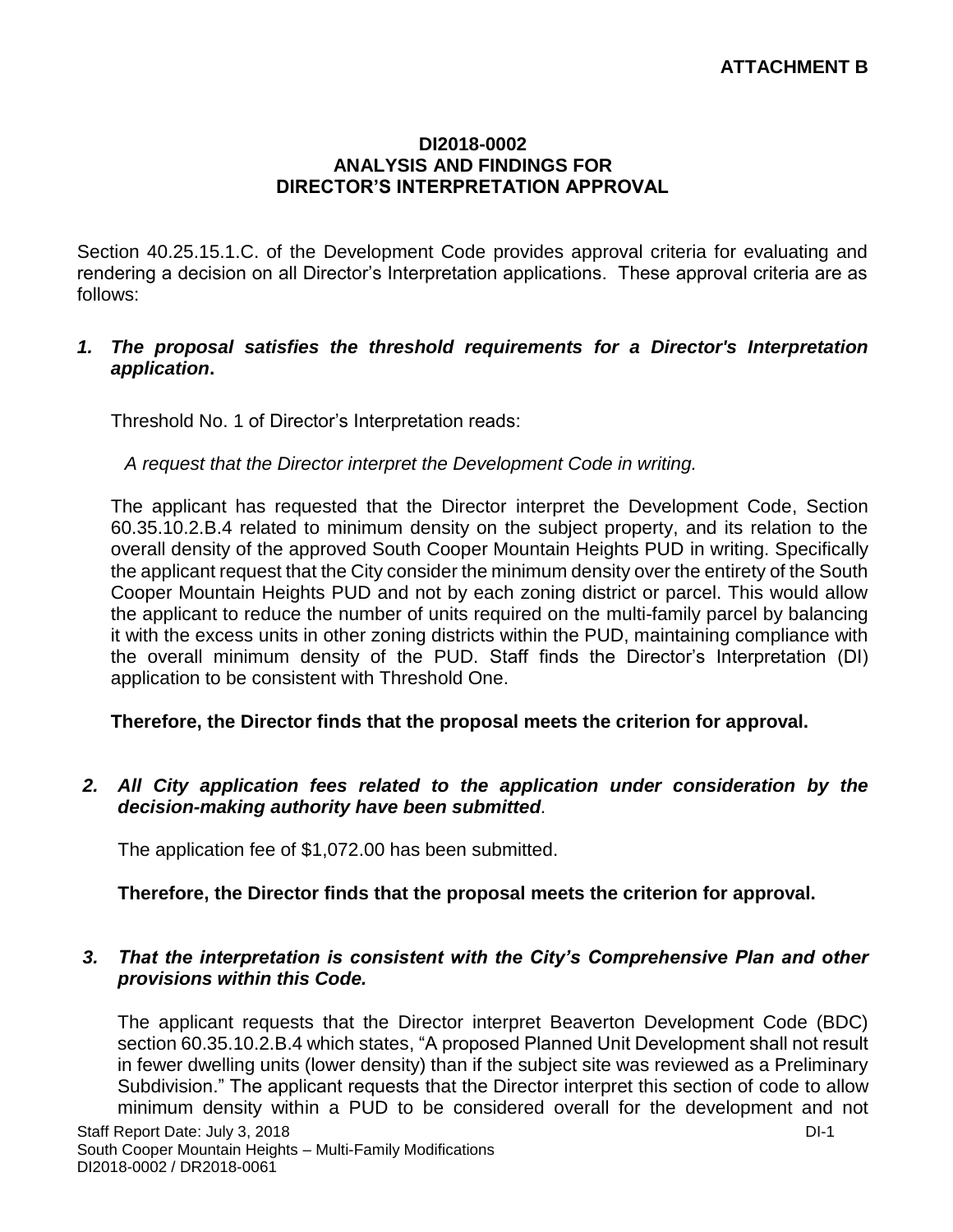specifically within one zoning district. This would allow a desired reduction in minimum density on the subject R1 zoned site from a minimum density of 321 multi-family dwelling units to 310 units, a reduction of 11 units.

The required minimum density identified in the South Cooper Mountain Heights PUD (CU2017-0005) is 598 dwelling units. However, the application was approved to provide a total of 731 dwelling units, including the R1 site for multi-family. The multi-family site was approved for 340 units, 19 units over the minimum density of 321 units. The applicant states that the requested interpretation allowing for the overall density to be considered in lieu of minimum densities per zoning district is consistent with the Comprehensive Plan, specifically the South Cooper Mountain Community Plan, and Development Code because the approved South Cooper Mountain Heights PUD provided for an excess of 133 units over the required minimum for the overall project when considered together. (Page 15 *Narrative* of applicant materials).

| 20.25.05 Density Calculations |              |              |                    |                        |                 |
|-------------------------------|--------------|--------------|--------------------|------------------------|-----------------|
| <b>Proposed</b>               | <b>Gross</b> | <b>Net</b>   | <b>Max Density</b> | <b>Minimum Density</b> | <b>Proposed</b> |
| Zoning                        | <b>Acres</b> | <b>Acres</b> | (Units)            | (Units)                | <b>Units</b>    |
| R <sub>1</sub>                | 11.53        | 9.224        | 502                | 321                    | 340             |
| R <sub>2</sub>                | 11.18        | 4.39         | 244                | 76                     | 110             |
| R <sub>4</sub>                | 18.56        | 7.46         | 202                | 65                     | 83              |
| R <sub>5</sub>                | 19.83        | 3.35         | 173                | 23                     | 33              |
| R <sub>7</sub>                | 46.63        | 22.53        | 290                | 112                    | 166             |
| <b>Total</b>                  | 107.7        | 47.0         | 1411               | 598                    | 732             |

| Overall density calculations for the PUD (provided by the applicant) |  |
|----------------------------------------------------------------------|--|
|----------------------------------------------------------------------|--|

The following findings address how this Director's Interpretation is consistent with the City's Comprehensive Plan and the Development Code:

#### **Consistency with the Comprehensive Plan**

#### **Chapters One and Two**

Chapters One and Two of the Beaverton Comprehensive Plan address X and X, respectively and do not contain policies that are applicable to the proposed DI. Therefore, the Director finds that the proposal is consistent with Chapters One and Two of the Beaverton Comprehensive Plan.

## **Chapter Three (Land Use)**

Goal 3.8.1 *Complete and livable Neighborhoods*

Policy b) *Regulate minimum residential density to ensure efficient use of residential land and meet regional housing needs…*

Policy c) *Allow flexibility through lot size averaging and other tools to provide flexibility and housing variety while maintaining an overall density consistent with the Comprehensive Plan designation and zoning.*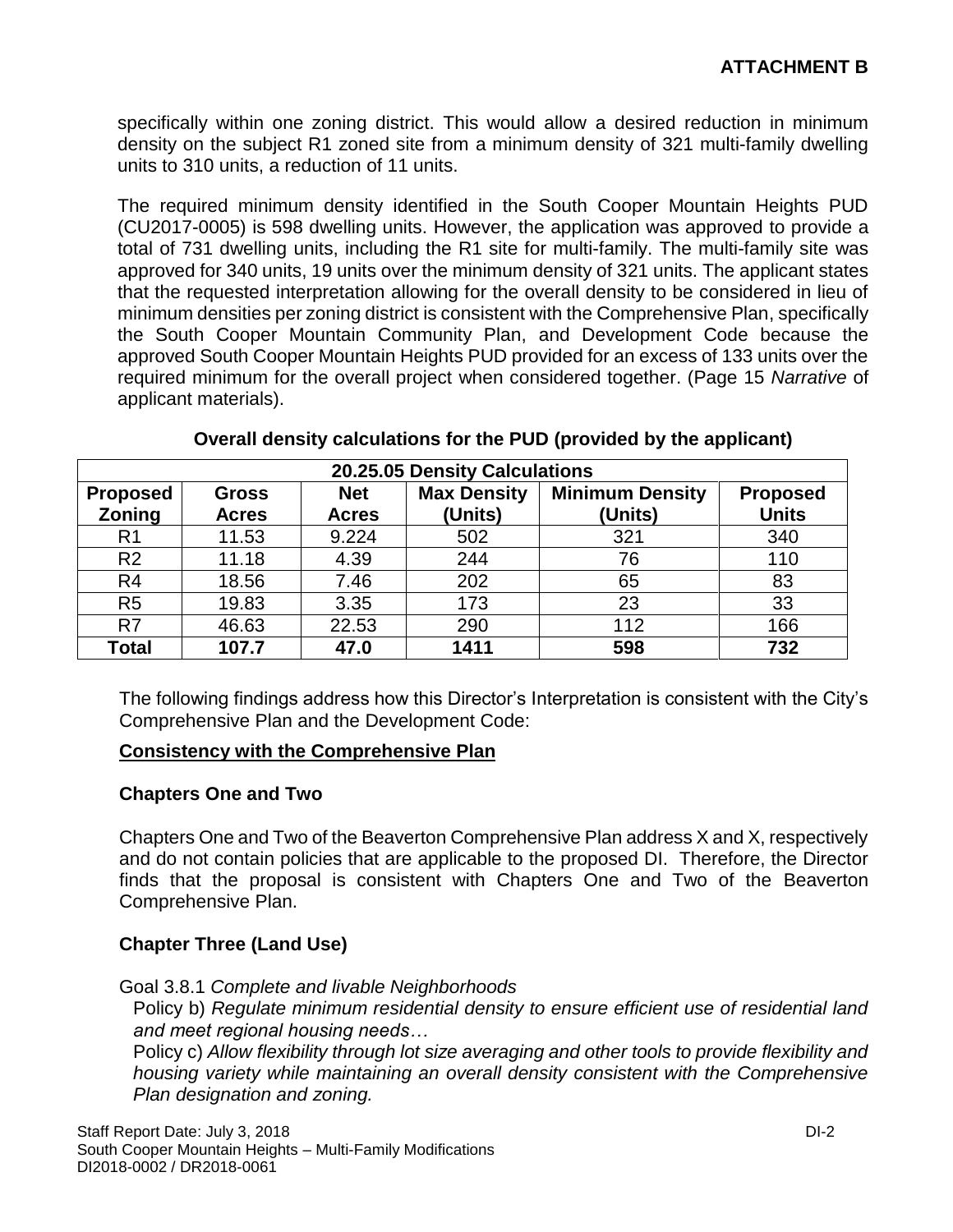Goal 3.8.1 Policy b of the Comprehensive plan requires that the City regulate minimum density to allow for the efficient use of residential lands to meet regional housing needs. Allowing density transfers within a PUD to allow for the protection of resources while still meeting the minimum overall density required based on land area within each zoning district would allow the City to continue to meet the regional housing needs by ensuring that total density within a development is still met. In addition, this method allows for the flexibility identified in policy c above by maintaining overall density within the PUD.

The Director finds that the proposed interpretation is consistent with Chapter Three of the Beaverton Comprehensive Plan.

## **Chapter Four (Housing)**

#### *Goal 4.1.1 Provide an adequate supply of housing to meet future needs.*

The applicant's request to interpret the Development Code in order that the overall minimum density for the PUD must be met, but each individual zoning district density does not have to be met individually so long as the overall density is met. This request does not conflict with Goal 4.1.1, as the overall density for the PUD is the aggregate of the total required for all zoning districts within the PUD.

## *Goal 4.2.1 Provide a variety of housing types that meet the needs and preferences of residents.*

#### *Policy*

f) *Encourage the development of a variety of housing types within planned unit developments and other large projects, which can serve to improve the aesthetic character of the neighborhood and provide housing choices for different income levels.*

In reference to *Policy 4.1.1* above, with the approval of the Director's Interpretation, the housing supply will be adequate to meet future needs, as the proposed Director's Interpretation allows for greater flexibility in housing design, and housing type, while still meeting the overall density requirements of the zoning, in addition to providing for an adequate supply of housing. The number of housing units will remain above the minimum required density of the PUD when taken as a whole, in addition to providing the housing mix called for in response to *Policy 4.1.1.*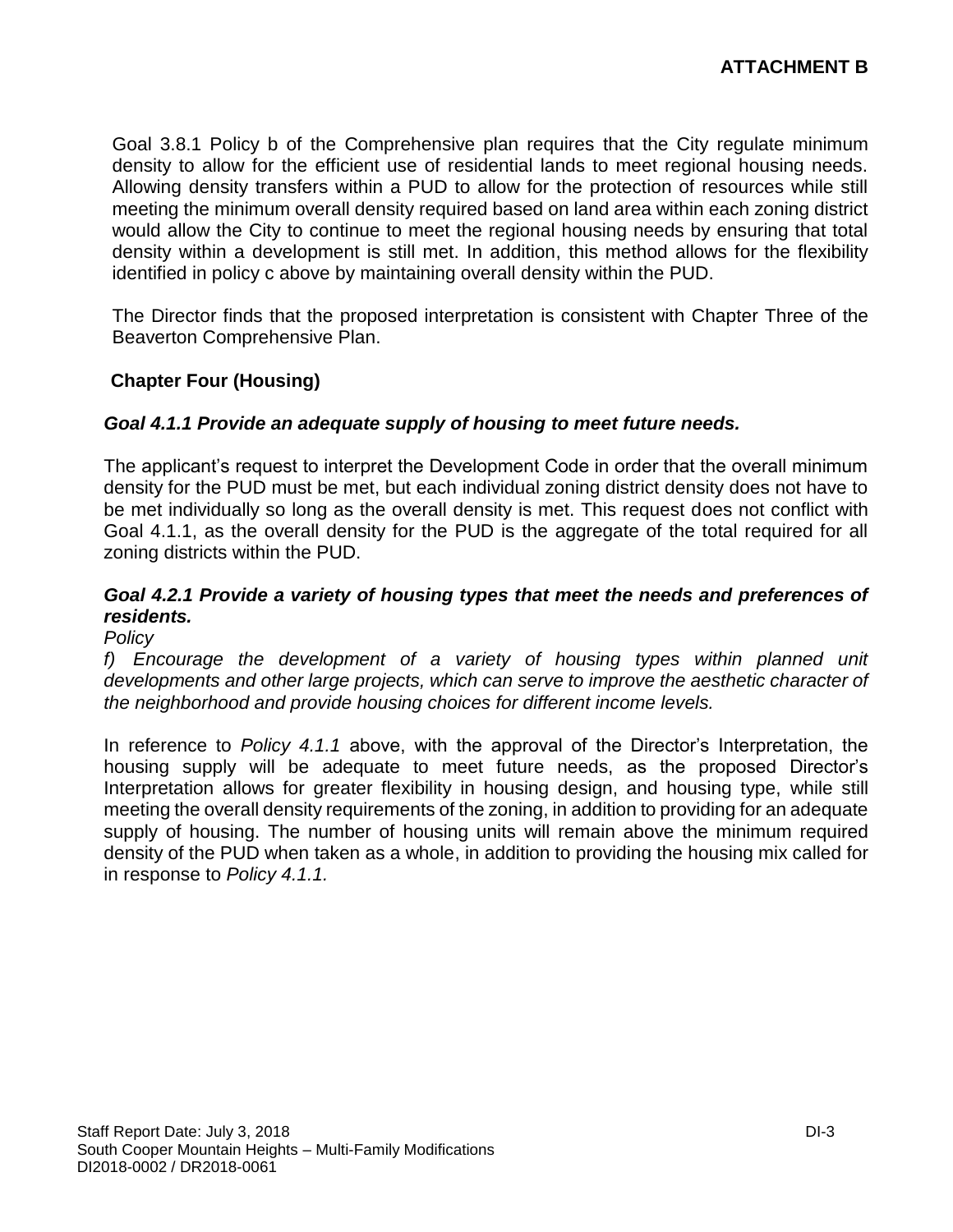## **Chapters Five through Nine**

Chapters Five through Nine of the Beaverton Comprehensive Plan address Public Facilities and Services; Transportation, Natural, Cultural, Historic, Scenic, Energy and Groundwater Resources, Environmental Quality and Safety, and Economy, and do not contain policies that are applicable to the proposed DI. Therefore, the Director finds that the proposal is consistent with Chapters Five through Nine of the Beaverton Comprehensive Plan.

#### **Beaverton Development Code**

#### **Chapter 10 (General Provisions)**

Development Code Section 10.20.2, states that the Director shall have initial authority for review of the provisions and requirements of the Development Code and that the City Council shall have the final authority to interpret all terms, provisions and requirements of the Code. Requests may be made for an interpretation in writing in accordance with Section 40.25, Director's Interpretation.

## **Chapter 20 (Land Uses) and Chapter 60 (Special Regulations):**

The applicant's request for an interpretation of the Development Code is related to the following Code sections: Section 60.35.10.1.B (*Modification of Base Zoning Standards);*  Section 60.35.10.2.A *(Density Transfers),* and Section 60.35.10.2.B.4 (*A proposed Planned Unit Development shall not result in fewer dwelling units (lower density) than if the subject site were reviewed as a Preliminary Subdivision).* The applicant requests the Director confirm their ability to modify specific densities set forth by the zoning district as part of the South Cooper Mountain Heights PUD, as long as the overall number of dwelling units within the PUD remain compliant to the approved PUD in its entirety. The applicant cites the use of density flexibility inherently used as part of Planned Unit Development projects as allowed per Chapter 60 *Planned Unit Development* of the Development Code.

The subject property is Phase 5 of the South Cooper Mountain Heights PUD approval. The density calculations for the South Cooper Mountain Heights PUD assumed a mix of zones as percentages of the total land area (See Table 2 of the South Cooper Mountain Community Plan). The overall density calculated for South Cooper Mountain Heights PUD was a minimum of 598 and a maximum of 1,411 dwellings units. Phase 5 was calculated to have a minimum of 321 and maximum of 502 dwelling units. The applicant is requesting that in Phase 5 the number of dwelling units be reduced to 310 units, for a loss of 30 dwelling units. While the applicant's request will result in a density lower than the 321 calculated for Phase 5 under the original approval, the number of dwellings units proposed will total 702 units, thus meeting the minimum requirement of 598 dwelling units for the PUD in its entirety, and satisfying the required density per the South Cooper Mountain Community Plan. Therefore, the Director concurs that the overall density for the PUD is the aggregate of the total required for all zoning districts within the PUD.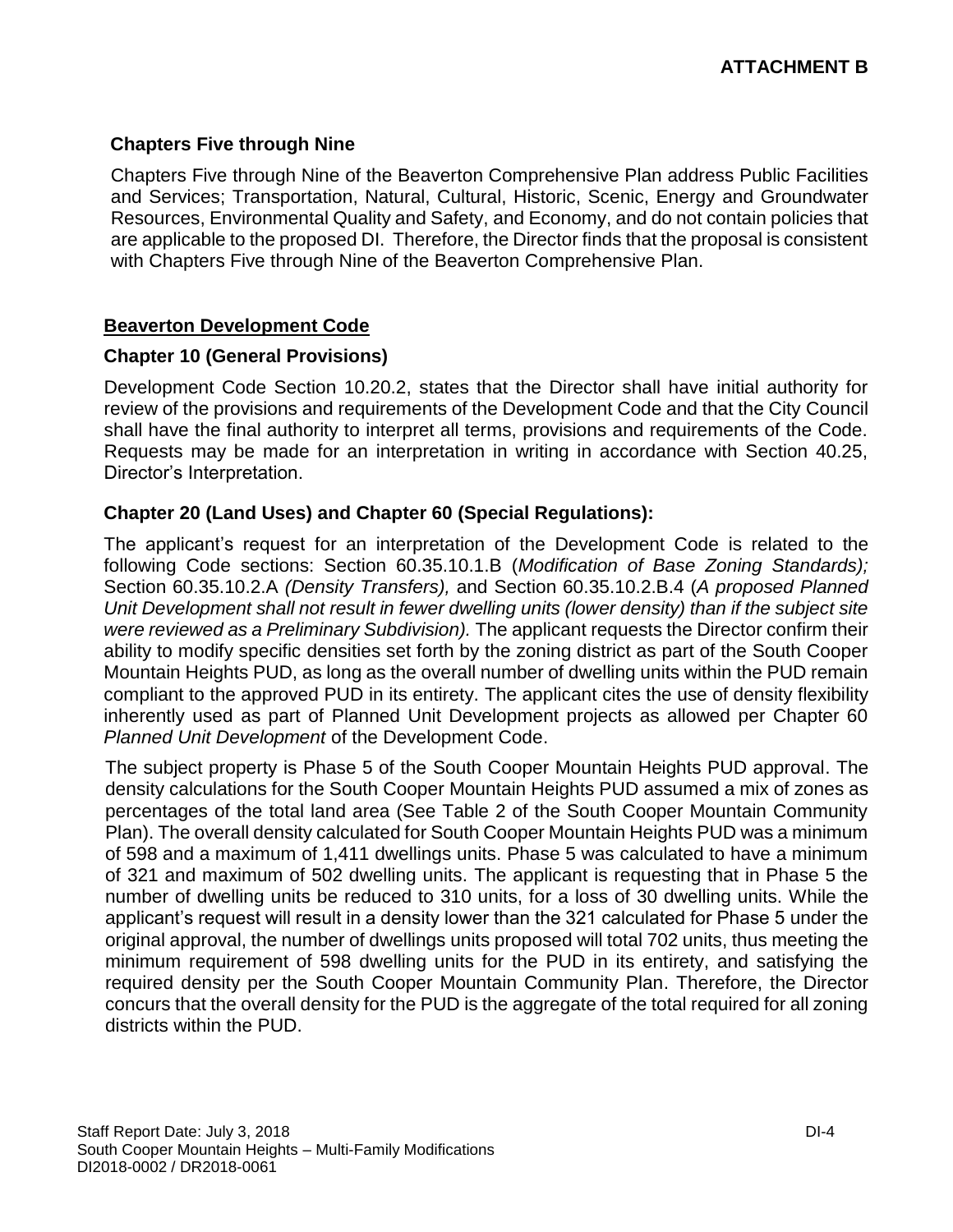The Director finds that the applicant has provided compelling evidence, which supports their request for a density reduction of Phase 5 of the South Cooper Mountain Heights PUD, and that the minimum density for the PUD will be achieved as previously approved. The Director relies on Section 20.25.05.C which references *Table 2: Land Use Designations and Capacity Estimates* within the South Cooper Mountain Community Plan, outlining the density capacity expectations for development of land within the Community Plan Area. As well as Section 60.35.10.2.B.4 which states that a PUD "shall not result in fewer dwelling units (lower density) than if the subject site were reviewed as a Preliminary Subdivision." The applicant has demonstrated that the minimum density for the entire South Cooper Mountain Heights PUD, including the subject parcel, known as Phase 5, will not go below what is allowed per Section 60.35.10.2.B.4 of the Development Code and the South Cooper Mountain Community Plan.

**Chapters 30, 50, and 90 are not applicable to this request.**

**The Director finds that the applicant has met Criterion three and that the request for a reduction in density** *is consistent with the City's Comprehensive Plan and other provisions within this Code.*

**Therefore, the Director finds that the proposal meets the criterion for approval.**

*4. When interpreting that a use not identified in the Development Code is a permitted, a conditional, or prohibited use, that use must be substantially similar to a use currently identified in the subject zoning district or elsewhere in the Development Code.*

The requested Director's Interpretation is not for a use that is not identified in the Development Code.

**Therefore, the Director finds that the criterion is not applicable.**

*5. The proposal contains all applicable submittal requirements as specified in Section 50.25.1 of the Development Code.*

The DI application was deemed complete by staff on May 23, 2018 pursuant to Section 50.25.7 of the Development Code.

**Therefore, the Director finds that the proposal meets the criterion for approval.**

## *6. Applications and documents related to the request, which will require further City approval, shall be submitted to the City in the proper sequence***.**

The necessary documents related to the Director's Interpretation have been submitted. A Design Review Three is being processed concurrently and is dependent upon approval of this Directors Interpretation. No additional documents are needed at this time.

## **Therefore, the Director finds that the proposal meets the criterion for approval.**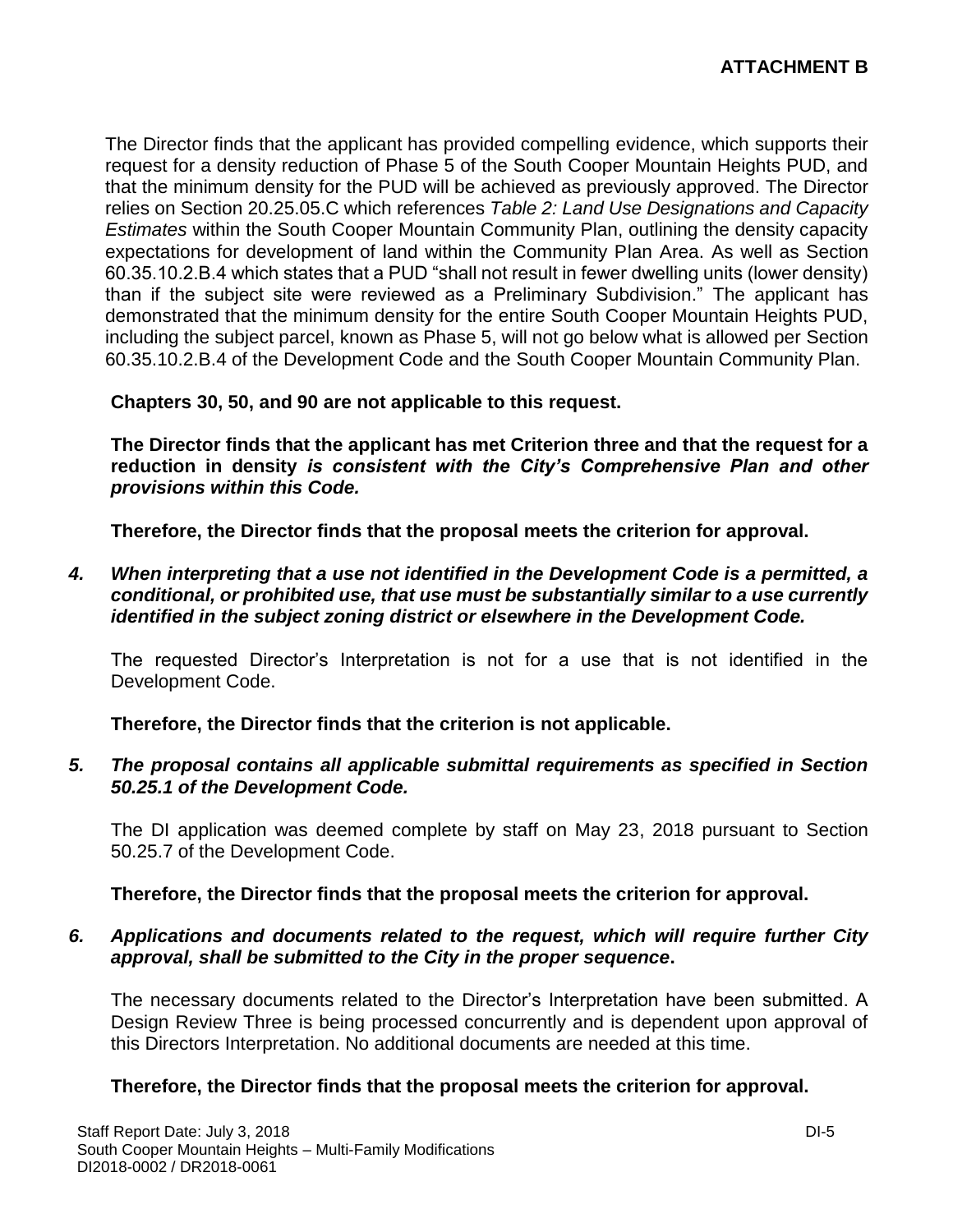## **Conclusion:**

Staff find that the Comprehensive Plan and Development Code support the requested Director's Interpretation and therefore the applicant does not have to meet the minimum density within each zone contained in the PUD, so long as the overall density is met for the PUD in its entirety.

#### **Recommendation**

Based on the facts and findings presented, staff recommends **APPROVAL** of **DI2018-0002 (Director's Interpretation for South Cooper Mountain Heights Multi-Family Modifications).**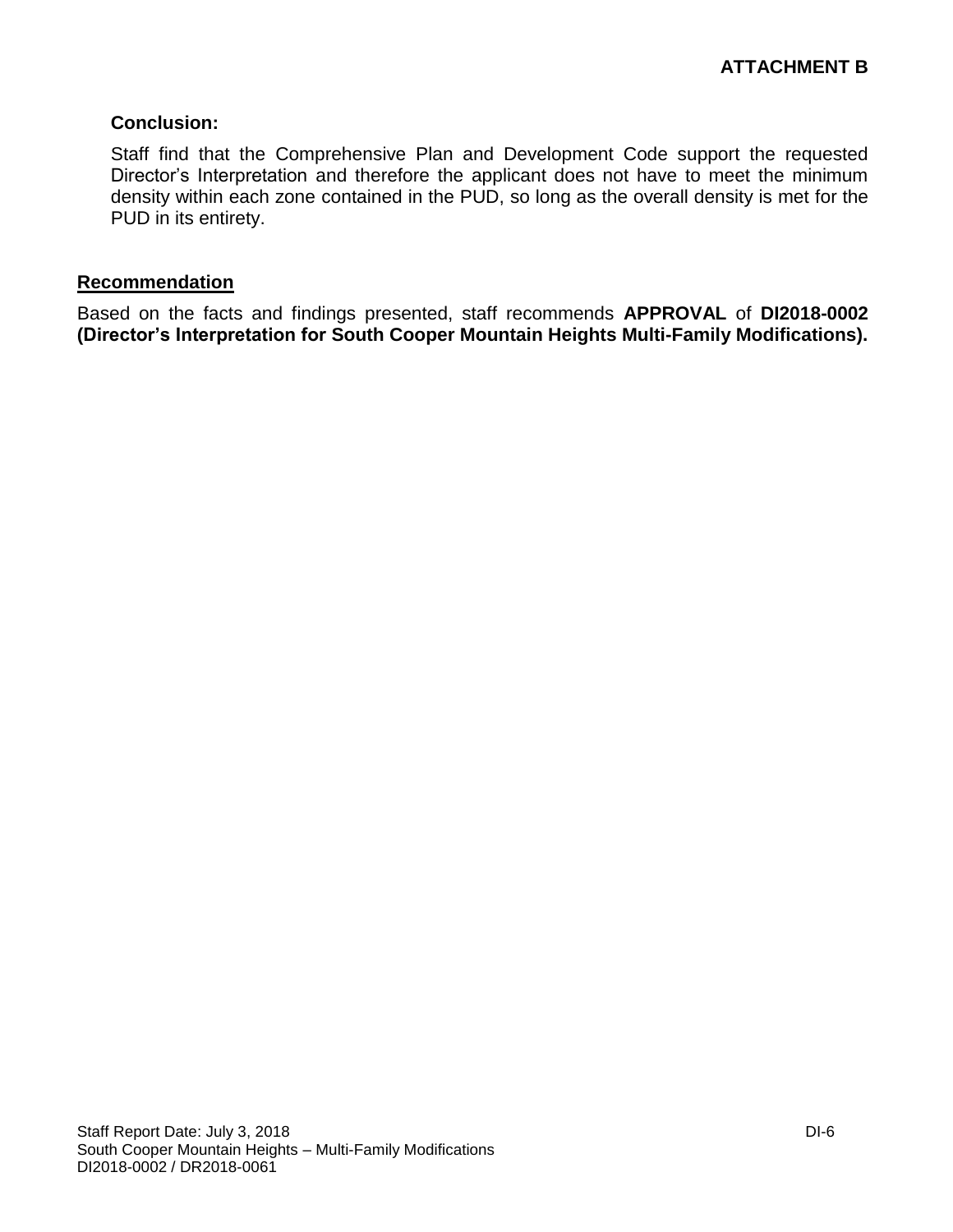#### **DR2018-0061 ANALYSIS AND FINDINGS FOR DESIGN REVIEW THREE APPROVAL**

#### **Section 40.20.05. Design Review Applications; Purpose**

*The purpose of Design Review is to promote Beaverton's commitment to the community's appearance, quality pedestrian environment, and aesthetic quality. It is intended that monotonous, drab, unsightly, dreary and inharmonious development will be discouraged. Design Review is also intended to conserve the City's natural amenities and visual character by insuring that proposals are properly related to their sites and to their surroundings by encouraging compatible and complementary development.*

Design Review Three approval has been granted for seven (7) multi-family residential buildings and one (1) clubhouse (DR2017-0094). The proposed modifications to the multi-family project are a direct result of the removal of first floor parking in buildings G and F and leading to an overall reduction in dwelling units and changes to buildings F and G. These changes will reflect a design change from concrete podium steel construction for the ground floors, to wood construction for both buildings F and G, similar to buildings A, B, C, D, E, and H. The changes will also result in reductions in overall height of the two buildings from five stories to four, however all proposed utilities, and critical and essential facilities will not be modified from the previous approval of DR2017-0094. Except for the modifications to buildings F and G and associated minor site changes, no other changes are proposed.

## *Section* **40.20.15.3.C** *Approval Criteria*

**C. Approval Criteria.** In order to approve a Design Review Three application, the decision making authority shall make findings of fact based on evidence provided by the applicant demonstrating that all the following criteria are satisfied:

#### *1. The proposal satisfies the threshold requirements for a Design Review Three application.*

The applicant proposes to modify the design of two previously approved multifamily buildings (F and G) as well as associated site changes. The proposal meets the threshold for a Design Review Two application, however, the applicant has chosen to address a combination of Design Guidelines and Standards, thereby meeting Threshold 8 of a Design Review Three.

*8. A project meeting the Design Review Two thresholds which does not meet an applicable design standard.*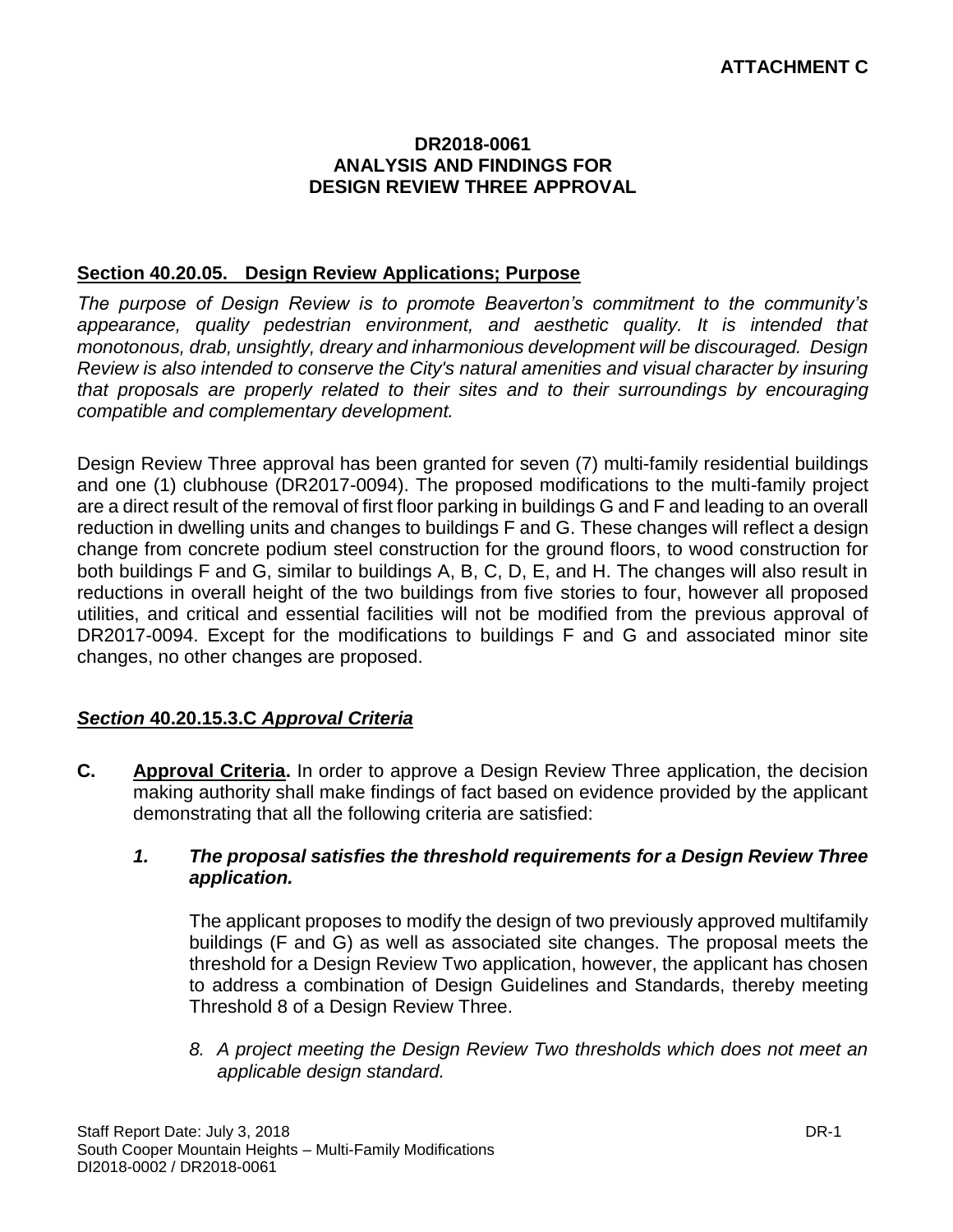**Therefore, staff finds that the proposal meets the criterion for approval.**

*2. All City application fees related to the application under consideration by the decision making authority have been submitted.*

The applicant paid the required fees for the Design Review Three application.

**Therefore, staff finds that the proposal meets the criterion for approval.**

*3. For proposals meeting Design Review Three application thresholds numbers 1 through 6, the proposal is consistent with all applicable provisions of Sections 60.05.35 through 60.05.50 (Design Guidelines).*

This proposal meets Design Review Three Threshold No. 8, therefore this criterion is not applicable.

**Therefore, staff finds the criterion not applicable.**

- *4. For additions to or modifications of existing development, the proposal is consistent with all applicable provisions of Sections 60.05.35 through 60.05.50 (Design Guidelines) or can demonstrate that the additions or modifications are moving towards compliance of specific Design Guidelines if any of the following conditions exist:*
	- *a. A physical obstacle such as topography or natural feature exists and prevents the full implementation of the applicable guideline; or*
	- *b. The location of existing structural improvements prevent the full implementation of the applicable guideline; or*
	- *c. The location of the existing structure to be modified is more than 300 feet from a public street.*

The proposal is to modifiy previously approved but unconstructed buildings F and G only, therefore this criterion does not apply.

**Therefore, staff finds the criterion not applicable.**

*5. For DRBCP proposals which involve the phasing of required floor area, the proposed project shall demonstrate how future development of the site, to the minimum development standards established in this Code or greater, can be realistically achieved at ultimate build out of the DRBCP.*

The applicant does not propose a DRBCP.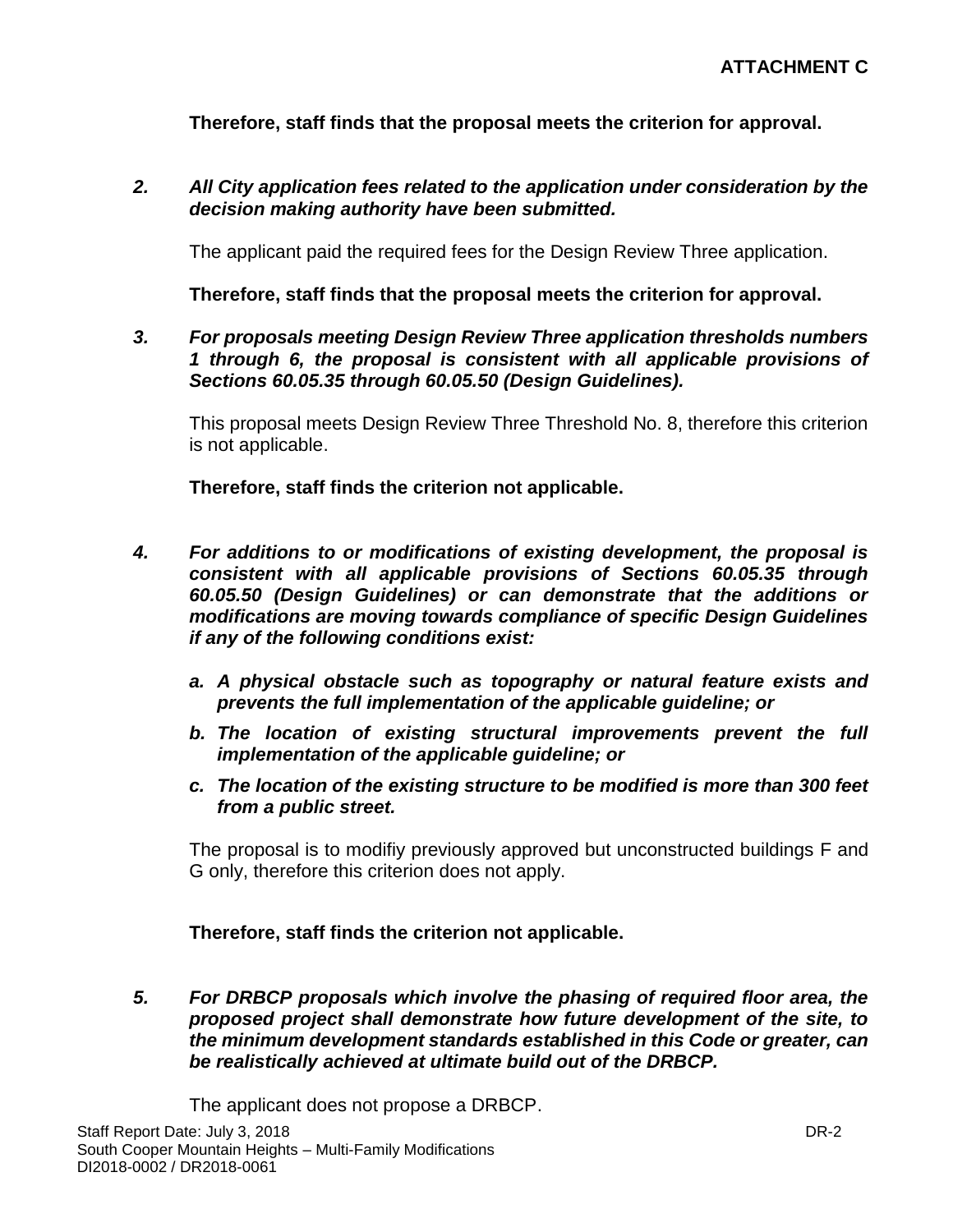**Therefore, staff finds the criterion is not applicable.**

**6.** *For proposals meeting Design Review Three application Threshold numbers 7 or 8, where the applicant has decided to address a combination of standards and guidelines, the proposal is consistent with all applicable provisions of Sections 60.05.15 through 60.05.30 (Design Standards) except for the Design Standard(s) where the proposal is instead subject to the applicable corresponding Design Guideline(s).* 

The applicant proposes to meet Design Standards where possible, and where not able, will meet the Design Guidelines. Staff cites the code conformance analysis at the end of this section as it pertains to meeting Design Standards and Guidelines.

**Therefore, staff finds that the proposal meets the criterion for approval.**

*7. For proposals meeting Design Review Three application Threshold numbers 7 or 8, where the applicant has decided to address Design Guidelines only, the proposal is consistent with all applicable provisions of Sections 60.05.35 through 60.05.50 (Design Guidelines).*

The applicant proposes to meet a combination of Design Standards and Design Guidelines, therefore this criteria is not applicable.

**Therefore, staff finds the criterion is not applicable.**

## *8. Applications and documents related to the request, which will require further City approval, shall be submitted to the City in the proper sequence.*

The applicant has submitted all documents related to this request for Design Review Three approval. This application is dependent upon the approval of the Director's Interpretation (DI2018-0002) being reviewed concurrently. Therefore the Planning Commission will review all the applications at one public hearing. Staff recommends a condition of approval requiring the Design Review Three (DR2018- 0061) application be approved concurrently with the Director's Interpretation.

## **Therefore, by satisfying the conditions of approval, staff finds that the proposal meets the criterion for approval.**

## **Recommendation**

Based on the facts and findings presented, staff recommends **APPROVAL** of **DR2018-0061 (South Cooper Mountain Heights Multi-Family Modifications),** subject to the proposed conditions of approval in Attachment D.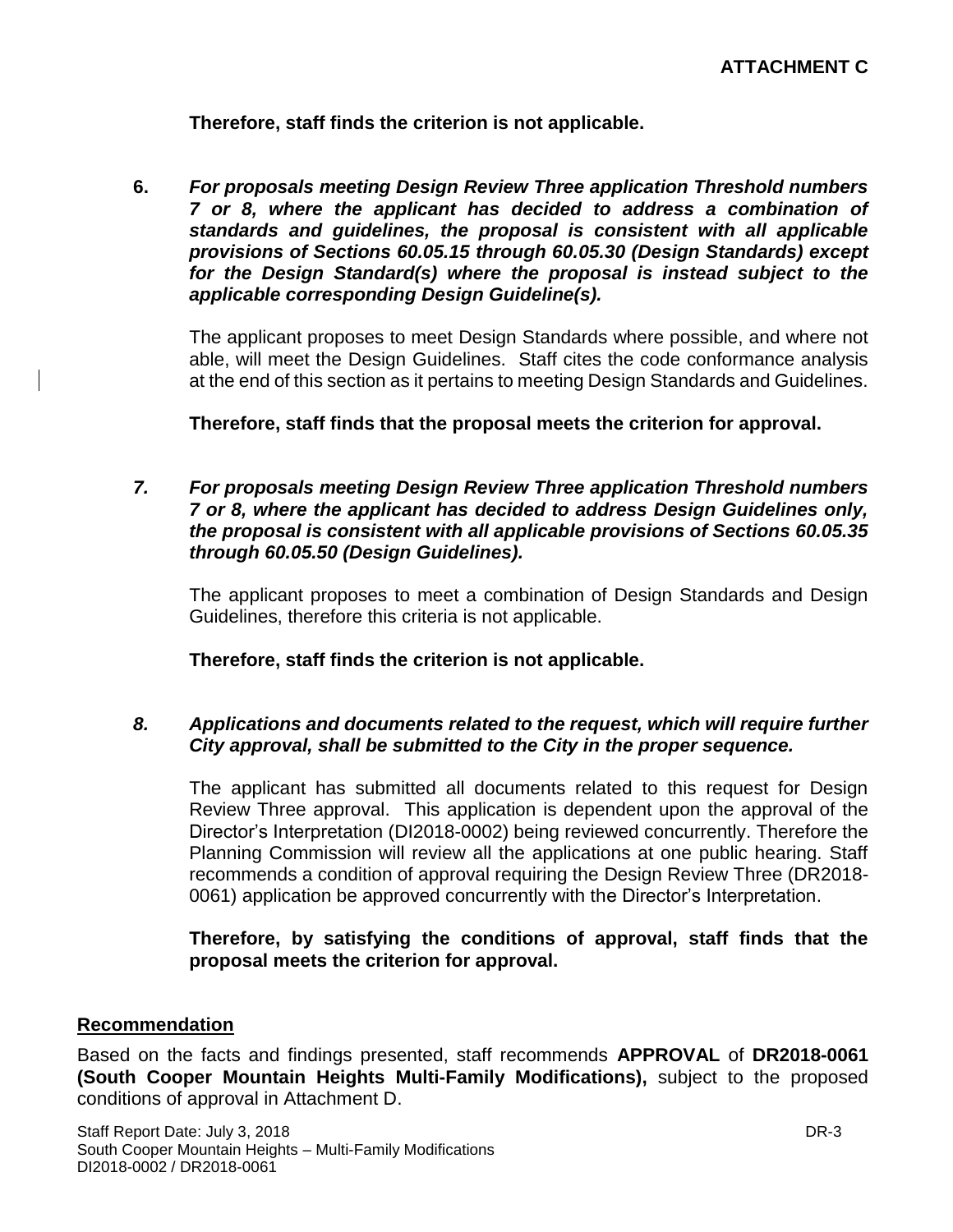# **Design Review Standards Analysis Section 60.05.15 Building Design and Orientation**

| <b>DESIGN STANDARD</b>                                                                              | <b>PROJECT PROPOSAL</b>                                                                                                                                                          | <b>MEETS</b><br><b>STANDARD</b> |  |  |  |
|-----------------------------------------------------------------------------------------------------|----------------------------------------------------------------------------------------------------------------------------------------------------------------------------------|---------------------------------|--|--|--|
| <b>Building Articulation and Variety</b>                                                            |                                                                                                                                                                                  |                                 |  |  |  |
| 60.05.15.1.A<br>Maximum length of<br>attached residential<br>buildings - 200 feet.                  | The applicant has chosen to address the<br>Design Guideline.                                                                                                                     | <b>See Guideline</b>            |  |  |  |
| 60.05.15.1.B<br>Min. 30% articulation for<br>buildings visible from /<br>within 200 feet of street. | Building articulation exceeds 25 square<br>feet, and comprise more than 30% on all<br>buildings by use of windows, recessed<br>entries, off-set walls, and materials<br>changes. | <b>YES</b>                      |  |  |  |
| 60.05.15.1.C<br>Max 40' space between<br>architectural features.                                    | Applicant indicates each of the buildings'<br>elevations are well-articulated and have a<br>maximum spacing of 15-feet.                                                          | <b>YES</b>                      |  |  |  |
| 60.05.15.1.D<br>Maximum 150 sq. ft.<br>undifferentiated blank<br>walls facing streets.              | The applicant has chosen to address the<br>Design Guideline.                                                                                                                     | <b>See Guideline</b>            |  |  |  |
|                                                                                                     | <b>Roof Forms</b>                                                                                                                                                                |                                 |  |  |  |
| 60.05.15.2.A<br>Min roof pitch = $4:12$                                                             | The applicant has chosen to address the<br>Design Guideline.                                                                                                                     | <b>See Guideline</b>            |  |  |  |
| 60.05.15.2.B<br>Roof eave for pitched<br>roof must be at least 12"                                  | The applicant has chosen to address the<br>Design Guideline.                                                                                                                     | <b>See Guideline</b>            |  |  |  |
| 60.05.15.2.C<br>Flat roofs need parapets                                                            | The applicant has chosen to address the<br>Design Guideline.                                                                                                                     | <b>See Guideline</b>            |  |  |  |
| 60.05.15.2.D<br>New structures in<br>existing development be<br>similar.                            | This is proposed new development.                                                                                                                                                | N/A                             |  |  |  |
|                                                                                                     | <b>Primary Building Entrances</b>                                                                                                                                                |                                 |  |  |  |
| 60.05.15.3.A<br>Weather protection for<br>primary entrance (6 feet<br>wide by 4 feet deep)          | The applicant has chosen to address the<br>Design Guideline.                                                                                                                     | <b>See Guideline</b>            |  |  |  |
| <b>Exterior Building Materials</b>                                                                  |                                                                                                                                                                                  |                                 |  |  |  |
| 60.05.15.4.A<br>Residential double wall<br>construction                                             | All proposed buildings are to be comprised<br>of double-wall construction as defined by<br>the Development Code in Chapter 90.                                                   | <b>YES</b>                      |  |  |  |
| <b>Roof-Mounted Equipment</b>                                                                       |                                                                                                                                                                                  |                                 |  |  |  |
| 60.05.15.5.A through C<br><b>Equipment screening</b>                                                | Roof mounted equipment is not proposed.                                                                                                                                          | N/A                             |  |  |  |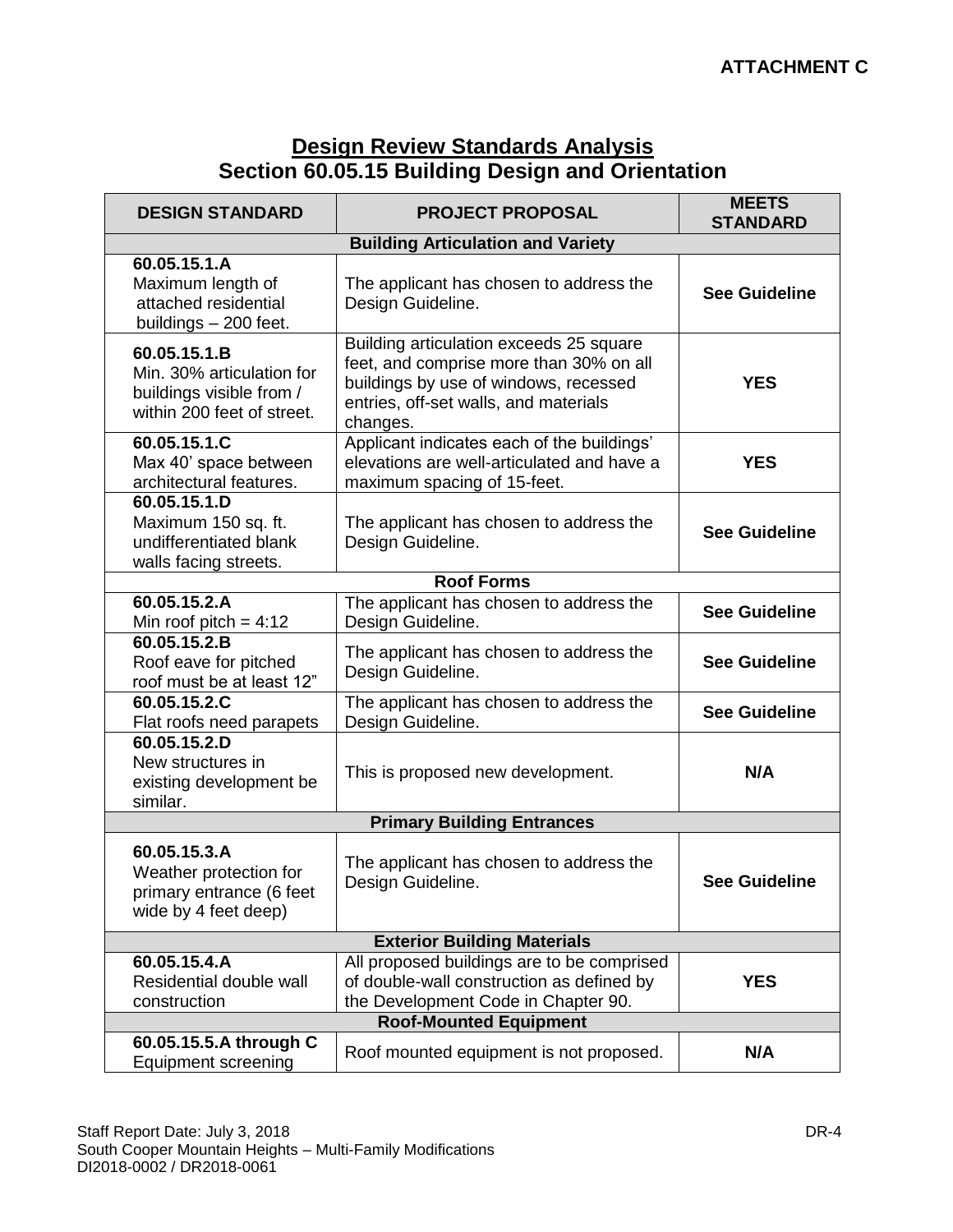# **Section 60.05.20 Circulation and Parking Design**

| <b>DESIGN STANDARD</b>                                                                                                                                                                                                                  | <b>PROJECT</b><br><b>PROPOSAL</b>                                                                                                                                                                                                                                                                                                                                                                                                                                                                                                                                                  | <b>MEETS</b><br><b>STANDARD</b> |
|-----------------------------------------------------------------------------------------------------------------------------------------------------------------------------------------------------------------------------------------|------------------------------------------------------------------------------------------------------------------------------------------------------------------------------------------------------------------------------------------------------------------------------------------------------------------------------------------------------------------------------------------------------------------------------------------------------------------------------------------------------------------------------------------------------------------------------------|---------------------------------|
|                                                                                                                                                                                                                                         | <b>Connections to the public street system</b>                                                                                                                                                                                                                                                                                                                                                                                                                                                                                                                                     |                                 |
| 60.05.20.1<br>Connect on-site circulation to<br>existing and planned street<br>system                                                                                                                                                   | The public street system has been<br>evaluated as part of the associated<br>preliminary subdivision and PUD<br>applications. The multi-family residential<br>development plan will connect to the<br>existing and planned street system.                                                                                                                                                                                                                                                                                                                                           | <b>YES</b>                      |
|                                                                                                                                                                                                                                         | Loading Areas, solid waste facilities and similar improvements                                                                                                                                                                                                                                                                                                                                                                                                                                                                                                                     |                                 |
| 60.05.20.2.A-D<br>Screening of waste facilities<br>and loading docks.                                                                                                                                                                   | Each multi-family building will have<br>screened areas devoted to trash and<br>recycling receptacles. Buildings B, D,<br>and H respectively. Facilities for<br>Buildings A, F and G will now be located<br>within each building.<br>No loading areas are proposed or<br>required.                                                                                                                                                                                                                                                                                                  | <b>YES</b>                      |
|                                                                                                                                                                                                                                         | <b>Pedestrian Circulation</b>                                                                                                                                                                                                                                                                                                                                                                                                                                                                                                                                                      |                                 |
| 60.05.20.3.A<br>Links to adjacent pedestrian<br>facilities (existing and<br>planned)<br>60.05.20.3.B<br>Direct walkway connection<br>between primary entrances<br>and public / private streets<br>and other pedestrian<br>destinations. | Pedestrian circulation is provided to the<br>sidewalk system evaluated as part of<br>the associated PUD. The multi-family<br>residential development plan connects<br>to the planned pedestrian pathways,<br>including the 10-foot wide community<br>trail running north to south at the<br>eastern side of the project area.<br>Pedestrian circulation is provided to the<br>proposed sidewalk system from the<br>primary building entrances to proposed<br>public and private streets. Plan Sheets<br>P2.0 and P2.1 provide a visual<br>representation of pedestrian circulation | <b>YES</b><br><b>YES</b>        |
| 60.05.20.3.C<br>Walkways provided for every<br>300 feet of street frontage.                                                                                                                                                             | throughout the development.<br>Applicant's narrative identifies lengths of<br>respective street frontages and how<br>pedestrian access is provided at<br>distances not to exceed 300 feet, and<br>as previously approved.                                                                                                                                                                                                                                                                                                                                                          | <b>YES</b>                      |
| 60.05.20.3.D<br>Pedestrian connections<br>through parking lots<br>physically separated by use<br>of curbs, landscaping,<br>trees                                                                                                        | Applicant's narrative explains how<br>pedestrian walkways are provided<br>through the parking lots adjacent to<br>Buildings A, F and G. Buildings F and G<br>parking lots are proposed to have<br>multiple walkways, separated from<br>vehicular movement via landscaped<br>strips and/or curb cuts.                                                                                                                                                                                                                                                                               | <b>YES</b>                      |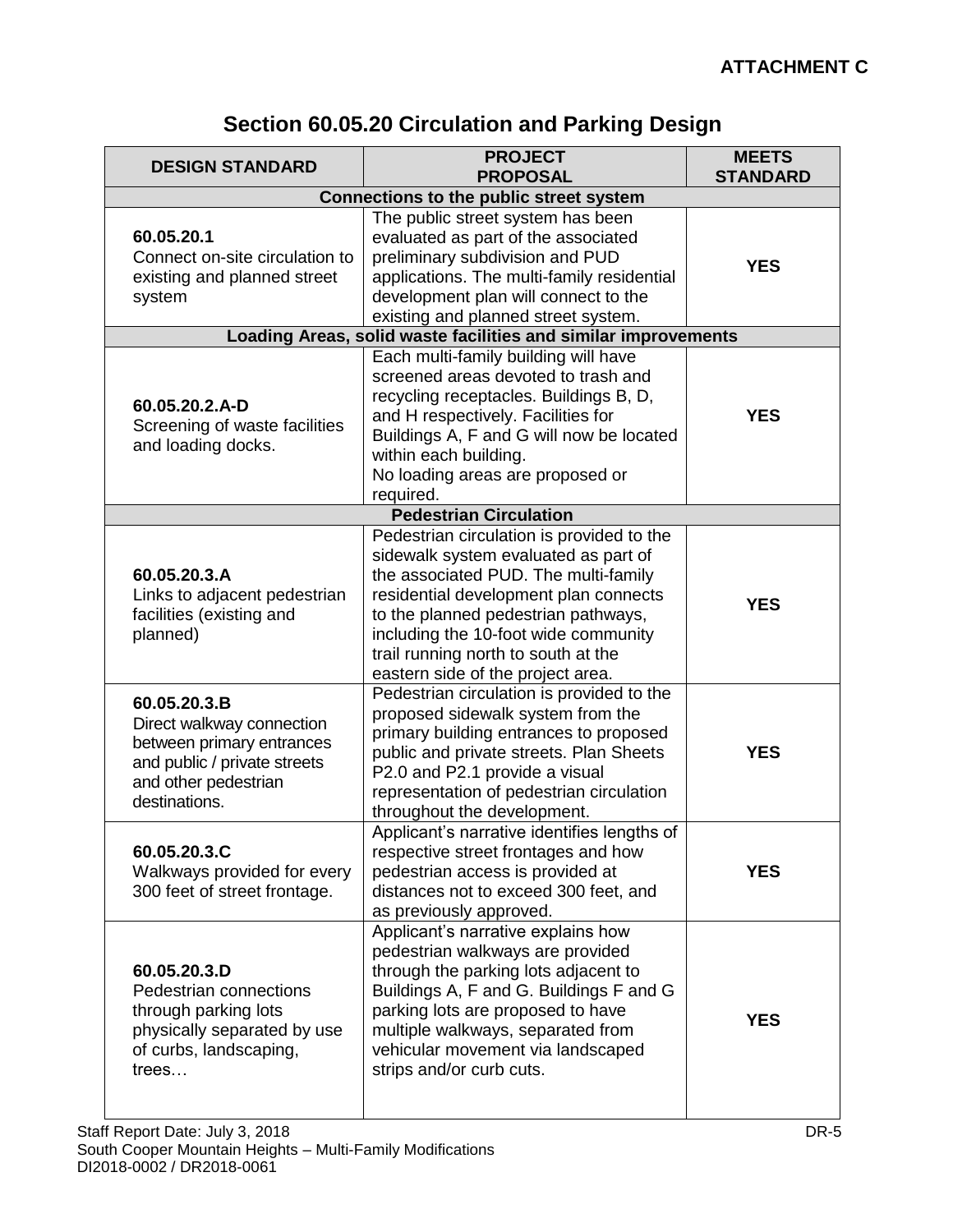| <b>DESIGN STANDARD</b>                                                                                                                                                              | <b>PROJECT</b><br><b>PROPOSAL</b>                                                                                                      | <b>MEETS</b><br><b>STANDARD</b> |
|-------------------------------------------------------------------------------------------------------------------------------------------------------------------------------------|----------------------------------------------------------------------------------------------------------------------------------------|---------------------------------|
| 60.05.20.3.E<br>Distinct paving for pedestrian<br>walkways.                                                                                                                         | The applicant proposes concrete<br>pathways to distinguish pedestrian<br>pathway from asphalt vehicle dive aisles<br>and parking lots. | <b>YES</b>                      |
| 60.05.20.3.F<br>5' minimum width / ADA                                                                                                                                              | The proposed pedestrian walkways are<br>a minimum of 5 feet in width to meet the<br>standard.                                          | <b>YES</b>                      |
|                                                                                                                                                                                     | <b>Landscape to Street Frontages and Parking Areas</b>                                                                                 |                                 |
| 60.05.20.4.A<br>Six foot perimeter<br>landscaping between parking<br>lot and abutting public street<br>OR a solid wall or fence with<br>landscape and ground cover<br>next to wall. | The applicant has chosen to address<br>the Design Guideline.                                                                           | <b>See Guideline</b>            |
|                                                                                                                                                                                     | <b>Parking and Landscaping</b>                                                                                                         |                                 |
| 60.05.20.5.A<br>1 Landscape island per 8<br>parking spaces.                                                                                                                         | Landscaped planter islands are<br>proposed within all parking lots for every<br>eight (8) contiguous parking spaces.                   | <b>YES</b>                      |
| 60.05.20.5.B<br>70 sq. ft.                                                                                                                                                          | All proposed landscape islands are a<br>minimum of 70 square feet and contain<br>a tree and other vegetation.                          | <b>YES</b>                      |
| 60.05.20.5.C<br><b>Raised Sidewalks</b>                                                                                                                                             | Raised sidewalks are not proposed to<br>be counted towards the number of<br>landscape islands.                                         | N/A                             |
| 60.05.20.5.D<br><b>Trees from Street Tree List</b>                                                                                                                                  | All proposed trees will comply with City<br>requirements.                                                                              | <b>YES</b>                      |

# **Section 60.05.25 Landscape, Open Space, and Natural Areas Design Standards**

| <b>DESIGN STANDARD</b>                                    | <b>PROJECT</b><br><b>PROPOSAL</b>                                                                                                                                                                                                                                                        | <b>MEETS</b><br><b>STANDARD</b> |  |  |
|-----------------------------------------------------------|------------------------------------------------------------------------------------------------------------------------------------------------------------------------------------------------------------------------------------------------------------------------------------------|---------------------------------|--|--|
| <b>Minimum Open Space</b>                                 |                                                                                                                                                                                                                                                                                          |                                 |  |  |
| 60.05.25.3.A-I<br>Minimum Landscape<br>Area and Standards | The proposal is recognized as part of a<br>larger PUD which supersedes the Design<br>Review provisions of this section. Open<br>space for entire PUD has been evaluated.<br>Development plan for Phase 5 does not<br>alter that portion of the plan identified for<br>common open space. | <b>Yes w/COA</b>                |  |  |
|                                                           | Active open space for entire PUD has been<br>evaluated, including the "active" areas<br>specific to Phase 5. The applicant<br>proposes .91 acres of active open space,                                                                                                                   |                                 |  |  |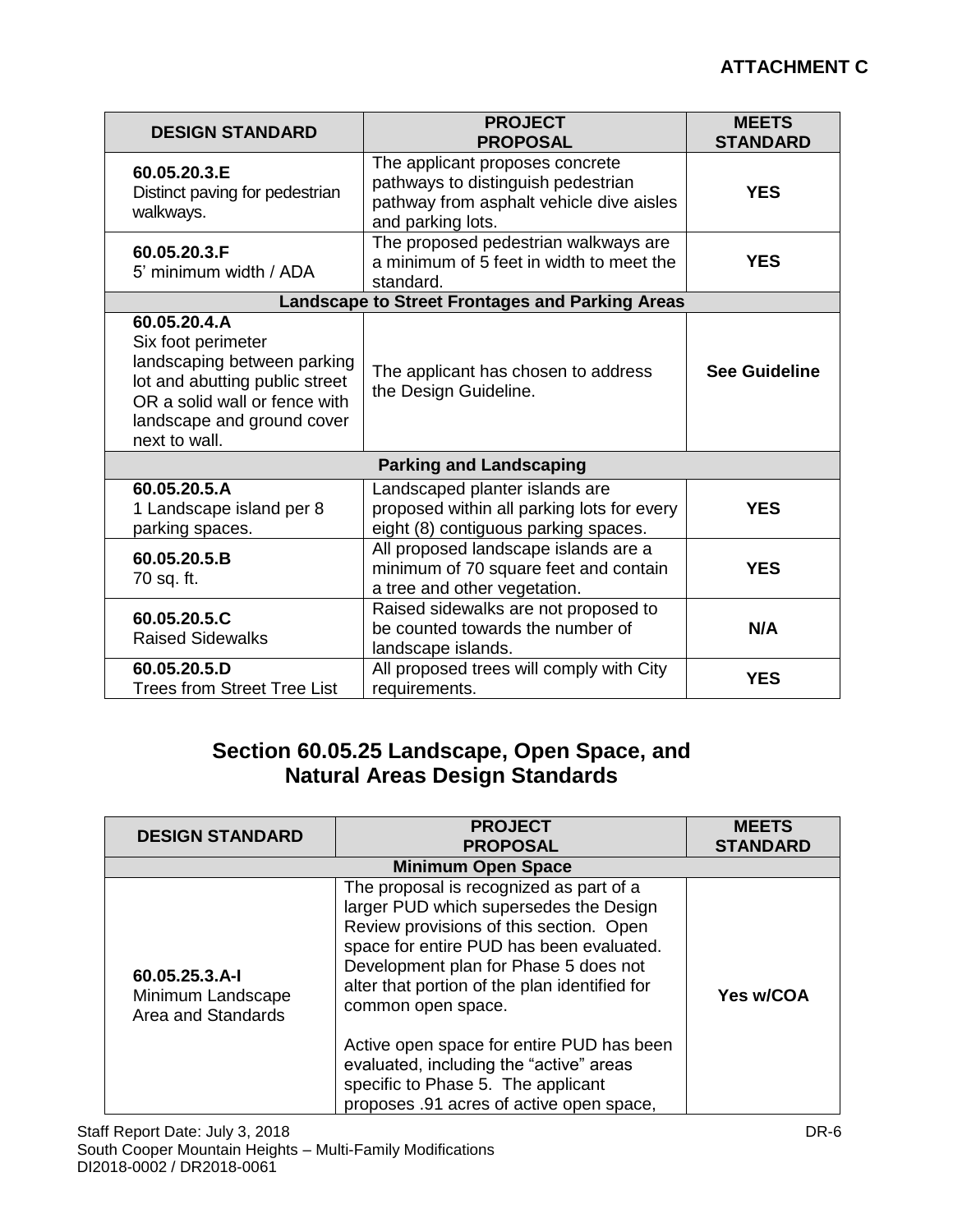| <b>DESIGN STANDARD</b>                                                                                                                           | <b>PROJECT</b><br><b>PROPOSAL</b>                                                                                                                                                                                                                                                                                                                                                                                                                                                                                                                                                                                                                                                                                                                   | <b>MEETS</b><br><b>STANDARD</b> |
|--------------------------------------------------------------------------------------------------------------------------------------------------|-----------------------------------------------------------------------------------------------------------------------------------------------------------------------------------------------------------------------------------------------------------------------------------------------------------------------------------------------------------------------------------------------------------------------------------------------------------------------------------------------------------------------------------------------------------------------------------------------------------------------------------------------------------------------------------------------------------------------------------------------------|---------------------------------|
|                                                                                                                                                  | which does not alone meet the required<br>1.40 acres of active open space for Phase<br>5. With the PUD approval the applicant has<br>the ability to provide active open space<br>outside of the phase area, so long as the<br>cumulative open space for the development<br>is being met. As the applicant is not<br>meeting the minimum active open space<br>requirement within the phase boundary, per<br>the PUD approval they must identify an<br>area, accessible to residents of the<br>development, which can provide the<br>required active open space to meet the<br>minimum 1.4 acres. Staff recommends a<br>condition that the area be identified and<br>permitted prior to site development permit<br>issuance and be completed prior to |                                 |
|                                                                                                                                                  | occupancy of the first residential building.<br><b>Minimum Landscaping</b>                                                                                                                                                                                                                                                                                                                                                                                                                                                                                                                                                                                                                                                                          |                                 |
| 60.05.25.4.A-D<br>Landscaping standards<br>for attached residential.<br>60.05.25.4.E<br>Minimum number of<br>trees, shrubs, and<br>ground cover. | Standards call for planting to minimum<br>numbers and spacing distances - around<br>proposed buildings and for proposed<br>pedestrian plazas. Staff finds that the<br>standard has been met, and references<br>Sheets L1.0-L3.0.<br>The applicant proposes 136,222 square<br>feet of landscaping, which includes 457<br>trees (one tree every 298 square feet), a<br>39% increase in trees from the previous<br>approval; 5,132 shrubs, which is equivalent<br>to 1 shrub for every 26 square feet of<br>landscaping. Proposed live ground cover<br>includes 18,121 square feet. All inert<br>materials are limited to less than 25 percent<br>of the landscaped area.                                                                              | <b>YES</b><br><b>YES</b>        |
| 60.05.25.4.F<br><b>Pedestrian Plaza</b><br>materials.                                                                                            | No pedestrian plazas are proposed for this<br>site. (Standards 60.05.25.5-7 are N/A)                                                                                                                                                                                                                                                                                                                                                                                                                                                                                                                                                                                                                                                                | N/A                             |
| <b>Retaining Walls</b>                                                                                                                           |                                                                                                                                                                                                                                                                                                                                                                                                                                                                                                                                                                                                                                                                                                                                                     |                                 |
| 60.05.25.8<br><b>Retaining Walls</b><br>greater than 6 feet in<br>height or 50 feet in<br>length.                                                | The applicant has identified certain walls<br>that will be higher than six feet or 50 feet in<br>length. Applicant also explains how these<br>walls will be textured and/or provide a<br>pattern, consistent with the standard. The<br>applicant states the proposed changes to<br>Buildings F and G will provide a wider<br>space between the building and community                                                                                                                                                                                                                                                                                                                                                                               | <b>YES</b>                      |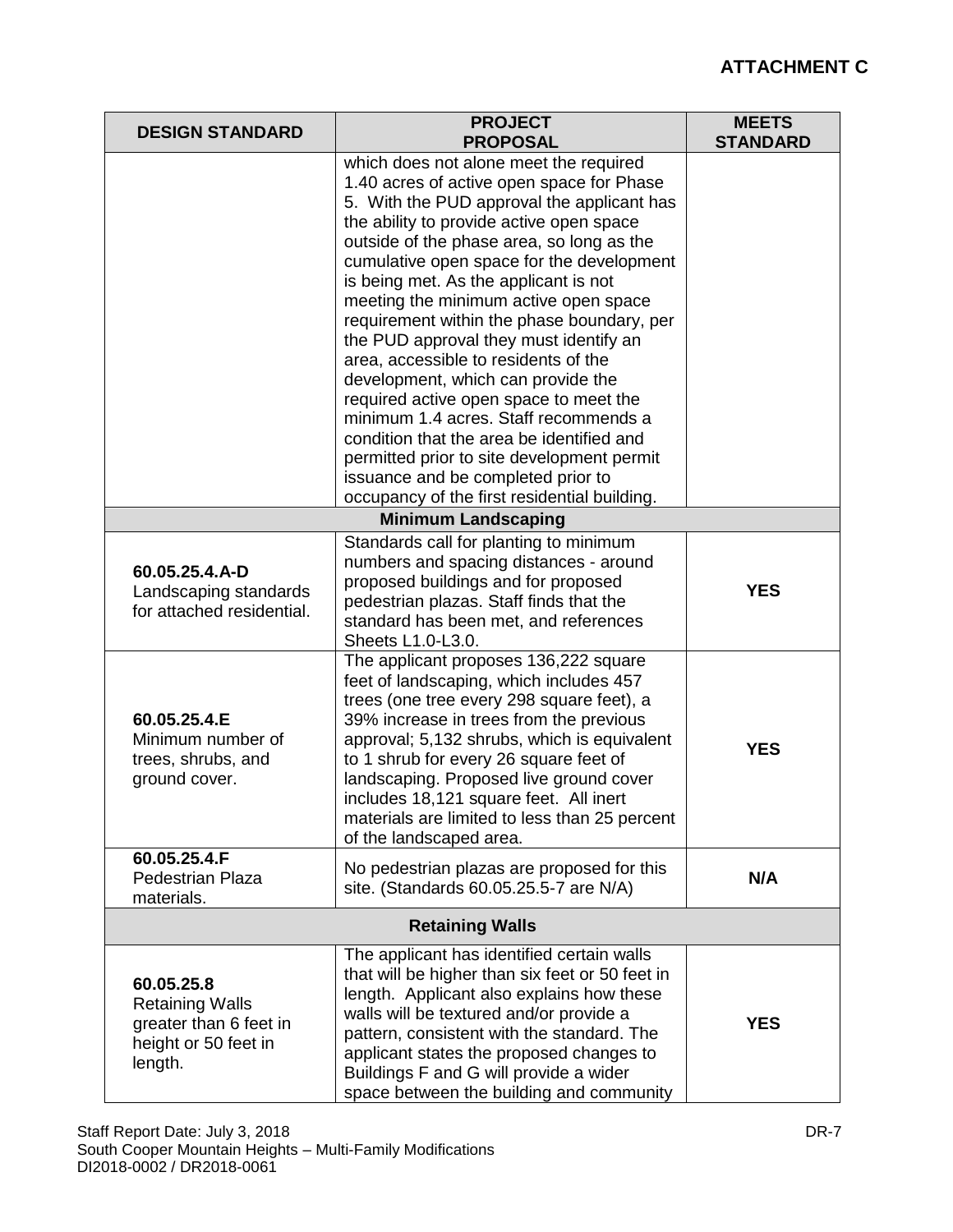| <b>DESIGN STANDARD</b>                                                               | <b>PROJECT</b><br><b>PROPOSAL</b>                                                                                                                                                                                                                                                                                                                                                                                                                                                                                                                                                                  | <b>MEETS</b><br><b>STANDARD</b> |
|--------------------------------------------------------------------------------------|----------------------------------------------------------------------------------------------------------------------------------------------------------------------------------------------------------------------------------------------------------------------------------------------------------------------------------------------------------------------------------------------------------------------------------------------------------------------------------------------------------------------------------------------------------------------------------------------------|---------------------------------|
|                                                                                      | trail, the previously approved wall adjacent<br>to the trail has now been removed and<br>proposed to be a sloped landscaped area.                                                                                                                                                                                                                                                                                                                                                                                                                                                                  |                                 |
|                                                                                      | <b>Fences and Walls</b>                                                                                                                                                                                                                                                                                                                                                                                                                                                                                                                                                                            |                                 |
| 60.05.25.9.A-E<br><b>Fences and Walls</b><br><b>Materials</b>                        | Applicant identifies a fence east of the<br>round-about (atop the retaining wall) for<br>safety; and a split rail fence along the<br>community trail for clear separation from<br>the natural resource area. Required fencing<br>will also be added around stormwater<br>swale(s). Chain link is not proposed.                                                                                                                                                                                                                                                                                     | <b>YES</b>                      |
|                                                                                      | <b>Minimize Significant Changes to Existing On-Site Surface Contours</b>                                                                                                                                                                                                                                                                                                                                                                                                                                                                                                                           |                                 |
|                                                                                      | <b>At Residential Property Lines</b>                                                                                                                                                                                                                                                                                                                                                                                                                                                                                                                                                               |                                 |
| 60.05.25.10.A-C<br>Maximum grade<br>differential changes to<br>abutting residential. | The Proposed project is adjacent to<br>residentially zoned property (R5 and R2),<br>which comprises the South Cooper<br>Mountain Heights PUD residential units.<br>Site grading will be coordinated between<br>developments as necessary. Proposed<br>storm water facilities and roads are exempt<br>from these standards.                                                                                                                                                                                                                                                                         | <b>YES</b>                      |
|                                                                                      | Integrate water quality, quantity, or both facilities                                                                                                                                                                                                                                                                                                                                                                                                                                                                                                                                              |                                 |
| 60.05.25.11<br>Location of facilities                                                | Location of above ground water quality<br>facilities were evaluated as part of the<br>overall South Cooper Mountain Heights<br>PUD. One facility is located at the<br>northwest corner of the site, and a new<br>facility is proposed along the southern<br>boundary of the site. Neither facility will be<br>located between a street and the front of an<br>adjacent building.                                                                                                                                                                                                                   | N/A                             |
|                                                                                      | <b>Natural Areas</b>                                                                                                                                                                                                                                                                                                                                                                                                                                                                                                                                                                               |                                 |
| 60.05.25.12<br>Encroachment into buffer<br>areas.                                    | Clean Water Services has issued a Service<br>Provider Letter (Amended 09/26/17) in<br>review of the PUD, and inclusive of the area<br>delineated for Phase 5, the multi-family site.<br>Natural areas have been identified<br>immediately to the east of the project site,<br>including a small portion of encroachment<br>at the southeastern boundary of the project<br>site. The resource buffer area will be<br>subject to mitigation requirements of CWS,<br>as stated in the Service Provider Letter,<br>dated September 26, 2017 and any<br>subsequent updated Service Provider<br>Letters. | N/A                             |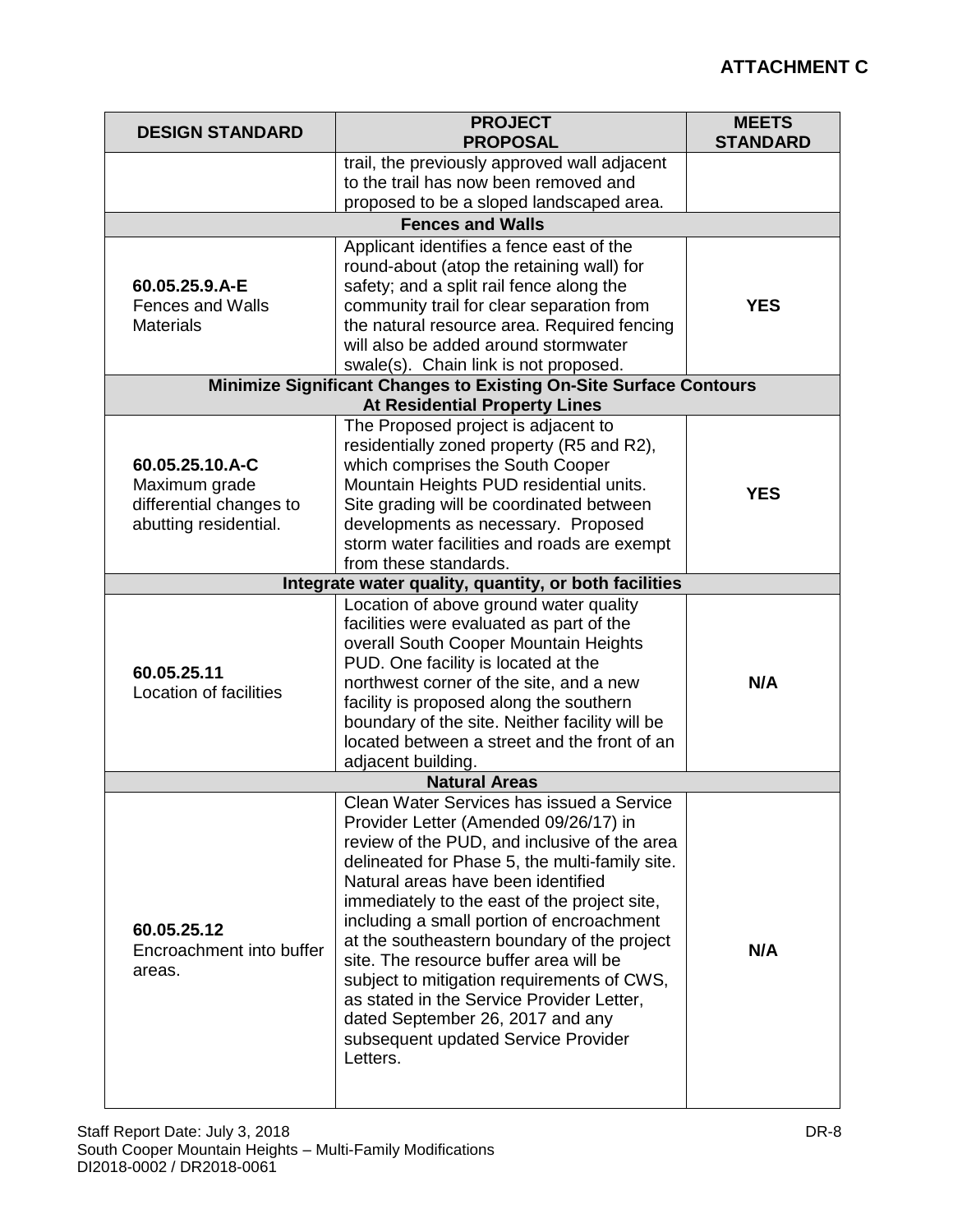| <b>DESIGN STANDARD</b>                                                            | <b>PROJECT</b><br><b>PROPOSAL</b>                                                                                                                                                                         | <b>MEETS</b><br><b>STANDARD</b> |
|-----------------------------------------------------------------------------------|-----------------------------------------------------------------------------------------------------------------------------------------------------------------------------------------------------------|---------------------------------|
| <b>Landscape Buffering Requirements</b>                                           |                                                                                                                                                                                                           |                                 |
| 60.05.25.13.A-D<br>Landscape buffering<br>between contrasting<br>zoning districts | Abutting property east and north of the<br>project site is zoned R2 and R5. The<br>applicant proposes 5 foot and 10 foot<br>landscaped buffers accordingly, thereby<br>meeting the B1 Buffering Standard. | <b>YES</b>                      |

# **Section 60.05.30 Lighting Design Standards**

| <b>DESIGN STANDARD</b>                                                                        | <b>PROJECT</b><br><b>PROPOSAL</b>                                                                                                                                                                                                                                                                                                 | <b>MEETS</b><br><b>STANDARD</b> |
|-----------------------------------------------------------------------------------------------|-----------------------------------------------------------------------------------------------------------------------------------------------------------------------------------------------------------------------------------------------------------------------------------------------------------------------------------|---------------------------------|
| Adequate on-site lighting and minimize glare on adjoining properties                          |                                                                                                                                                                                                                                                                                                                                   |                                 |
| 60.05.30.1.A-E<br>Lighting complies with<br>the City's Technical<br><b>Lighting Standards</b> | The applicant provides a lighting plan with<br>photometric details which show compliance<br>with the City's Technical Lighting Standards<br>for minimum and maximum illumination.<br>Applicant refers to Sheet IL-01 for<br>illumination levels, pole heights, and<br>specific lighting locations throughout the<br>project area. | <b>YES</b>                      |
| Pedestrian-scale on-site lighting                                                             |                                                                                                                                                                                                                                                                                                                                   |                                 |
| 60.05.30.2.A-C<br>Pedestrian Lighting                                                         | Applicant describes luminaries as provided<br>for onsite pedestrian walkways accordingly.                                                                                                                                                                                                                                         | <b>YES</b>                      |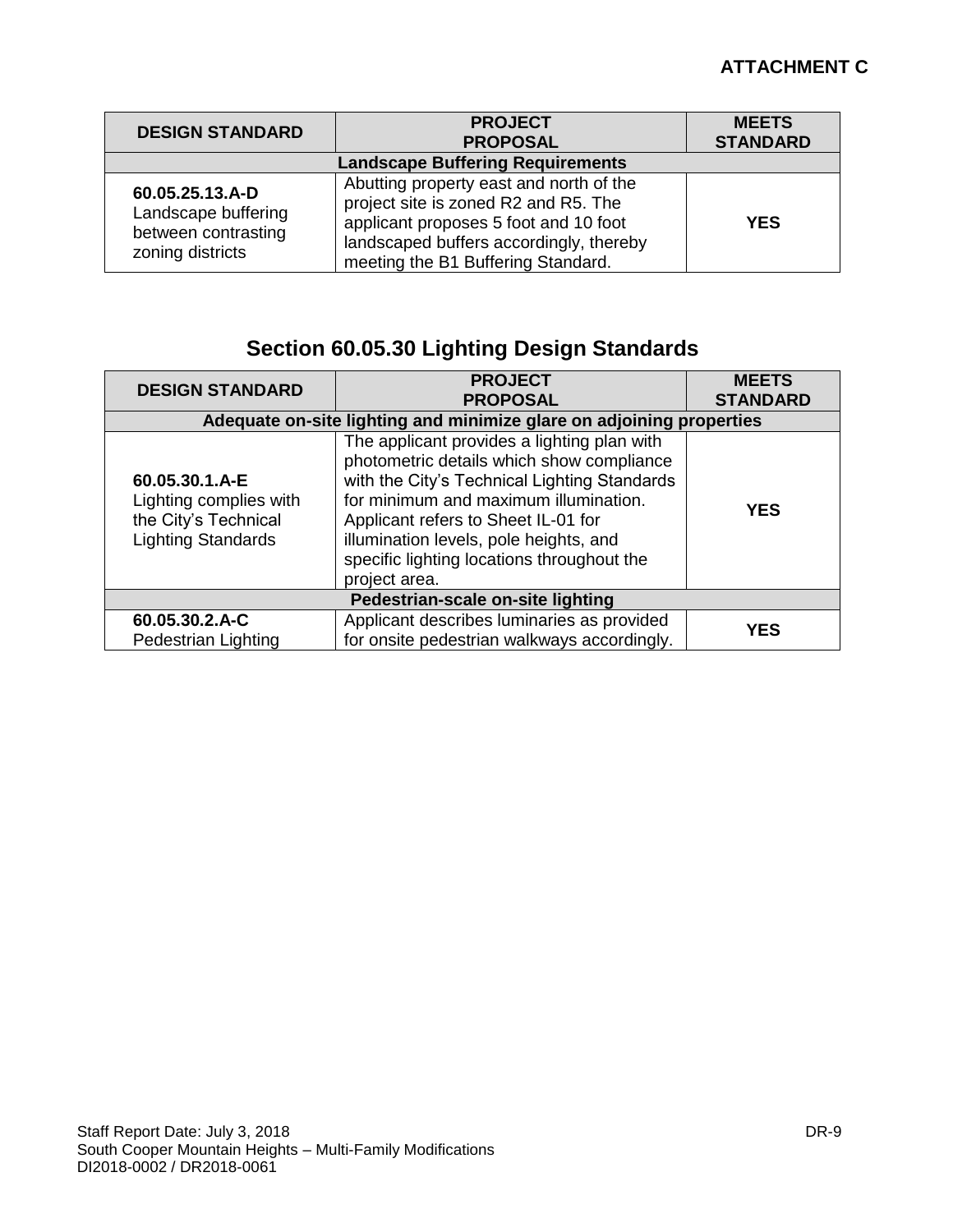# **Design Review Guideline Analysis**

In the following analysis, staff have only identified the Design Guidelines which are relevant to the subject development proposal. Non-relevant Guidelines have been omitted.

**60.05.35** *Building Design and Orientation Guidelines. Unless otherwise noted, all guidelines apply in all zoning districts.*

#### **1.** *Building Elevation Design though Articulation and Variety*

*B***.** *Building elevations should be varied and articulated to provide visual interest to pedestrians. Within larger projects, variations in architectural elements such as: building elevations, roof levels, architectural features, and exterior finishes should be provided.* **(Standards 60.05.15.1.A and B)**

The proposal addresses the modifications to Buildings F and G, two 4-story buildings to be located at the southern portion of the site among the other various storied buildings, thus providing overall site variety, and architectural differentiation. The applicant proposes numerous changes in relief, varying architectural features such as window size and location, color and direction of siding and vertical changes to visible rooflines, and recessed balcony areas. Staff concur that the applicant has proposed visual diversity by using a variety of architectural treatments and relief changes to provide articulation, variety, and visual interest to the buildings.

#### **Therefore, staff finds the Guideline is met.**

*E***.** *Building elevations visible from and within 200 feet of an adjacent street or major parking area should be articulated with architectural features such as windows, dormers, off-setting walls, alcoves, balconies or bays, or by other design features that reflect the building's structural system. Undifferentiated blank walls facing a street, common green, shared court, or major parking area should be avoided.* **(Standards 60.05.15.1.B, C, and D)**

The proposed Buildings F and G will be within 200 feet of public road "K" which is public to the north and private on the south side of the Townhomes in Phase 4, and will have their primary entrances facing the street. Therefore, each building will provide permanent architectural features, including windows, bays, balconies, off-setting walls, recessed entrances, and changes in material. Similar corner elements are proposed in order to create a focal point, tying the adjacent buildings together in vertical form and through adjacent front porch features. The applicant states a brick base will extend from the ground to the roof in a recessed plane, thus anchoring the building to the sloping ground below. Visual and physical design features will provide interest from the street. Staff concur that the combination of architectural elements and materials meets the design aspiration of avoiding the use of undifferentiated blank walls facing streets or major parking areas.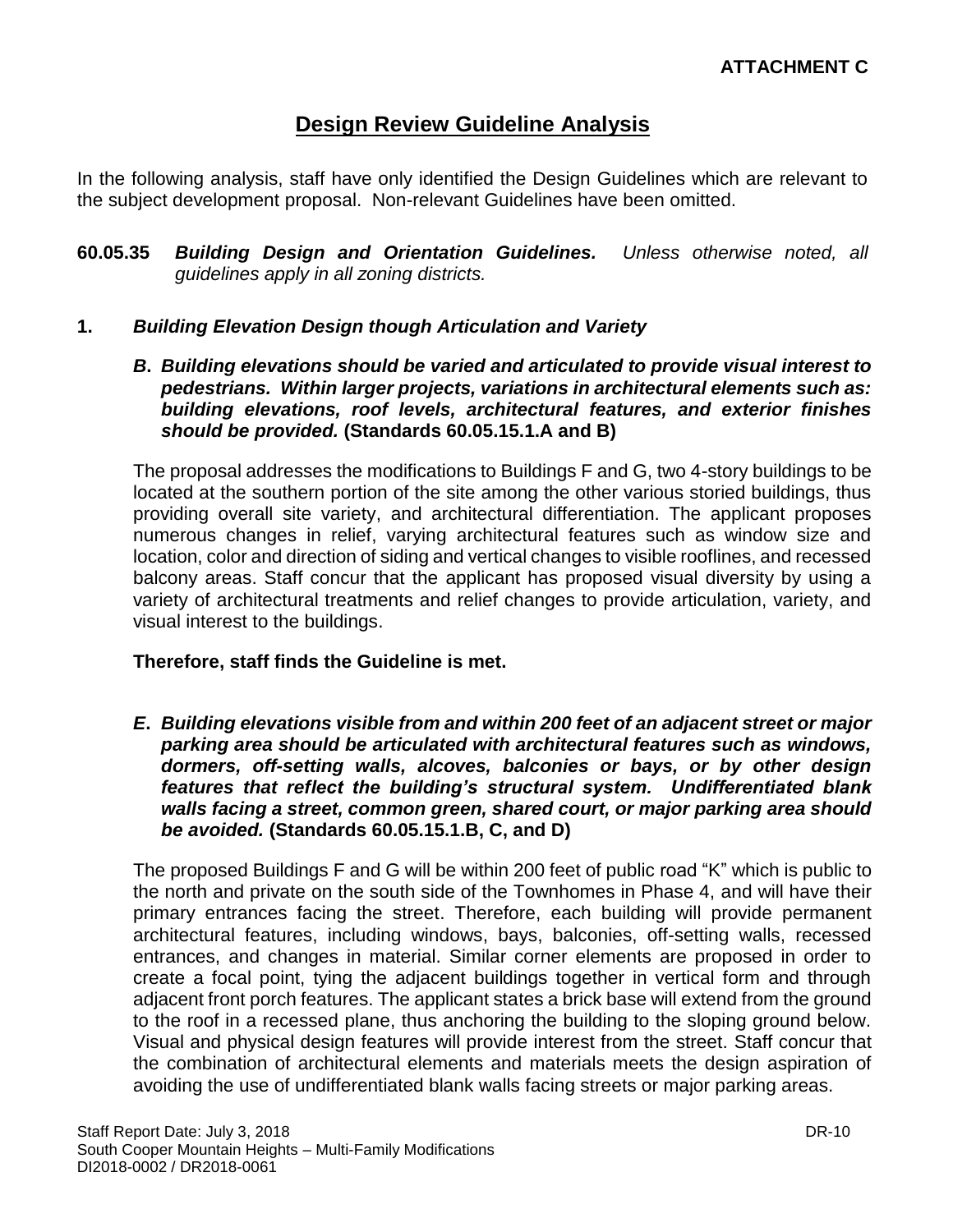**Therefore, staff finds the Guideline is met.**

#### **2.** *Roof Forms*

#### *A. Roof forms should be distinctive and include variety and detail when viewed from the street. Sloped roofs should have a significant pitch and building focal points should be emphasized***. (Standards 60.05.15.2.A and B)**

The Architectural Sheets show the buildings to have sloped roofs with a 3:12 pitch and a mixture of treatments at the roof edges, and continued use of cornice treatment as suggested by the Planning Commission during the original approval (DR2017-0094). The applicant indicates that the mix of sloped roof eaves and parapets on building facades will provide variation and character in contrast to vertical planes of the buildings. Staff concur that the roof forms provide distinct variety and detail as viewed from the street.

#### **Therefore, staff finds the Guideline is met.**

#### *B. Flat roofs should include distinctive cornice treatments.* **(Standard 60.05.15.2.C)**

The applicant indicates there are no flat roofs proposed, however will continue the cornice treatments to portions of the roofline introduced by the Planning Commission under the original review and approval of DR2017-0094.

#### **Therefore, staff finds the Guideline is met.**

#### **3.** *Primary Building Entrances*

*A. The design of buildings should incorporate features such as arcades, roofs, porches, alcoves, porticoes, awnings, and canopies to protect pedestrians from the rain and sun. This guideline does not apply to buildings in Industrial districts where the principal use of the building is manufacturing, assembly, fabricating, processing, packing, storage, wholesale or distribution activities.* **(Standard 60.05.15.3)**

#### *B. Special attention should be given to designing a primary building entrance that is both attractive and functional. Primary entrances should incorporate changes in mass, surface, or finish to emphasize the entrance.* **(Standard 60.05.15.3)**

The applicant has incorporated their response to A and B above with the following information. The applicant states that the design of all proposed buildings include primary entrances provide protection from the rain and sun, however, not all meet the dimensional standard of six (6) feet wide by four (4) feet deep, some are three (3) feet deep by eight (8) feet wide. The applicant has provided weather protection alternatively, by providing covered and/or recessed entrance points that are 24 square feet with double-doors. Specifically, the design includes a prominent architectural form of light brown lap siding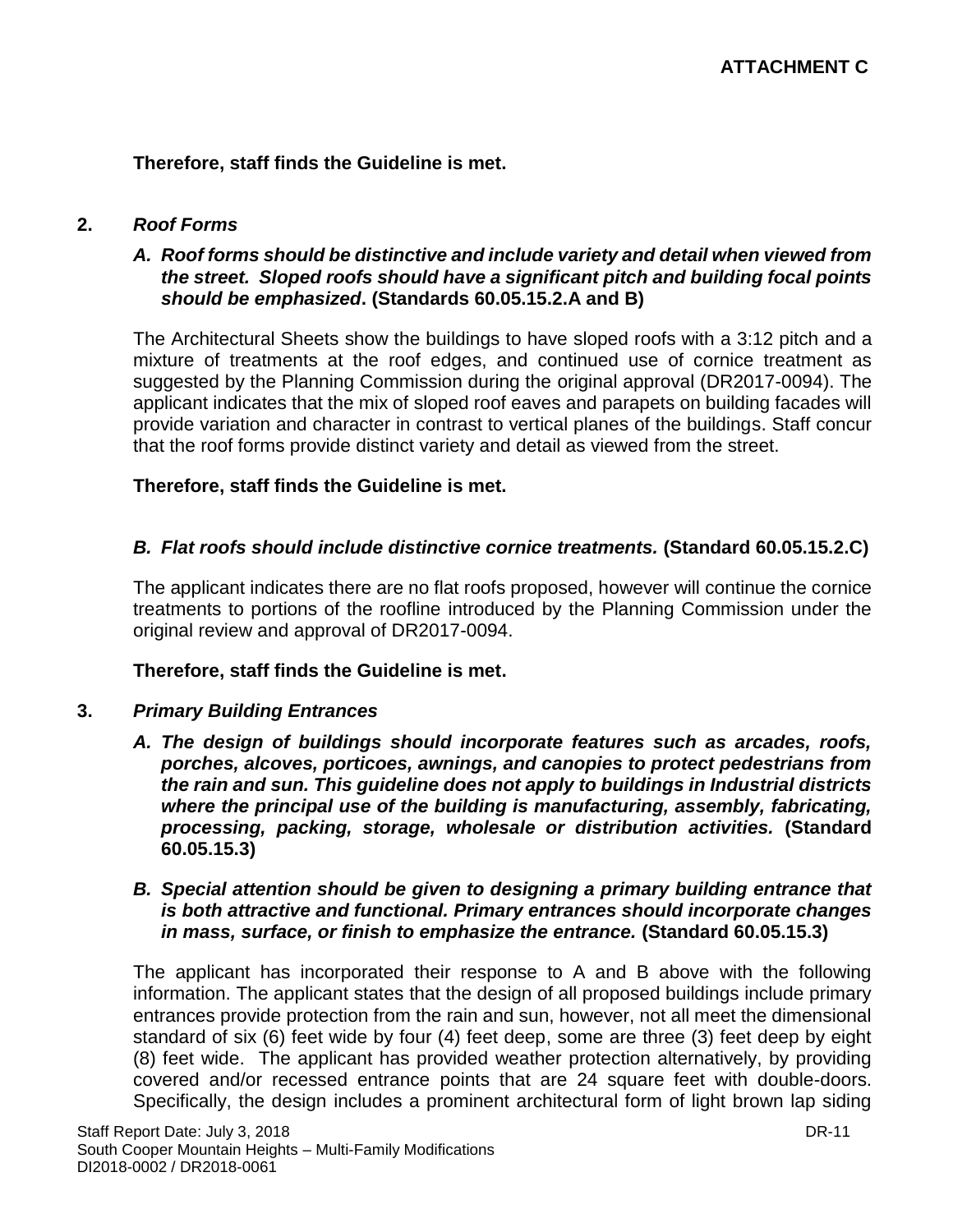vertical "towers" in order to clearly indicate all building entrance points throughout the site.

Building F entrances are indicated by the "tower" elements primarily on the northeast interior portion of the building. On the inside corner of the façade is the lobby area. Access to the lobby is also gained from the main building entrance on the south side of the building. Materials and composition above the main entranced on the south side will have light brown lap siding in order to be consistent with other building entrance forms.

Building G entrances are similar to Building F. The entrances on the south and west sides have consistent "towers" as well as similar entrances from the surface parking lot as Building F. There is a second main entrance proposed on the north side of the building, which is located at the termination of Street K, and matches the architectural elements and materials as the other entrances. Balconies above also have similar materials to the "towers."

Staff concur that the applicant has incorporated both architectural form and materials treatment to provide the necessary weather protection for all residential buildings, and has clearly defined all building entrances using a distinctive vertical "tower" element or balconies, consistent in form and materials treatment throughout.

#### **Therefore, staff finds the Guideline is met**

- **60.05.40** *Circulation and Parking Design Guidelines. Unless otherwise noted, all guidelines apply in all zoning districts.*
	- *4. Street Frontages and Parking Areas. Landscape or other screening should be provided*

The applicant indicates that Buildings F and G will feature tuck under garage parking on the side visible from the parking lot. Additional landscape screening will be provide from parking areas adjacent to the buildings. The applicant proposes a mix of evergreen shrubs for the majority of the parking lot screening that will provide a visual buffer for headlights in the parking lot areas. Please refer to Landscape plan Sheets L1.0-L1.2 for details.

#### **Therefore, staff finds the Guideline is met**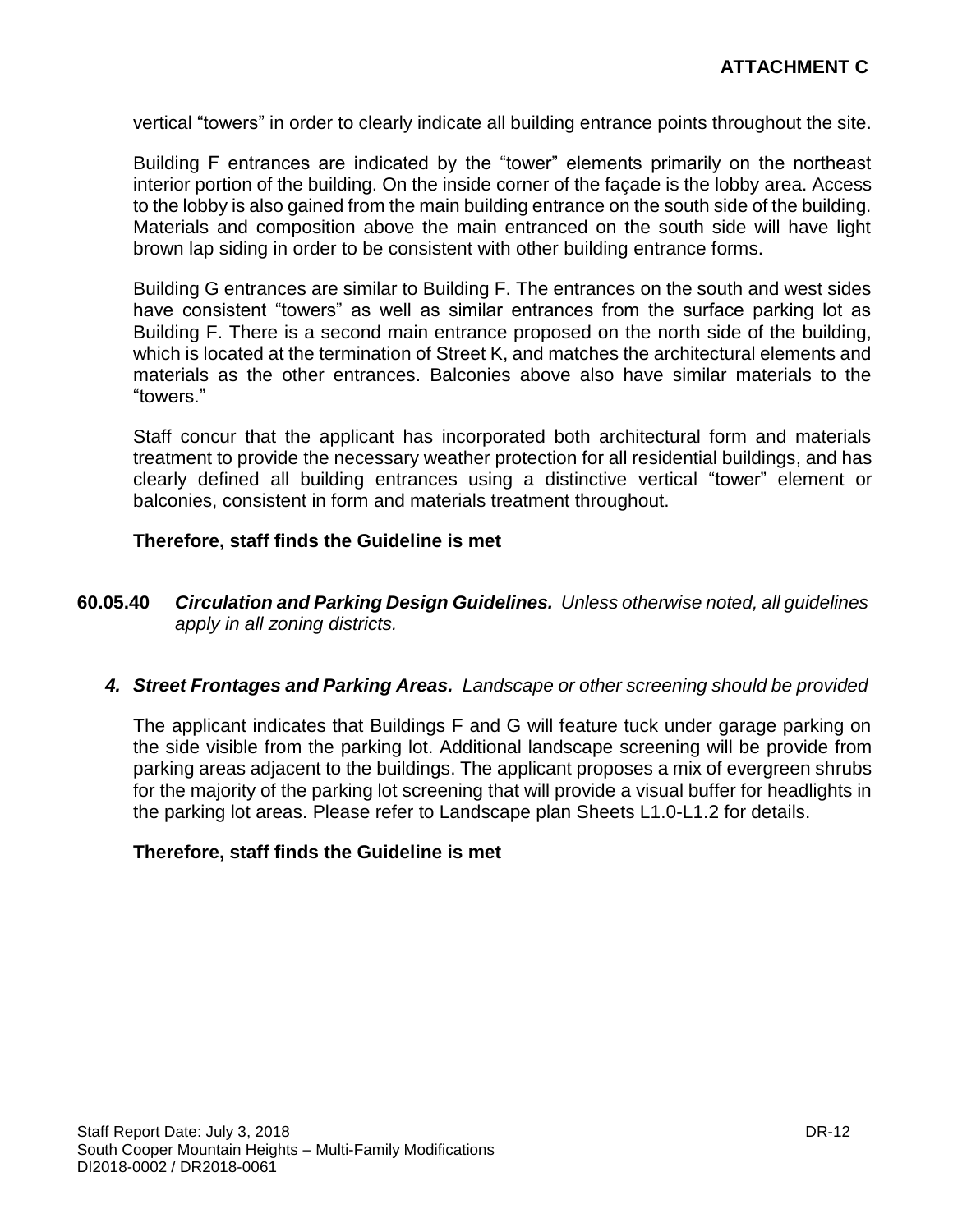## **PROPOSED CONDITIONS OF APPROVAL**

## **DI2018-0002**

No Conditions of Approval

## **DR2018-0061**

## **A. General Conditions:**

- 1. All conditions of approval from South Cooper Mountain Heights Multi-Family DR2017- 0094 remain effective. This proposal does not alter, modify or repeal any conditions of approval related to the previous multi-family approval referenced above. (Planning / SLF)
- 2. Ensure the associated Director's Interpretation (DI2018-0002) application has been approved in conjunction with the Design Review Three application (DR2018-0061). (Planning/SF)

## **B. Prior to Beginning Site Work and Issuance of Site Development Permits, the applicant shall:**

- 3. ACCESS DURING CONSTRUCTION: Approved fire apparatus access roadways shall be installed and operational prior to any combustible construction or storage of combustible materials on the site. Temporary address signage shall also be provided during construction. (OFC 3309 and 3310.1) (TVF&R / JF)
- 4. COMMERCIAL BUILDINGS REQUIRED FIRE FLOW: The minimum fire flow and flow and flow duration for buildings other than one- and two-family dwellings shall be determined in accordance with residual pressure (OFC Appendix B Table B105.2). The required fire flow for a building shall not exceed the available GPM in the water delivery system at 20 psi. *Note:* Appendix B, Section B106, Limiting Fire-Flow is also enforced, save and except the following:
	- $\circ$  In areas where the water system is already developed, the maximum needed fire flow shall be either 3,000 GPM or the available flow in the system at 20 psi, whoever is greater.
	- $\circ$  In new developed areas, the maximum needed fire flow shall be 3,000 GPM at 20 psi.
	- o Tualatin Valley Fire & Rescue does not adopt Occupancy Hazards Modifiers in section B105.4-B105.4.1. (TVF&R / JF)
- 5. FIRE FLOW WATER AVAILABILITY: Applicants shall provide documentation of a fire hydrant flow test or flow test modeling of water availability from the local water purveyor if the project includes a new structure or increase in the floor area of an existing structure. Tests shall be conducted from ta fire hydrant within 400 feet for commercial projects, or 600 feet for residential development. Flow tests will be accepted if they were performed